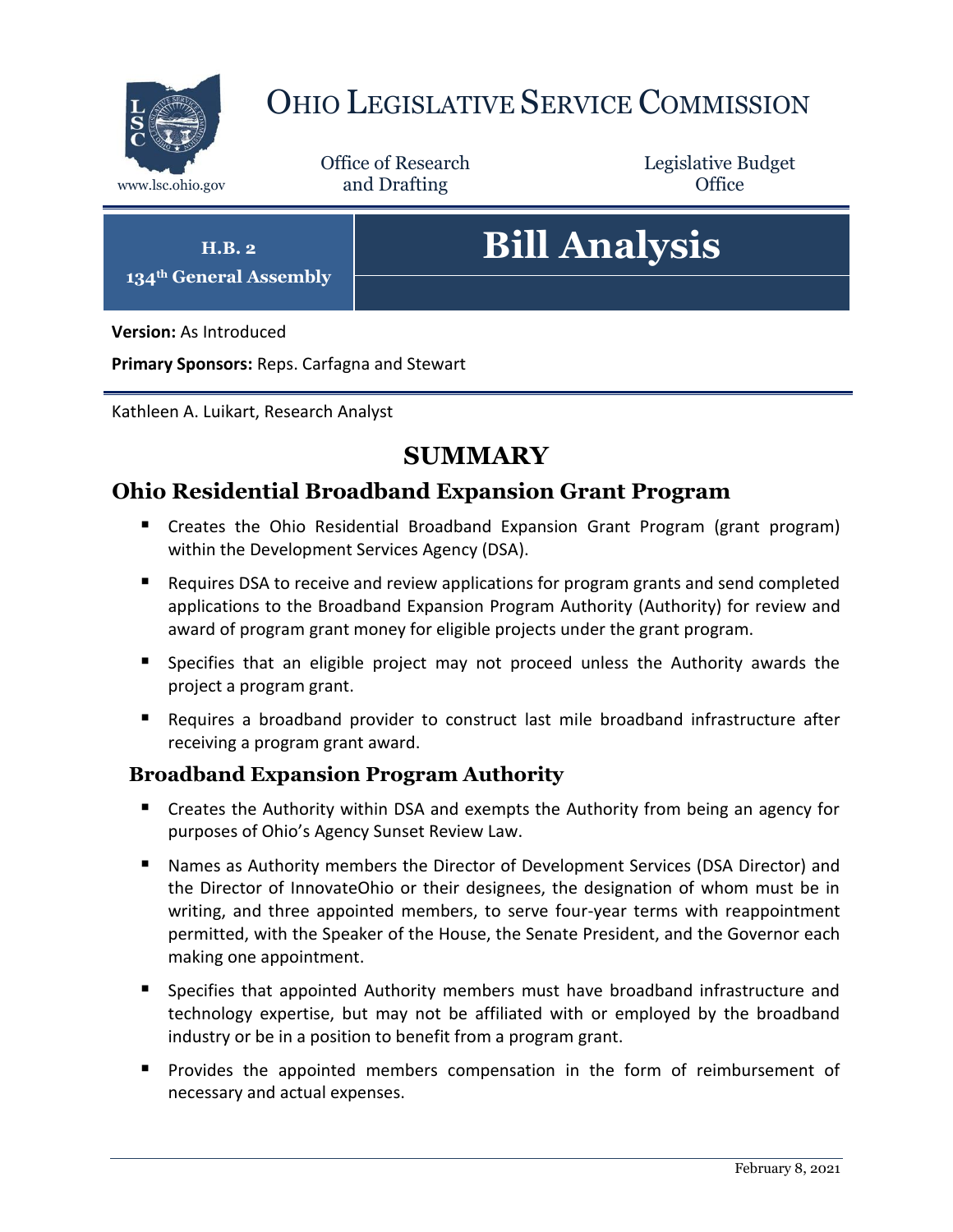- Provides a monthly stipend for each appointed member, except that an appointed member that also serves as a state administrative department head will not receive the stipend.
- Requires the monthly stipend to be calculated such that it qualifies each appointed member for one year of service credit with the Ohio Public Employees Retirement System (OPERS) for each year of the appointed member's four-year term, but specifies that the service credit may not be considered for determining health care coverage if offered by OPERS.
- **Provides for appointment of the chairperson and vice-chairperson, filling vacancies,** conducting meetings, including conducting meetings electronically, and voting requirements.
- Requires the Authority to conduct hearings and to do several tasks, including for example, to monitor the grant program by tracking details for annual applications and annual program grants and to continually examine, and propose updates to, any broadband plan provided by law enacted by the General Assembly or by Executive Order issued by the Governor.
- Requires the Authority to make an annual report by December 1 to the Governor and General Assembly regarding its hearings, monitoring, examination, review, and various other duties regarding broadband service in Ohio and to make the report available on DSA's website.
- **Prohibits the Authority from disclosing any proprietary or trade secrets in the report.**

#### **Application process for program grants**

- **Permits a broadband provider to apply for a program grant for an eligible project.**
- Requires the application form to include a statement informing the applicant that failure to comply with the grant program or to meet required tier two service proposed in the application may require the refund of all or a portion of the program grant awarded for the project.
- **Permits applications to be submitted in person or by certified mail or email, or uploaded** to a designated DSA website for applications.
- Requires applications to include several items including, for example, the location and a description of the project, a letter of intent that a broadband provider will provide access to the service, the amount of the broadband funding gap and the state funds amounts requested, and the broadband speeds planned for the project.
- Provides that an application is ineligible for a program grant if:
	- It proposes to provide tier two service where already available; or
	- In the proposed area, construction of tier two service is in progress and (1) is being constructed without program funding by the broadband provider that submitted the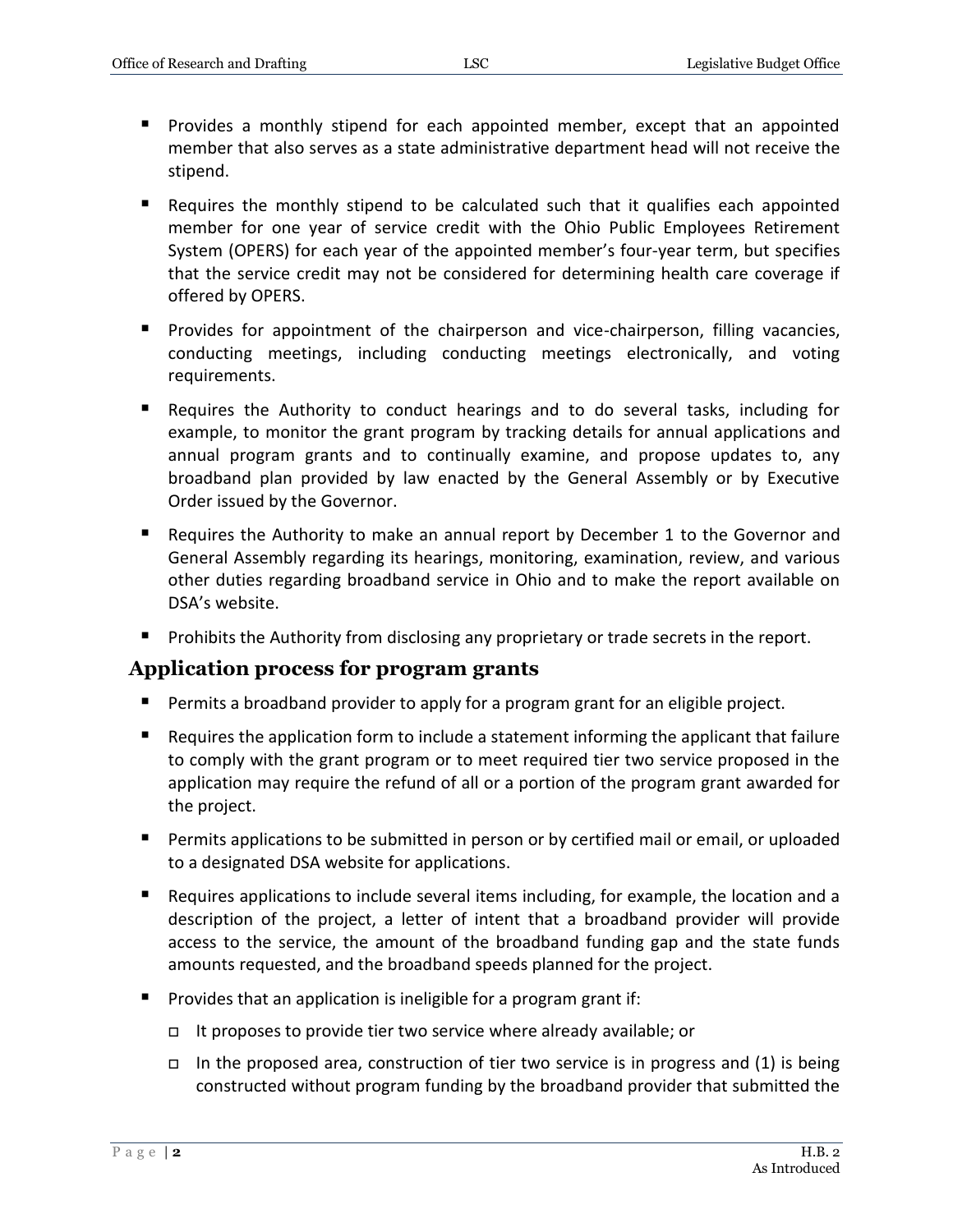application or (2) is scheduled to be completed by another provider not later than two years after the date of a challenge to the application.

- Requires DSA to accept applications for program grants each fiscal year and to fund program grants until funds for the fiscal year are no longer available.
- Requires applications to be accepted during not more than two 60- to 90-day submission periods each fiscal year as specified by the Authority.
- After receiving notice from DSA that a broadband provider's application is incomplete, permits the provider to complete and refile the application before the end of the submission period or not more than 14 days after the period ends, if DSA grants an extension for good cause shown.

# **Proprietary and trade secret information**

 Requires DSA to review information and documents submitted (in an application or project challenge) by a broadband provider to determine whether it is proprietary or a trade secret and to keep the information and documents confidential unless DSA finds that it is not proprietary or a trade secret and therefore is not confidential.

# **Financial assurance condition for receiving grants**

 Permits the Authority to require a broadband provider that is awarded a program grant to provide a performance bond, letter of credit, or other financial assurance acceptable to the Authority before construction begins.

# **DSA application website**

 Requires certain grant program and application information, except for denied applications, to be published on DSA's website, including, for example, the list of residential addresses included with completed program applications, all other information included with applications that is not confidential, and status updates of applications regarding Authority decisions regarding project challenges.

# **County-requested solicitations for broadband providers**

- Permits a board of county commissioners, by resolution, to request DSA to solicit applications from broadband providers for program grants for eligible projects in the municipal corporations and townships of the county.
- Requires a solicitation request to identify, to the extent possible, the residential addresses in unserved or tier one areas of the county, provide a point of contact for the county, municipal corporations, and townships where the addresses are located, and include any helpful relevant information, documents, or materials for the application.
- Requires DSA to solicit applications for program grants if a county makes a request and not later than seven days after receiving a request, to make it and the accompanying information available for review on DSA's website for up to two years.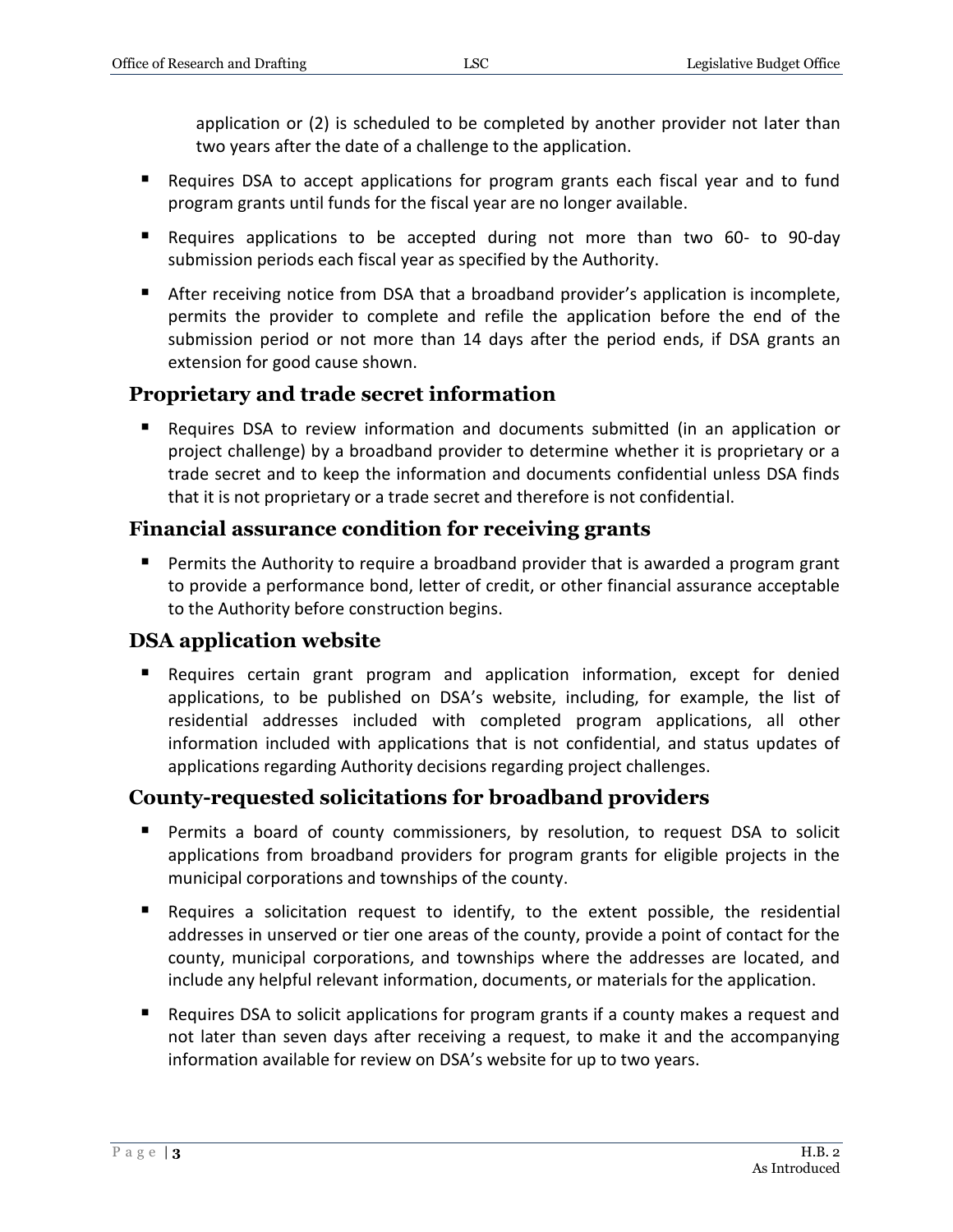- **Specifies that an application for a program grant made in response to a county request** must fully comply with all grant program requirements and that nothing in the county request provides relief from compliance with any grant program requirement.
- **Specifies that DSA is not responsible for a broadband provider's failure to respond to a** county-requested solicitation made by DSA or to submit an application.

#### **Project challenge process**

- **Permits a challenging provider to challenge, in writing, all or part of a completed** application for a program grant not later than 65 days (or longer if an extension is granted) after the close of the submission period (or extension period).
- $\blacksquare$  Specifies that a challenging provider is:
	- $\Box$  A broadband provider that provides tier two service within or directly adjacent to an eligible project; or
	- A municipal electric utility that provides tier two service to an area within the eligible project that is within the geographic area served by the utility.
- Requires the challenging provider to provide, by certified mail, a written copy of the challenge to the broadband provider that submitted the application (applicant provider) and the Authority.
- **Specifies that for a challenge to succeed, a challenging provider must provide sufficient** evidence to DSA demonstrating that all or part of a project under the application is ineligible for a grant by:
	- Disputing that the eligible project contains unserved or tier one areas; and
	- Attesting to the challenging provider's existing or planned offering of tier two service to all or part of the eligible project.
- Permit a challenging provider to demonstrate that all or part of a project under an application is ineligible for a program grant, by presenting shapefile data, residential addresses, maps, or similar geographic details, but not census block or census tract level data.
- Permits the Authority to suspend all or part of a challenged application or reject the challenge and approve the application, and requires the Authority to notify the applicant provider and the challenging provider of its decisions by providing a copy of the decision by certified mail or email.
- Requires the Authority to allow an applicant provider 14 days (unless an extension of another 14 days is granted for good cause shown) to revise and resubmit its application if the Authority upholds all or part of a challenge and to provide a copy or the revised application to the Authority and the challenging provider by certified mail or email or by uploading it to DSA's website.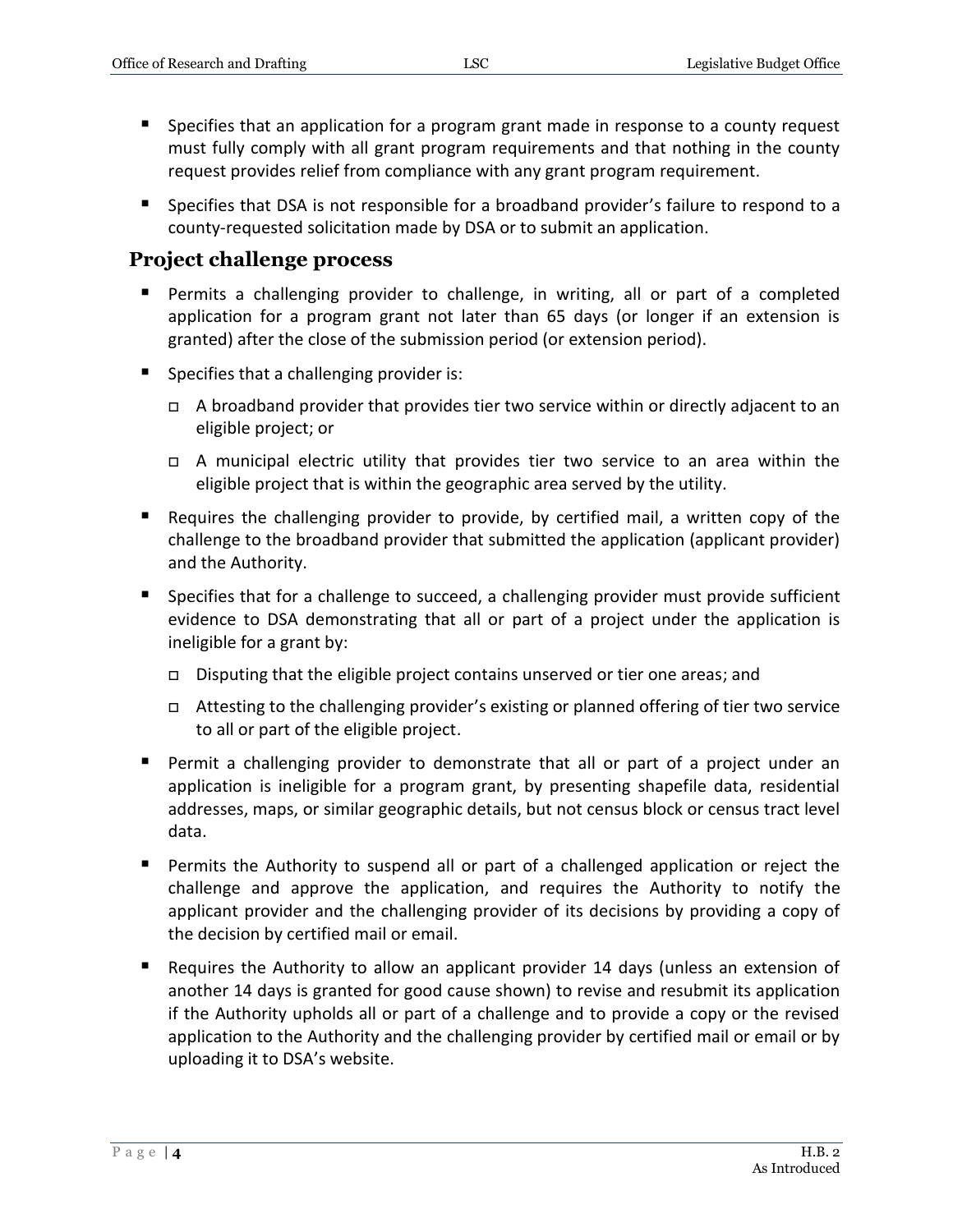- Specifies that an application is considered to be withdrawn if an applicant provider fails to respond to an Authority notification or to revise an application to the Authority's satisfaction.
- **Requires the Authority to review a revised application and decide whether to accept the** application or uphold the challenge within 14 days of receiving the revised application.

#### **Scoring system for application review**

- Requires DSA, in consultation with the Authority, to establish a weighted scorning system to evaluate and select applications for program grants and make it available on DSA's website.
- **Specifies that the scoring system must prioritize applications according to certain factors** listed in order from highest to lowest and, as an example, lists the highest two factors as (1) eligible projects in unserved areas, rather than tier one areas and (2) eligible projects located in distressed areas.
- **Allows the Authority to consider, after the weighted factors, any other factors it** determines reasonable, appropriate, and consistent with facilitating the economic deployment of tier two service to unserved or tier one areas.
- **Prohibits the Authority, when awarding program grants, from considering:** 
	- $\Box$  Proposed project conditions that require open access networks or that establish a specific rate, service, or other obligation not specified in the grant program; or
	- $\Box$  Factors that would constrain the broadband provider from offering or providing tier two service as is offered by other broadband providers in Ohio without grant program funding.

#### **Program grant awards**

Requires the Authority to award program grants after reviewing applications sent to it, considering all regulatory obligations under the law, and basing the awards on the scoring system and to notify the broadband providers that submitted applications upon making the awards.

#### **Funding for program grants**

- **E** Creates the Ohio Residential Broadband Expansion Grant Program Fund in the state treasury to be used by DSA exclusively for program grants.
- Requires the transfer of \$20 million from the Facilities Establishment Fund in DSA to the Ohio Residential Broadband Expansion Grant Program Fund on the bill's effective date, or as soon as possible thereafter, and appropriates the transferred amount for fiscal year 2022.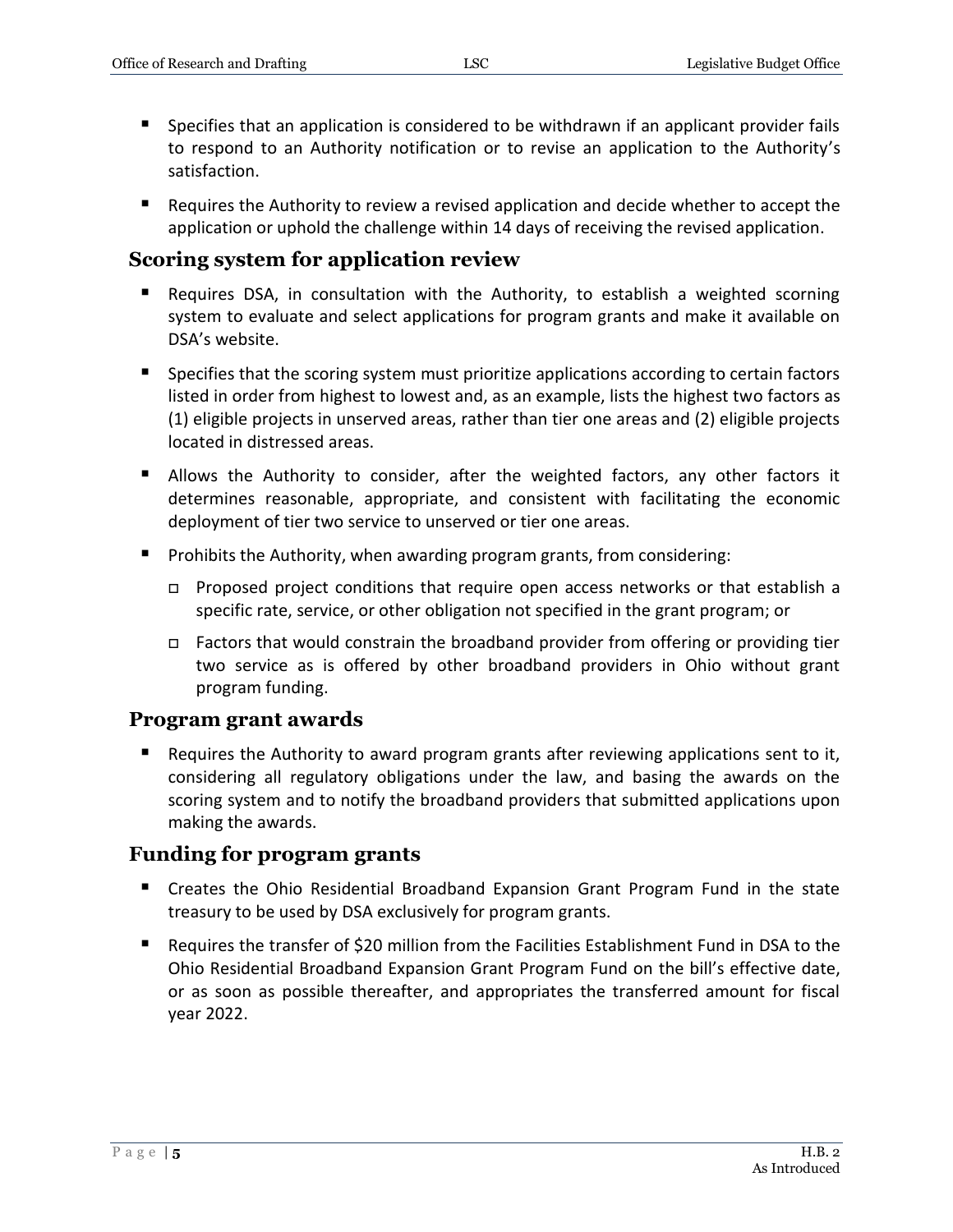# **Funding from video service providers (VSPs)**

- Permits a broadband provider to enter into an arrangement to designate video service provider (VSP) fees remitted by the provider for contribution towards an eligible project's broadband funding gap if:
	- $\Box$  The provider is a VSP that collects and remits VSP fees to one or more legislative authorities in which an eligible project is located; and
	- $\Box$  The arrangement is entered into by mutual consent with the legislative authorities.
- **Specifies that, under the alternate payment term arrangements made with a VSP, unless** otherwise negotiated, the participating legislative authorities in which the eligible project is located must assume all financial responsibility for all of the eligible project costs incurred by the broadband provider prior to completion of the project or award of a program grant.

#### **Funding from special assessments**

 Permits a municipal corporation, county, or township to fund a portion of the broadband funding gap for an eligible project through a property tax assessment made by the municipal corporation, county, or township.

# **Distribution of grant funds**

 Requires up to 30% of the program grant to be disbursed before project construction begins, up to 60% of the program grant to be disbursed periodically over the course of the project construction according to DSA rules, and the remaining portion to be disbursed not later than 60 days after notification that construction is complete.

# **Speed verification**

- Permits DSA, through an independent third party, to conduct speed verification tests of an eligible project that receives a program grant.
- **E** Requires speed verification tests to occur after project construction is complete but prior to the final grant disbursement and at any time during the reporting period (see "**Grant award reports**," below), after receiving a complaint about a residence that is part of the eligible project.
- Requires the speed verification tests to be conducted on at least two days at two different times each day.
- Permits DSA to withhold payments for failure to meet at least the minimum broadband service speeds required under the bill until the speeds are achieved.

# **Program noncompliance**

 Requires DSA to (1) notify a broadband provider if the provider, after receiving a program grant, has not complied with program requirements and (2) provide the provider the opportunity to explain or cure the noncompliance.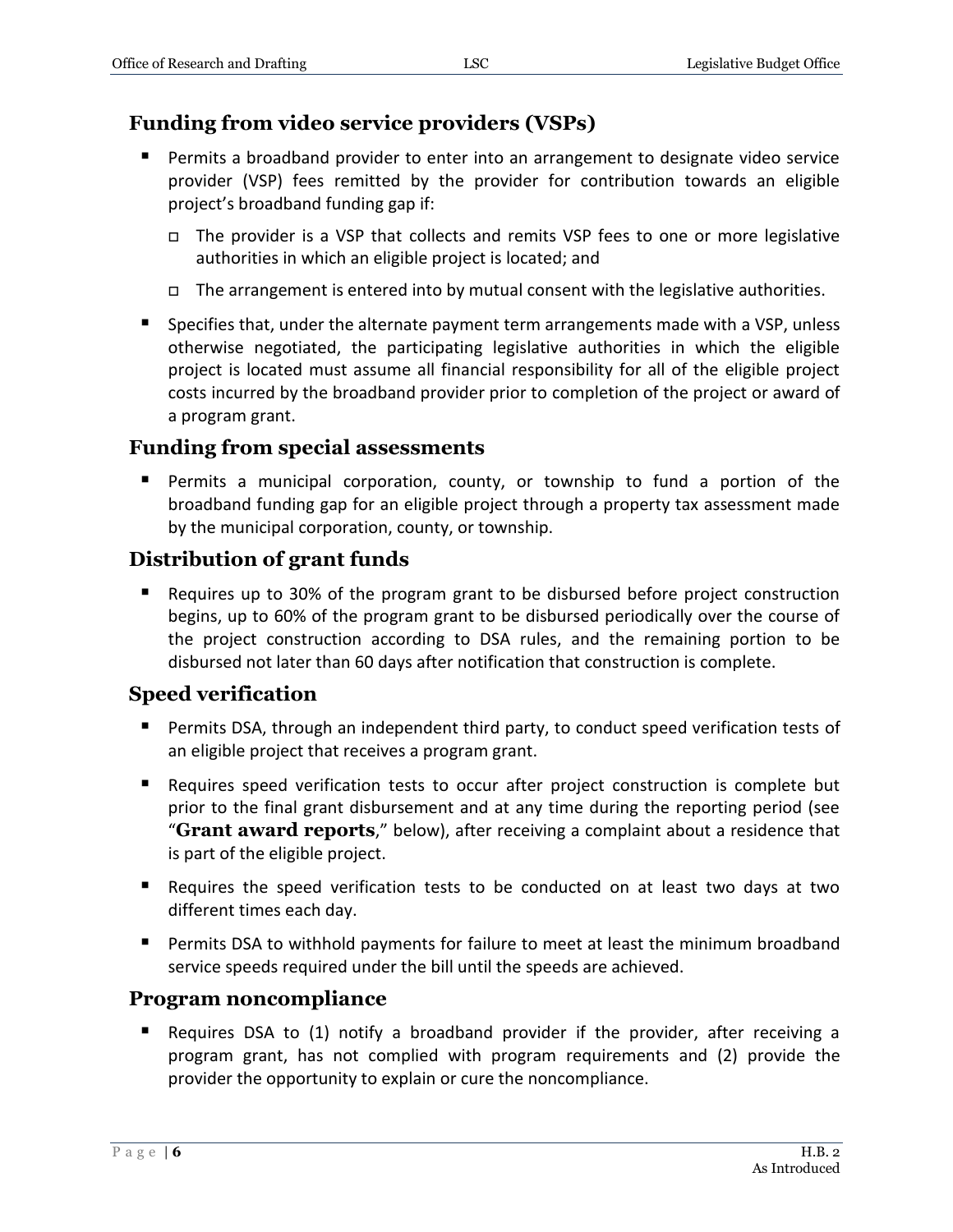- **Permits DSA to require the broadband provider to refund (1) an amount of the program** grant award as DSA determines and (2) to the appropriate municipal corporation, county, or township, the entire amount of general revenue funds or other discretionary funds they contributed toward the broadband funding gap.
- Requires the broadband provider to pay the refund for noncompliance, or failure to explain or cure the noncompliance, not more than 30 days after DSA determines that a refund must be paid.

#### **Grant award reports**

- Requires each broadband provider that receives a program grant to submit:
	- $\Box$  An annual progress report on the status of the deployment of the broadband network for which the grant was awarded; and
	- □ An operational report with DSA not later than 60 days after the project's completion and annually for another four years.
- Requires broadband provider reports to include an account of how program grant funds have been used, the progress toward fulfilling the objectives for which the grant was awarded and specifies minimum requirements for the report.

#### **Authority grant program report**

- **Requires the Authority to complete an annual report that evaluates the grant program's** success, includes certain program information and the findings and recommendations agreed to by a majority of Authority members and to include the evaluation, findings, and recommendations in its annual report required by law of all state departments.
- **E** Requires the Authority to publish the report on DSA's website and to provide the report to the Governor and the General Assembly by December 1 each year.

#### **Broadband infrastructure ownership rights**

- Specifies that nothing in the bill:
	- Entitles the state, DSA, Authority, or any other governmental entity to any ownership or other rights to broadband infrastructure constructed by a broadband provider pursuant to a program grant for an eligible project; or
	- □ Prevents the assignment, sale, change in ownership, or similar transaction for that infrastructure and specifies that no such transaction relieves the successor of obligations under the bill.

#### **Rules**

 Requires DSA to adopt rules for the grant program including rules for an application form and application procedures and procedures for periodic program grant disbursements.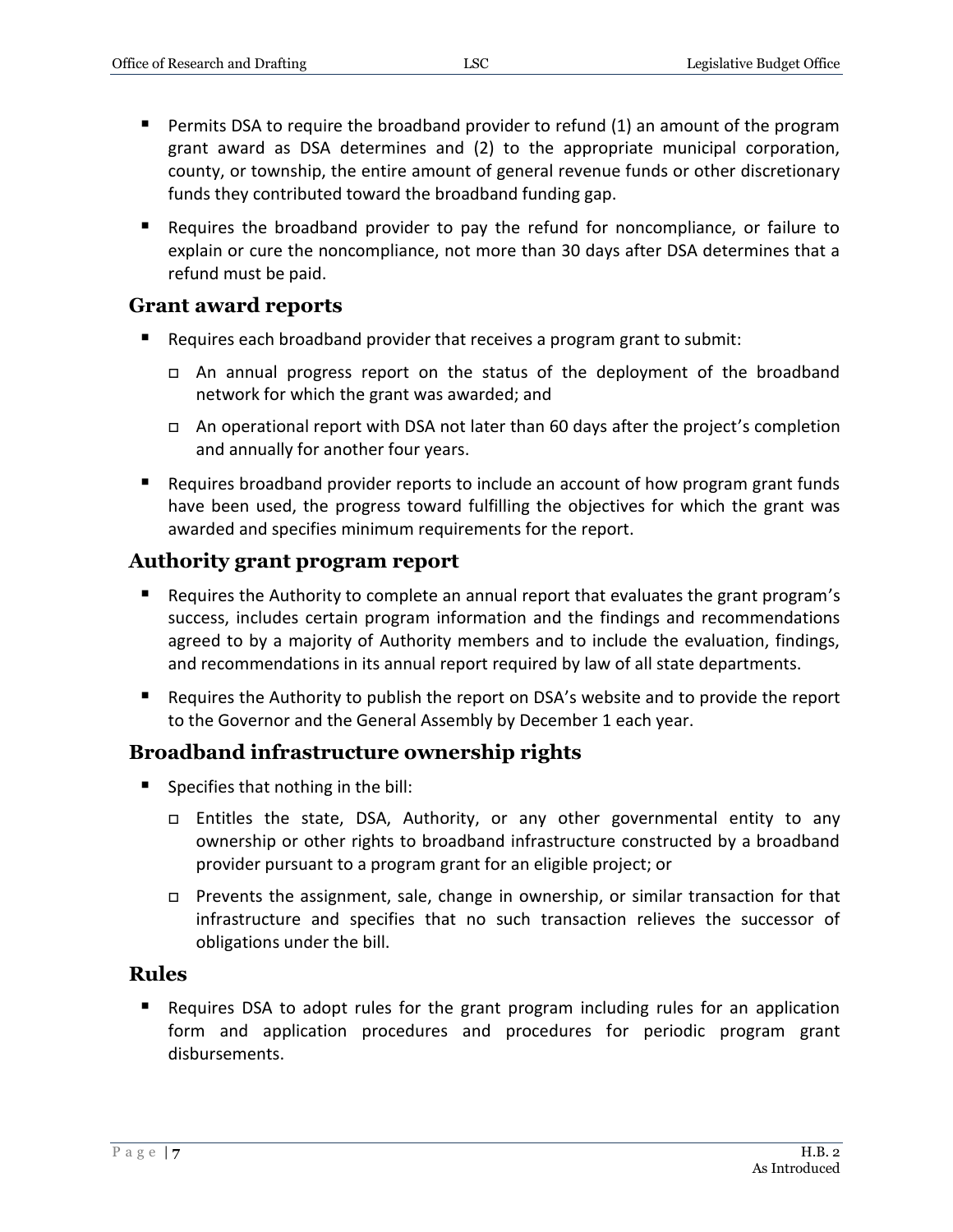- Permits DSA to adopt rules that include additional application requirements; procedures for, and circumstances under which, partial funding of applications is permitted; procedures for Authority meetings, extension periods, and application challenges, hearings, and public comment; and procedures for county-requested solicitations for broadband providers.
- Specifies that DSA rules are not subject to certain provisions of Ohio law governing review of agency rules regarding regulatory restrictions.

# **Electric cooperative easement use for broadband**

 Allows an easement granted to an electric cooperative for transmitting, delivering, or otherwise providing electric power (easement) to be used, apportioned, or subleased to provide broadband service without such use, apportionment, or sublease being considered an additional burden on the servient estate (which is the land burdened by the easement).

#### **Easement action**

- **Allows for servient estate owners to bring an action for damages regarding the use,** apportionment, or sublease of the easement.
- **Provides that an action for damages must be brought within one year of any alleged** damages or else the claim is forfeited.
- Limits damages to the difference between the fair market value (as determined by a qualified real estate appraiser) of the owner's interest in the property of the servient estate immediately before and after the provision of broadband service and provides that any damages awarded cannot continue, accumulate, or accrue.
- **Prohibits past, current, or future revenues or profits derived or to be derived from the** use, apportionment, or sublease of an easement for broadband service from being admissible for any purpose in the action for damages.
- **Provides that the court may not grant injunctive relief or any other equitable relief for** the action for damages.

# **Court determination**

- Provides that any court determination regarding an easement subject to the action for damages, must be considered a finding that the provision of broadband service is an allowable use or purpose under the easement as if specifically stated in the terms of the easement.
- Requires a court determination in the action for damages to be filed by the defendant with the county recorder of the county in which the servient estate is located and requires the recorder to make a notation in the official record linking the determination to the servient estate and easement.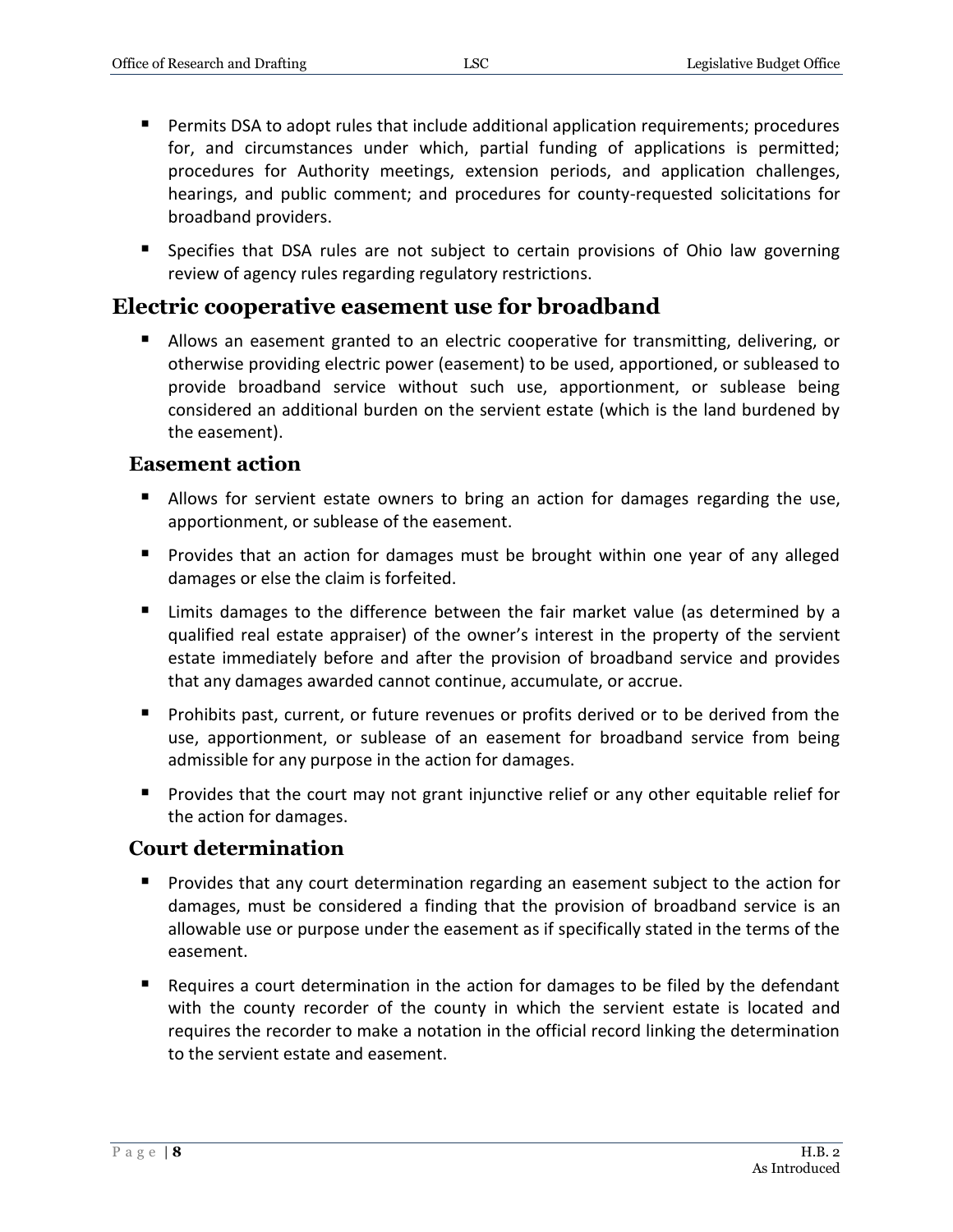#### **State power not expanded**

 Provides that the electric cooperative easement provisions of the bill do not expand the powers of the State, its agencies, or any political subdivision beyond the authority existing under federal or state law.

#### **Appropriation of property laws not applicable**

**Provides that Ohio law governing the appropriation of property do not apply to the** electric cooperative easement provisions of the bill.

# **Electric cooperative pole attachments**

- Requires that, on request from a broadband provider, telecommunications service provider, video service provider, or wireless service provider, an electric cooperative must grant the provider nondiscriminatory access to the cooperative's poles under just and reasonable rates, terms, and conditions in accordance with the bill.
- Establishes a process for a provider to request and for an electric cooperative to consider, and to grant or deny, the provider's attachments to the cooperative's poles, including decision-making standards and time frames established by the Federal Communications Commission (FCC) unless a court of common pleas determines a different time frame for granting or denying access.
- Requires a provider and electric cooperative to (1) comply with make-ready work processes under federal law and FCC orders and regulations, unless a court of common pleas establishes a different process and (2) provide good-faith estimates for any makeready work regarding provider attachments to cooperative poles.
- Requires an electric cooperative to establish fees for provider attachments in accordance with the federal law formula for cable pole attachment rates and FCC orders and regulations implementing the formula, unless a court of common pleas establishes a different process.
- Requires a provider's attachments to an electric cooperative's poles to meet: (1) the most recent, applicable, nondiscriminatory safety and reliability standards adopted by the cooperative and (2) the National Electric Safety Code in effect on the date of the attachment.
- Establishes provisions for pole modification and requirements for sharing costs for a modification.
- Establishes procedures, requirements, and remedies for an electric cooperative or provider to settle pole attachment disputes in a court of common.
- **Designates a pole attachment complaint hearing as a special statutory procedure under** the Rules of Civil Procedure.
- Requires pole attachment complaint venues to lie  $(1)$  in the county location of the cooperative's Ohio headquarters, if at least some portion of the attachment will occur in that county or (2) in the county where the largest physical portion of the attachment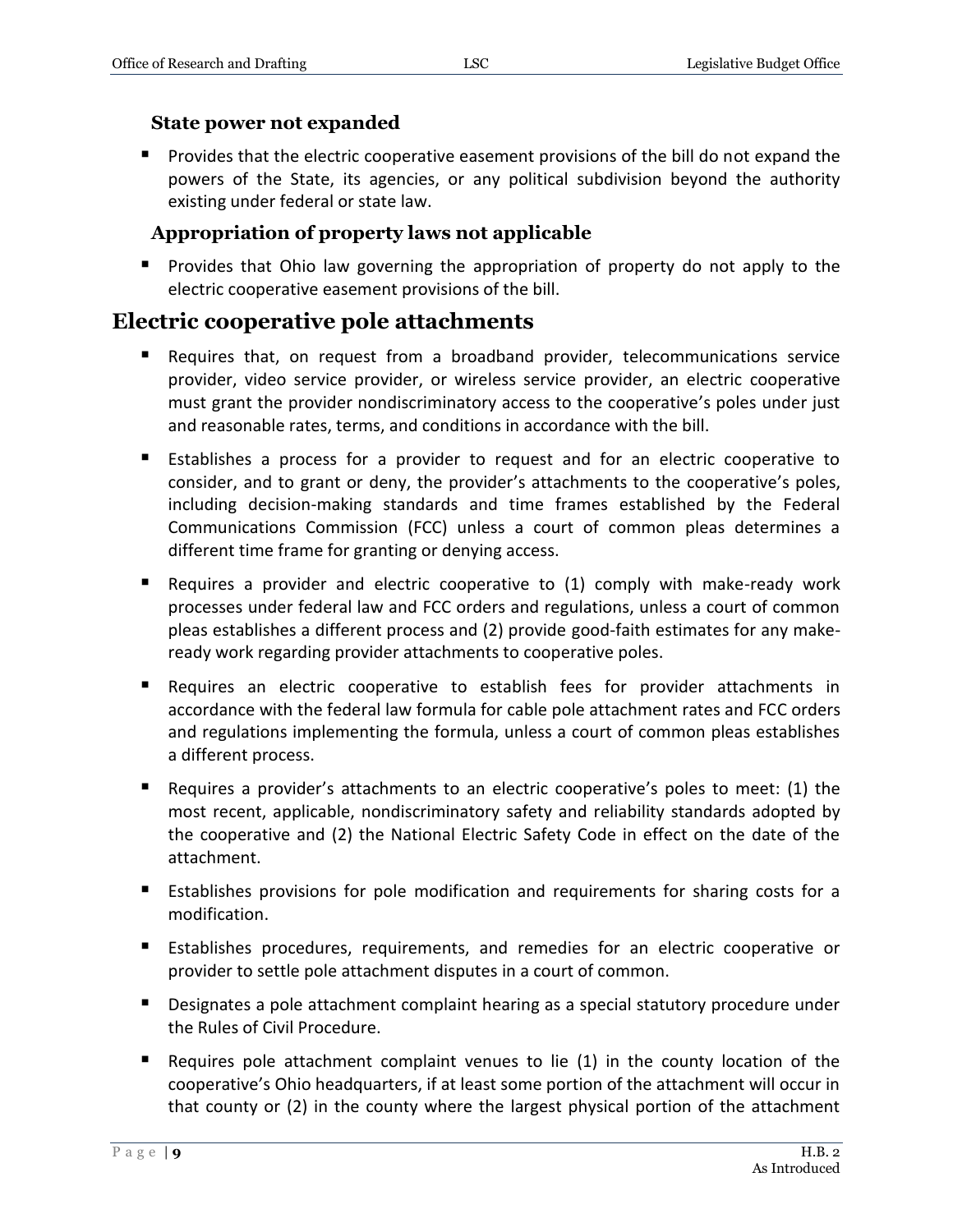will occur, if no portion of the attachment is in the county location of the headquarters or more than one cooperative is a party to the complaint.

- **Specifies that court orders relative to venue are final orders that may be reviewed,** affirmed, modified, or reversed as specified in Ohio appeal procedure law and that orders not specifically related to venue are reviewable on appeal just as judgments in any civil action.
- **Specifies that land acquisitions under Ohio law governing the appropriation of property** are not affected by the bill and are heard in venue pursuant to that law or the Rules of Civil Procedure.

# **TABLE OF CONTENTS**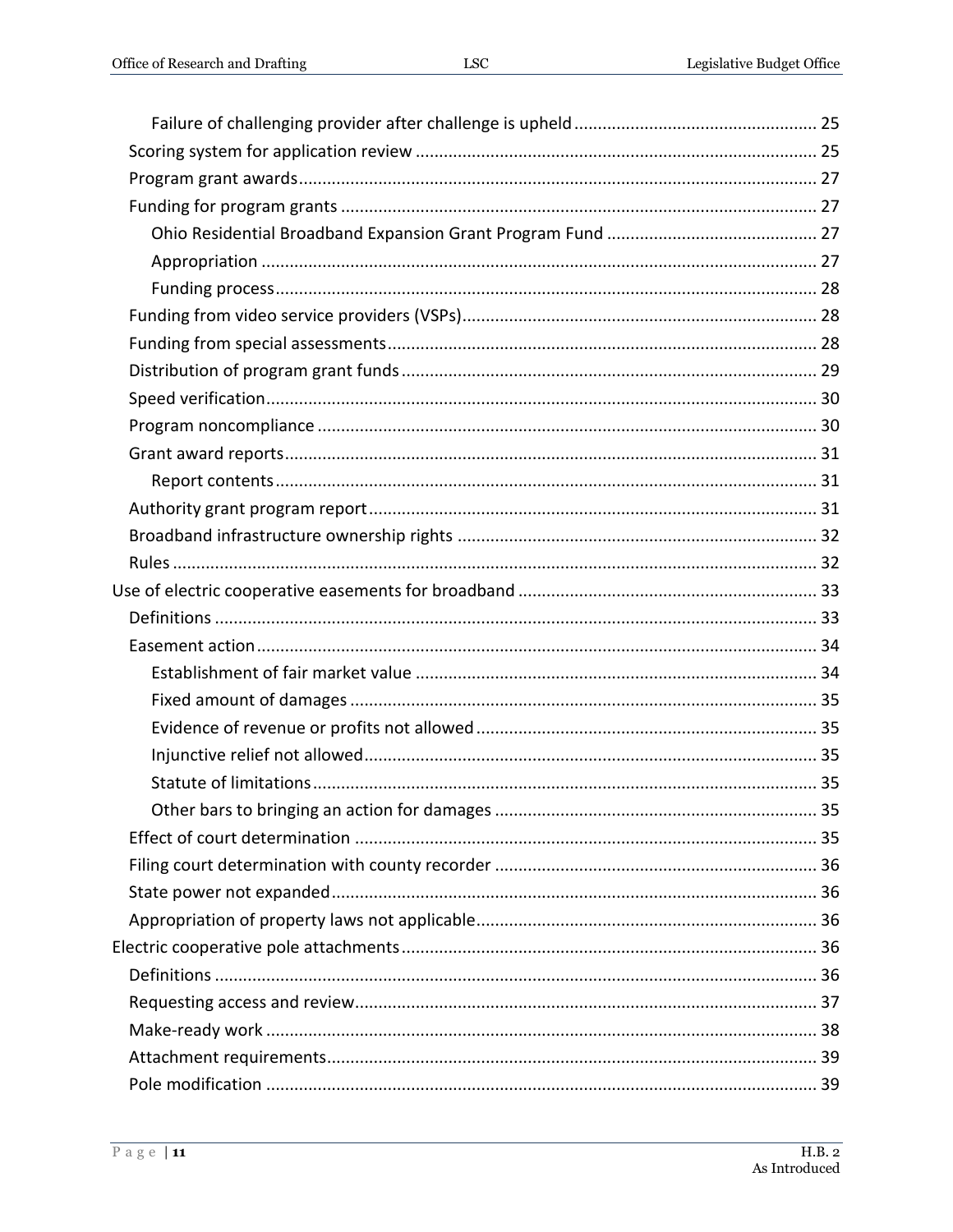# **DETAILED ANALYSIS**

# <span id="page-11-0"></span>**Overview**

The bill establishes three approaches to address broadband expansion and infrastructure in Ohio. First, the bill creates the Ohio Residential Broadband Expansion Grant Program (grant program) and the Ohio Broadband Expansion Program Authority (Authority) to award program grants to fund the construction of broadband projects in unserved areas of the state.

Second, the bill expands the use of electric cooperative easements for the provision of broadband service and a process is created for addressing damages to servient estates (land burdened by an easement).

Third, the bill establishes a process for granting broadband providers, telecommunication service providers, video service providers, and wireless service providers access to electric cooperatives pole facilities through pole attachments.

# <span id="page-11-1"></span>**Ohio Residential Broadband Expansion Grant Program**

The bill creates the grant program within the Development Services Agency (DSA) and requires DSA to administer and provide staff assistance for the grant program.<sup>1</sup>

# <span id="page-11-2"></span>**Definitions**

Definitions for the grant program include the following:

| <b>Term</b>             | <b>Definition</b>                                                                                                                                                                                                                                                                                                                                                                    |
|-------------------------|--------------------------------------------------------------------------------------------------------------------------------------------------------------------------------------------------------------------------------------------------------------------------------------------------------------------------------------------------------------------------------------|
| "Broadband funding gap" | The difference between the total amount of money a broadband<br>provider calculates is necessary to construct the last mile of a specific<br>broadband network and the total amount of money that the provider<br>has determined is the maximum amount of money that is cost effective<br>for the provider to invest in last mile construction for that network<br>(R.C. 122.40(B)). |
| "Broadband provider"    | A (1) video service provider or (2) provider that is capable of providing<br>tier one or tier two service and is a telecommunications service provider,                                                                                                                                                                                                                              |

 $1 R.C. 122.401.$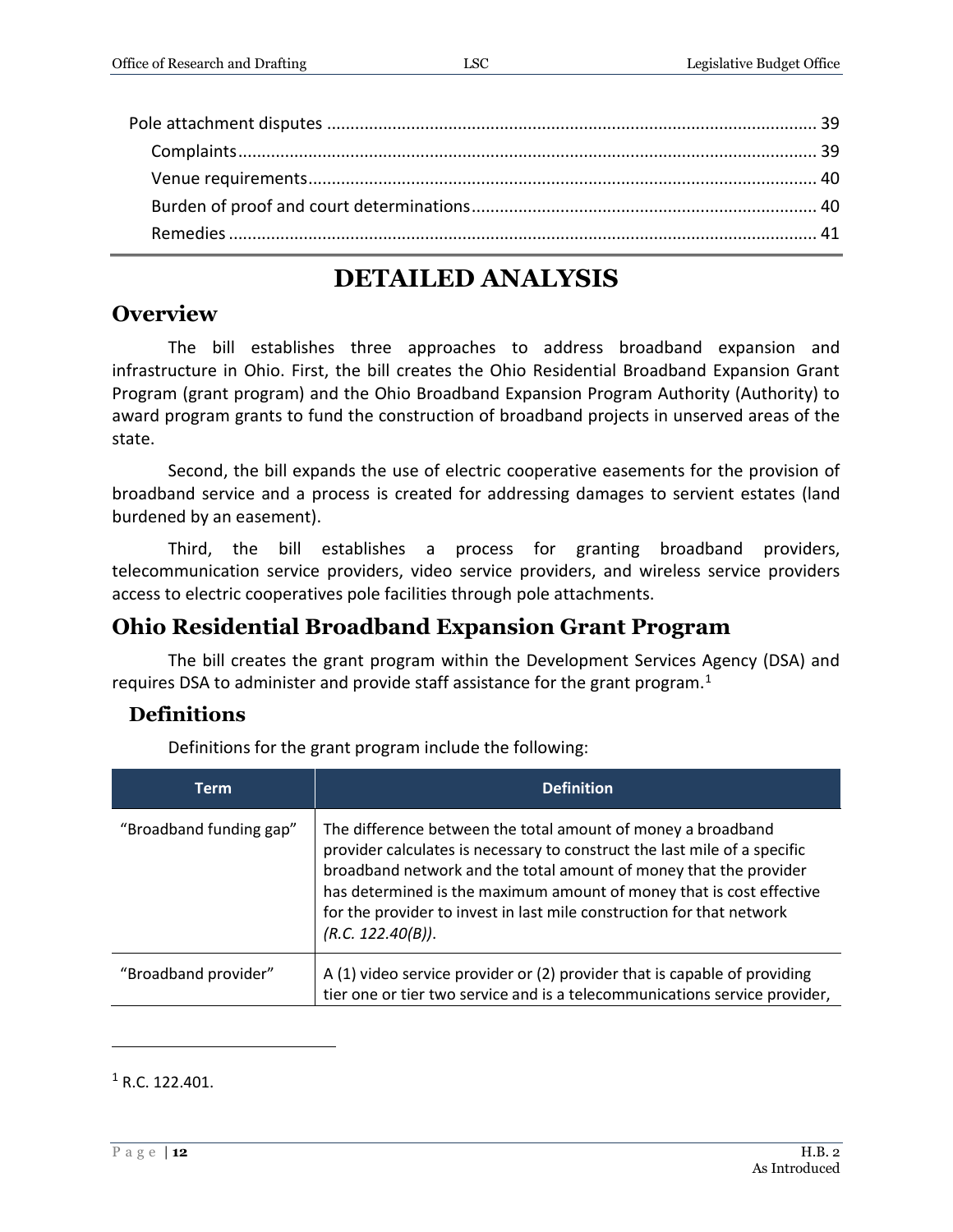| <b>Term</b>                                   | <b>Definition</b>                                                                                                                                                                                                                                                                                                                                                                                                               |
|-----------------------------------------------|---------------------------------------------------------------------------------------------------------------------------------------------------------------------------------------------------------------------------------------------------------------------------------------------------------------------------------------------------------------------------------------------------------------------------------|
|                                               | satellite broadcasting service provider, or a wireless service provider. A<br>"broadband provider" does not include a governmental or quasi-<br>governmental entity. (R.C. 122.40(C); R.C. 1332.21 and 4927.01, not in<br>the bill.)                                                                                                                                                                                            |
| "Tier one broadband<br>service" and "tier two | Retail wireline or wireless broadband service capable of delivering<br>internet access at speeds of at least:                                                                                                                                                                                                                                                                                                                   |
| broadband service"                            | 10 but less than 25 megabits per second downstream and at<br>٠<br>least 1 but less than 3 megabits per second upstream for "tier<br>one broadband service" (tier one service, as used in this<br>analysis);                                                                                                                                                                                                                     |
|                                               | 25 megabits per second downstream and at least 3 megabits<br>٠<br>per second upstream for "tier two broadband service" (tier<br>two service, as used in this analysis).                                                                                                                                                                                                                                                         |
|                                               | $(R.C. 122.40)$ and $(K).$                                                                                                                                                                                                                                                                                                                                                                                                      |
| "Eligible project"                            | A project to provide tier two service access to residences in an unserved<br>area or tier one area of a municipal corporation or township that is<br>eligible for funding under the bill (R.C. 122.40(D)).                                                                                                                                                                                                                      |
| "Last mile"                                   | The last portion of a physical broadband network that connects an<br>eligible project to the broader network used to provide tier two service<br>to which both of the following apply:                                                                                                                                                                                                                                          |
|                                               | It includes other network infrastructure in the last portion of the<br>п<br>network that is needed to provide tier two service to residences<br>as part of an eligible project, but does not include network<br>infrastructure in any portion of the network that is outside of the<br>last portion;                                                                                                                            |
|                                               | It is not required to be, or limited to, a specific distance<br>measurement of one mile or any other specific distance.<br>(R.C. 122.40(E).)                                                                                                                                                                                                                                                                                    |
| "Program grant"                               | Money awarded under the grant program to assist in covering the<br>broadband funding gap for an eligible project (R.C. 122.40(G)).                                                                                                                                                                                                                                                                                              |
| "Tier one area"                               | An area that has access to tier one service but not tier two service,<br>including an area where construction of a network to provide tier one<br>service is in progress and scheduled to be completed within a two-year<br>period. "Tier one area" excludes an area where construction of a<br>network to provide tier two service is in progress and scheduled to be<br>completed within a two-year period. (R.C. 122.40(L).) |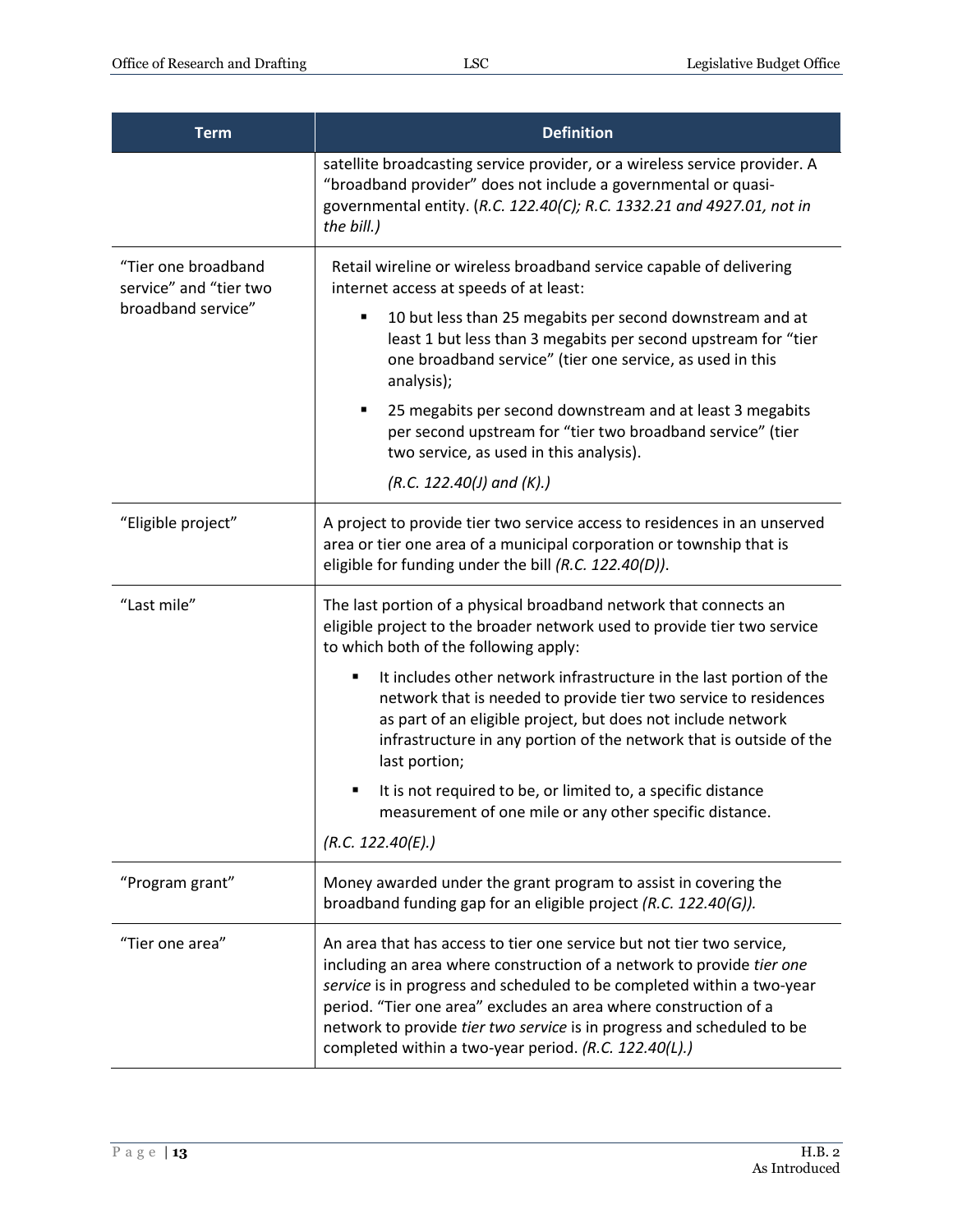| Term            | <b>Definition</b>                                                                                                                                                                                                                                                    |
|-----------------|----------------------------------------------------------------------------------------------------------------------------------------------------------------------------------------------------------------------------------------------------------------------|
| "Unserved area" | An area without access to tier one service or tier two service, excluding<br>an area where construction of a network to provide tier one service or<br>tier two service is in progress and scheduled to be completed within a<br>two-year period $(R.C. 122.40(M)).$ |

# <span id="page-13-0"></span>**Broadband Expansion Program Authority**

The bill creates the Authority within DSA. DSA must receive and review applications for program grants and send them to the Authority for the final review and awarding of program grants. The Authority must consider each application that DSA has reviewed and sent to it, score each application based on the scoring system established under the bill, and award program grants based on that system. See "**Authority's application review**" (below). 2

The bill excludes the Authority from those state agencies subject to review under the sunset review law.<sup>3</sup>

#### **Authority membership**

<span id="page-13-1"></span>As established under the bill, the Authority has five members: the DSA Director or designee, the Director of the Office of InnovateOhio or designee, one member appointed by the Speaker of the House of Representatives, one member appointed by the President of the Senate, and one member appointed by the Governor. Vacancies must be filled in the same manner as original appointments, and any member appointed to fill a vacancy serves the remainder of the term being filled. If a designee is assigned to the Authority, the designation must be in writing by the applicable Director.<sup>4</sup>

#### *Appointed members*

<span id="page-13-2"></span>Appointed members serve four-year terms and are eligible for reappointment. They must have expertise in broadband infrastructure and technology, but must not be affiliated with, or employed by, the broadband industry or in a position to benefit from a program grant.

Under the bill, they receive a monthly stipend as calculated under the Ohio Public Employees Retirement System (OPERS) law in an amount that will qualify each member for one year of OPERS retirement service credit for each year of the member's term. However, notwithstanding any OPERS requirement that eligibility for health care coverage be based on years and types of service credit according to OPERS Board rules, if the Board provides health

<sup>2</sup> R.C. 122.401, 122.403, and 122.406.

<sup>3</sup> R.C. 122.403(G); R.C. 101.82 to 101.87, not in the bill.

 $4$  R.C. 122.403(A)(1) and (3) and (C).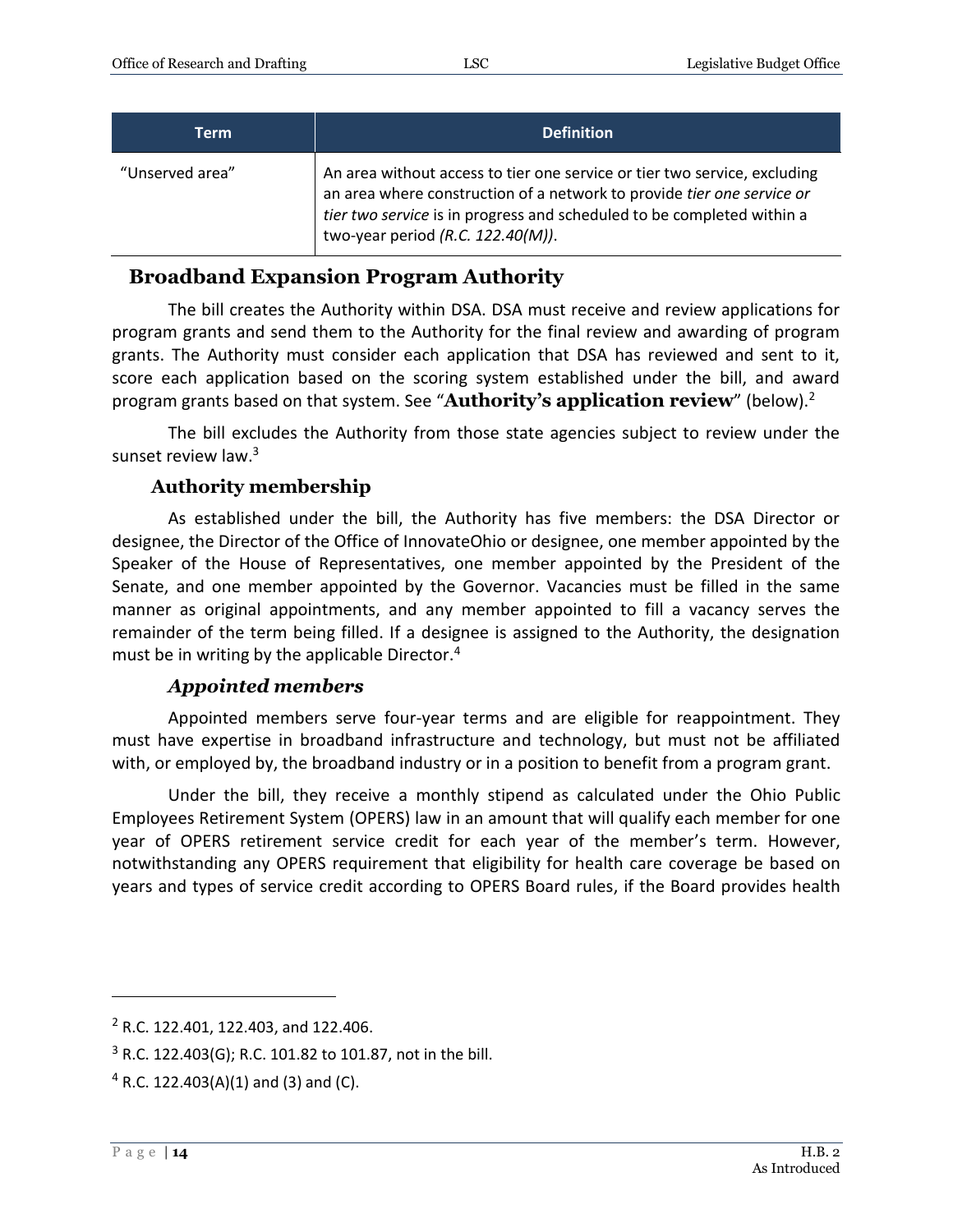care coverage, no service credit earned for service as a member of the authority may be considered for purposes of determining eligibility for such health care coverage. 5

Members receive reimbursement for their necessary and actual expenses incurred in performing Authority business. An appointed member who is currently serving as the head of a state administrative department is not eligible to receive the monthly stipend for appointed Authority members.<sup>6</sup>

DSA is responsible for paying all stipends and reimbursements. And reimbursements constitute administrative costs of the grant program.<sup>7</sup>

#### **Authority meetings**

<span id="page-14-0"></span>Under the bill, the DSA Director or designee serves as the chairperson of the Authority. Authority members annually elect one of the members as the vice-chairperson. The bill sets attendance of three members as the quorum necessary to do business and requires an affirmative vote of three members to approve any business, including the election of the vice-chairperson. If the DSA Director assigns a designee to serve on the Authority, the designee must be a professional employee of DSA, who will serve as the Director's designee at Authority meetings. The bill requires the vice-chairperson to chair Authority meetings in the absence of both the Director and the Director's designee.<sup>8</sup>

Members of the Authority may attend meetings electronically by electronic communication if: (1) at least three members attend the meeting in person at the place where the meeting is conducted, (2) the electronic communication for the meeting permits simultaneous communication among all Authority members, including those attending electronically, and all members of the public attending in person, and (3) all votes are taken by roll call vote.

If a member chooses to attend a meeting electronically, the member must notify the chairperson not less than 48 hours before the scheduled meeting time, except in the case of an emergency. The bill does not specify what constitutes an emergency or if remote attendance due to an emergency affects the three-person requirement for a meeting to take place.<sup>9</sup>

#### **Authority duties**

<span id="page-14-1"></span>The Authority is responsible for performing specific duties regarding the grant program and other duties regarding the review of broadband-related topics. Under the bill, the Authority

 $5$  R.C. 122.403(A)(2), (B), and (D)(1)(a) and (b); R.C. 145.016 and 145.58, not in the bill.

 $6$  R.C. 122.403(D)(1)(c) and (2).

 $7$  R.C. 122.403(D)(1)(c) and (3).

 $8$  R.C. 122.403(E) and (F).

 $9 R. C. 122.404.$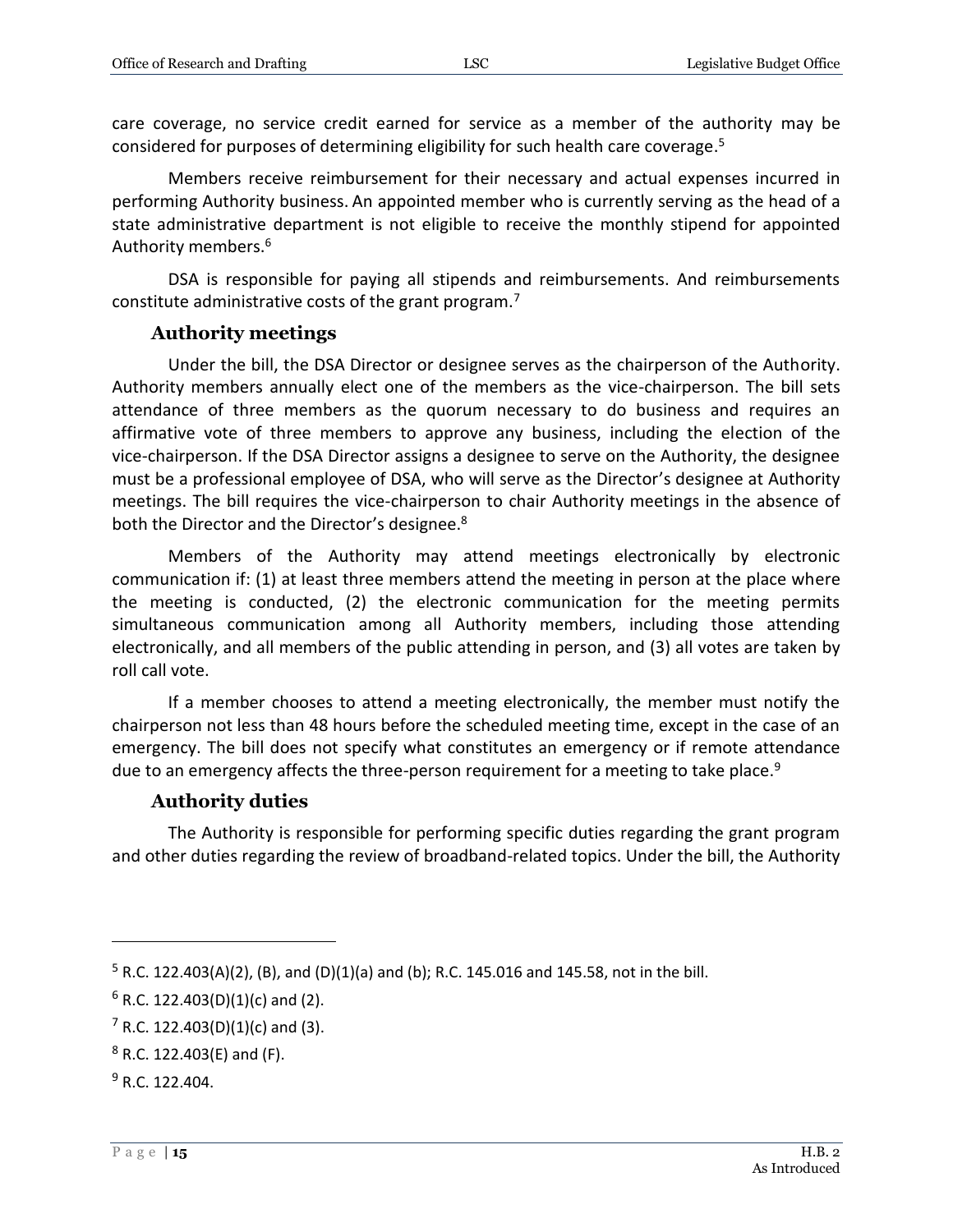<span id="page-15-0"></span>must conduct hearings to gather information necessary to accomplish the duties described below.<sup>10</sup>

#### *Grant specific duties*

The Authority must do the following, specific to the grant program:

- **Monitor the grant program by:** 
	- $\Box$  Tracking the details for (1) annual applications and (2) program grants awarded annually, including:
		- $\div$  The number of applications and program grants;
		- $\cdot$  The geographic locations of eligible projects;
		- $\div$  The broadband providers submitting applications and, for awards being tracked, the entities or companies that submitted the application;
		- A description of the tier two service infrastructure and technology proposed or deployed;
		- A description of any public right-of-way or public facilities to be utilized or actually utilized for the projects;
		- $\div$  The speeds of the tier two service under the applied-for or enabled projects;
		- The amount of program grant funds requested or awarded for each project and the proportion of project funding to be provided, or share of funding provided, by the broadband provider and other entities;
		- The number of residential and nonresidential locations that will have access to tier two service under each project.
	- □ Listing the amount of any unencumbered program grant funds that remain available for award under the grant program;
	- Adding any additional factors deemed necessary by the authority to monitor the program.
- Review all project progress reports and operational reports submitted by broadband providers that receive a program grant;
- <span id="page-15-1"></span>Review all pending county requests made for program grants.<sup>11</sup>

#### *Other duties*

The bill also requires the Authority to:

<sup>10</sup> R.C. 122.407 and 122.408.

 $11$  R.C. 122.407(B), (C), and (D).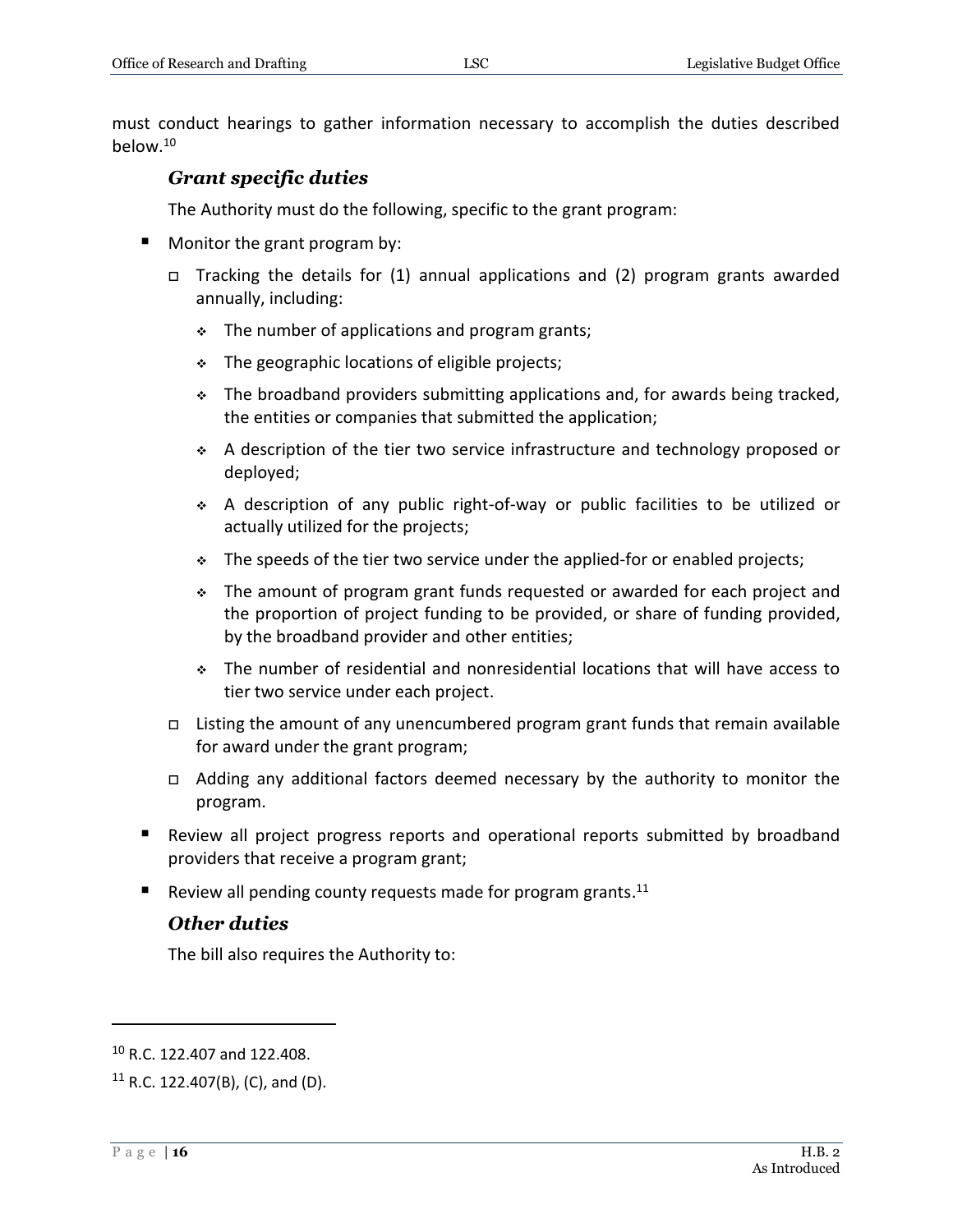- Continually examine, and propose updates to, any broadband plan provided by law enacted by the General Assembly or Executive Order issued by the Governor;
- Identify any best practices for, and impediments to, the continued expansion of tier two service infrastructure and technology in the state;
- Coordinate and promote the availability of publicly accessible digital literacy programs to increase fluency in the use and security of interactive digital tools and searchable networks, including the ability to use digital tools safely and effectively for learning, collaborating, and producing;
- **If Identify, examine, and report on any federal or state government grant or loan program** that would promote the deployment of tier two service infrastructure and technology in Ohio;
- Track the availability, location, rates and speeds, and adoption of programs that offer tier one service and tier two service in an affordable manner to low income consumers in Ohio. $12$

#### *Report*

<span id="page-16-0"></span>The bill requires the Authority to submit a written public report of its findings and recommendations to the Governor and the General Assembly by December 1 each calendar year and make the report available on DSA's website. The report must receive approval from a majority of the Authority's members, and it may not disclose any proprietary information or trade secrets. 13

It appears this annual report is separate from the annual report that focuses entirely on the grant program, with the result that the Authority must make two annual reports.<sup>14</sup> See "**Authority grant program report**" (below).

#### <span id="page-16-1"></span>**Application process for program grants**

A broadband provider may apply for a program grant under the grant program, and program grants may be awarded only for eligible projects.<sup>15</sup>

#### **Ineligible projects**

<span id="page-16-2"></span>The bill specifies that an application is ineligible for a program grant if either of the following apply:

It proposes to provide tier two service to areas where such service is presently available;

 $12$  R.C. 122.407(A) and (E) to (H).

<sup>&</sup>lt;sup>13</sup> R.C. 122.4010.

<sup>14</sup> R.C. 122.4010 and 122.4076.

<sup>15</sup> R.C. 122.4013 and 122.4015.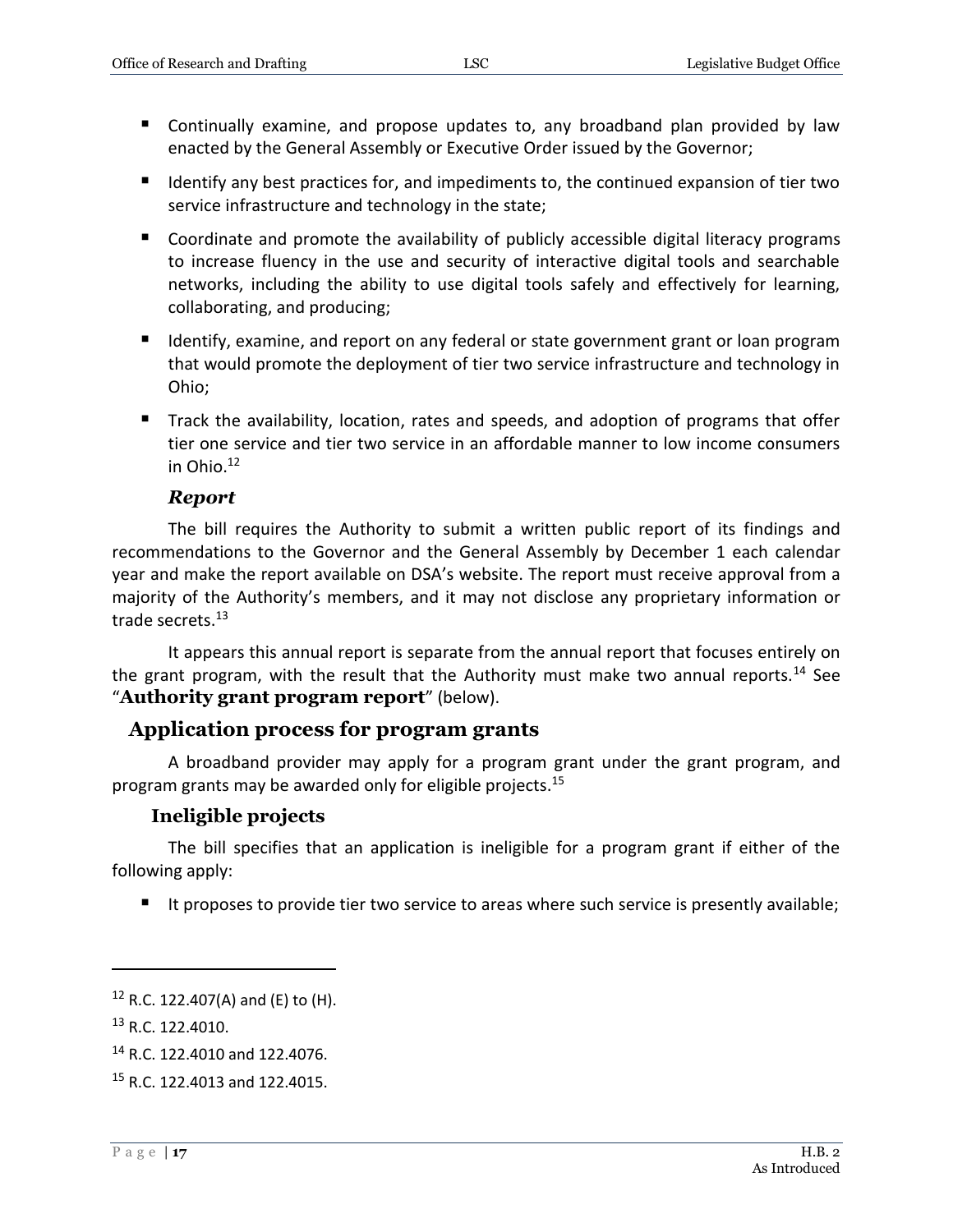In the proposed area of service, construction of a network to provide tier two service currently is in progress and either (1) it is being constructed, without grant program funding, by the broadband provider that submitted the application or (2) it is scheduled to be completed by another broadband provider not later than two years after the date of a challenge to the application is submitted. <sup>16</sup> See "**Project challenge process**"(below).

#### **Application process**

<span id="page-17-0"></span>Under the bill, DSA must accept applications from broadband providers for program grants each fiscal year. Applications may be submitted in person, by certified mail or email, or uploaded to a designated DSA website for applications.

To apply, a broadband provider must submit an application to DSA on a form DSA prescribes. The form must include a statement informing the applicant that failure to comply with the grant program or to meet the required tier two service proposed in the application may require the refund of all or a portion of the program grant awarded for the project.<sup>17</sup>

#### *Application requirements*

<span id="page-17-1"></span>Grant program applications must include, at a minimum, the following information for an eligible project:

- The location and description of the project, including:
	- $\Box$  The residential addresses in the unserved or tier one areas where tier two service will be available upon project completion; and
	- $\Box$  A notarized letter of intent by the broadband provider that (1) the provider will provide access to tier two service to all of the residential addresses listed in the project and (2) none of the funds provided by the program grant will be used to extend or deploy facilities to any residences other than those in unserved or tier one areas that are part of the project.
- The amount of the broadband funding gap and the amount of state funds requested;
- The amount of any financial or in-kind contributions to be used towards the broadband funding gap and identification of the contribution sources, which, in any combination, may include:
	- $\Box$  Funds that the broadband provider is willing to contribute to the broadband funding gap;
	- Funds received or approved under any other federal or state government grant or loan program;

<sup>16</sup> R.C. 122.4016.

<sup>17</sup> R.C. 122.4019(A).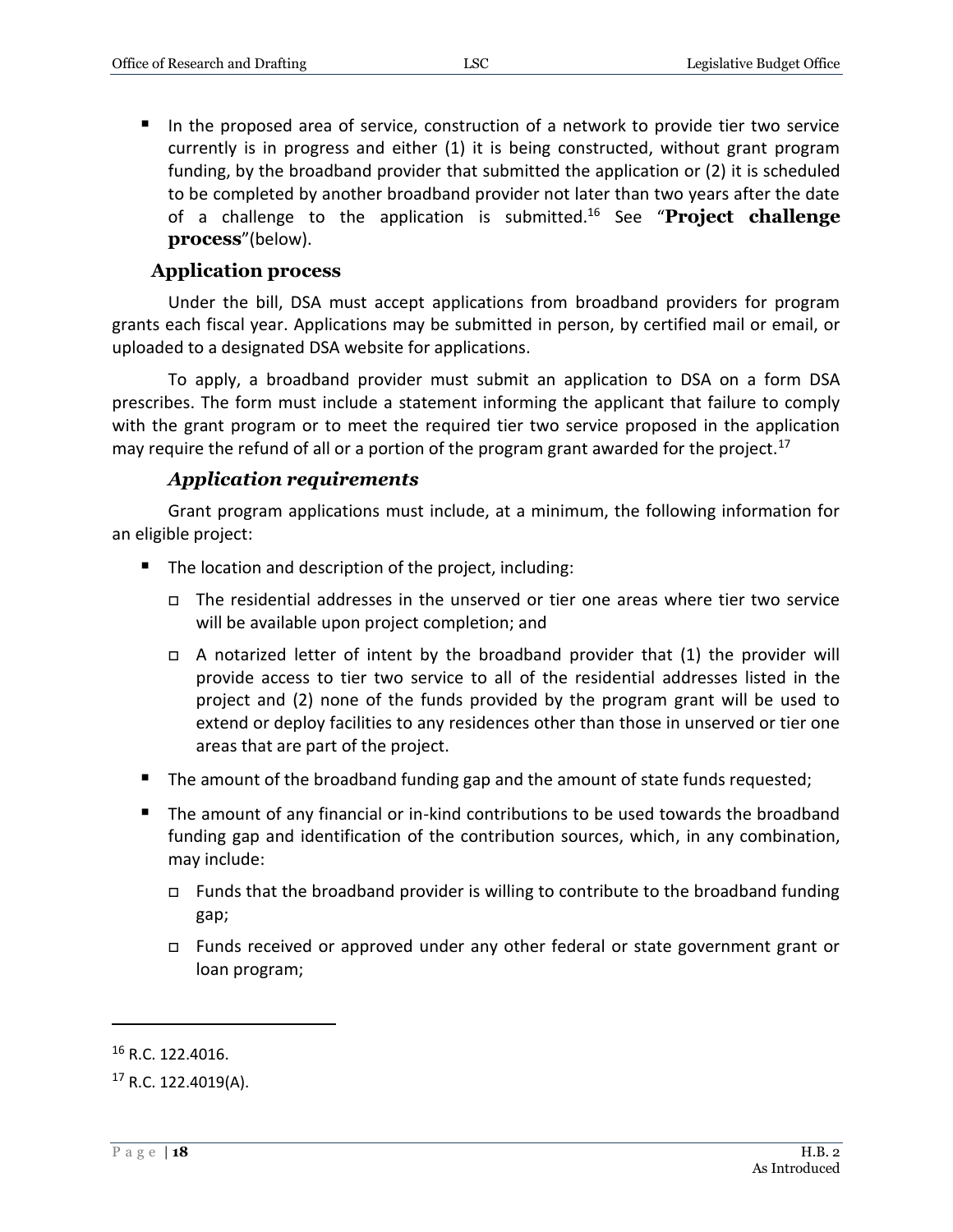- General revenue funds of a municipal corporation, township, or county comprising the area of the eligible project;
- Other discretionary funds of the municipal corporation, township, or county comprising the area of the eligible project;
- Any alternate payment terms permitted as described in "**Funding from video service providers (VSPs)**" (below) that the broadband provider and any legislative authority in which the project is located have negotiated and agreed to;
- Contributions or grants from individuals, organizations, or companies;
- Property tax assessments made by a municipal corporation, township, or county as described under "**Funding from special assessments**" (below).
- **The source and amount of any financial or in-kind contributions received or approved** for any part of the overall eligible project cost, but not applied to the broadband funding gap;
- A description of, or documentation demonstrating, the broadband provider's managerial and technical expertise and experience with broadband service projects;
- Whether the provider plans to use wired, wireless, or satellite technology to complete the project;
- A description of the scalability of the project;
- The megabit-per-second broadband download and upload speeds planned for the project;
- A description of the broadband provider's customer service capabilities, including any locally based call centers or customer service offices;
- A copy of the broadband provider's general customer service policies, including any policy to credit customers for service outages or the provider's failure to keep scheduled appointments for service;
- The length of time that the broadband provider has been operating in Ohio;
- **Proof that the broadband provider has the financial stability to complete the project,** which, to meet this requirement, may be publicly available financial statements submitted with the application;
- A projected construction timetable, including the anticipated date of the provision of tier two service access within the project;
- A description of anticipated or preliminary government authorizations, permits, and other approvals required in connection with the project, and an estimated timetable for the acquisition of such approvals;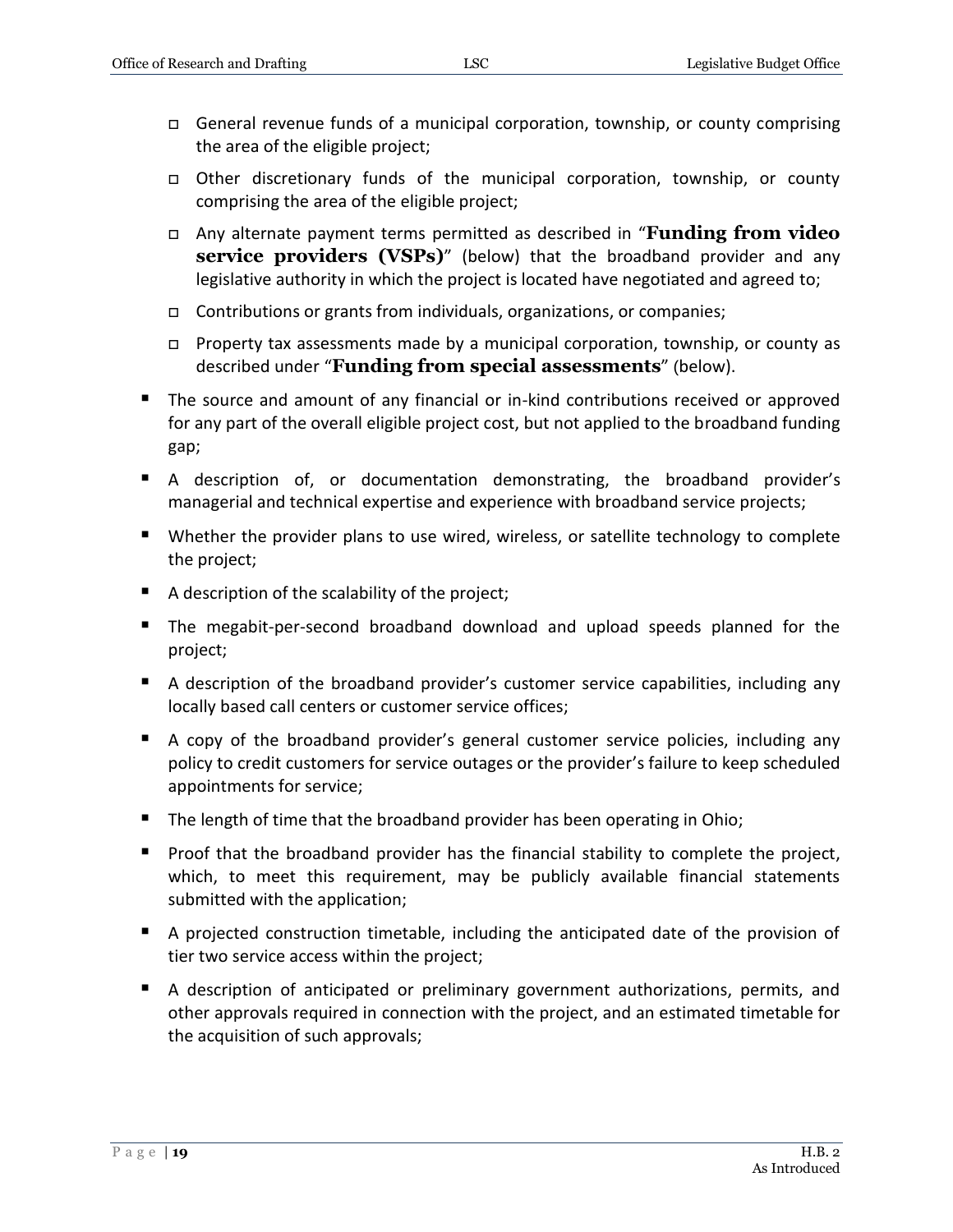- A notification from the broadband provider informing DSA of any information contained in the application, or within related documents submitted with it, that the provider considers proprietary or a trade secret;
- A notarized statement that the broadband provider accepts the condition that noncompliance with the grant program requirements may require the provider to refund all or part of any program grant the provider receives;
- A brief description of any arrangements, including any subleases of infrastructure or joint ownership arrangements that the broadband provider that submitted the application has entered into, or plans to enter into, with another broadband provider, an electric cooperative, or an electric distribution utility (EDU), to enable the offering of tier two service under the project;
- Other relevant information that DSA determines is necessary and prescribes by rule;
- Any other information the broadband provider considers necessary.<sup>18</sup>

#### *Application submission period*

<span id="page-19-0"></span>Under the bill, applications must be accepted during a submission period specified by the Authority, each of which must be at least 60, but not more than 90 days. During each fiscal year, there may not be more than two submission periods.<sup>19</sup>

#### *Incomplete applications*

<span id="page-19-1"></span>The bill requires DSA to notify a broadband provider if its application is incomplete and to list in the notification what information is incomplete. The notification must also describe the procedure for refiling a completed application.<sup>20</sup>

If an application is determined to be incomplete, DSA must review the application if it is completed and refiled before the end of the submission period. The bill allows the application to be refiled not later than 14 days after the end of the submission period, if DSA, for good cause shown, has granted the broadband provider an extension period of up to 14 days in which to file the completed application.

DSA must deny an incomplete application if the provider fails to complete and refile it within the applicable submission period or extension period.<sup>21</sup>

# <span id="page-19-2"></span>**Proprietary and trade secret information**

Under the bill, DSA, according to rules it adopts, must evaluate the information and documents submitted with a broadband provider's application or with a challenge to the

<sup>&</sup>lt;sup>18</sup> R.C. 122.4020.

<sup>19</sup> R.C. 122.4019(B).

<sup>20</sup> R.C. 122.4019(D).

 $21$  R.C. 122.4019(D), (E), and (F).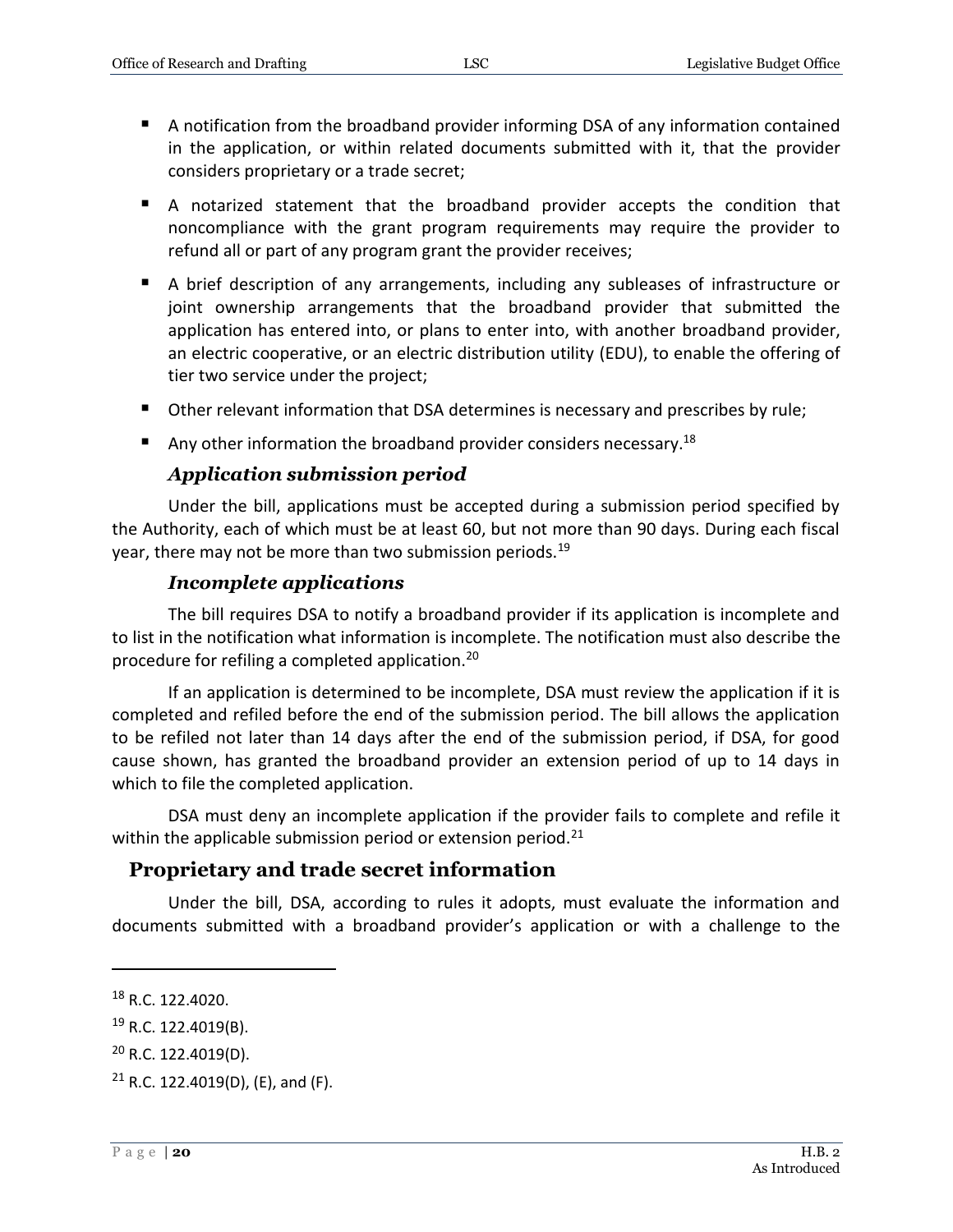application submitted by another broadband provider. The purpose of the evaluation is to determine whether the information or documents are proprietary or constitute a trade secret. When DSA receives the information and documents, it must keep them confidential and may not publish them on DSA's website. If DSA finds that any information or document is not proprietary or a trade secret, it is not considered confidential and must be published on the website according to the bill's requirements.<sup>22</sup>

### <span id="page-20-0"></span>**Financial assurance condition for receiving grants**

As a condition for receiving a program grant, the Authority may require a broadband provider awarded a program grant to provide a performance bond, letter of credit, or other financial assurance acceptable to the Authority before construction begins. The purpose of the performance bond, letter of credit, or other financial assurance is to assure completion of the project and is not required after the project is complete.

The bond, letter of credit, or assurance must be in the sum, and with the sureties, that the state prescribes and must be payable to the state, as applicable. The bond, letter of credit, or assurance may include the condition that the provider will faithfully execute and complete the project. $23$ 

# <span id="page-20-1"></span>**DSA application website**

Although DSA may not publish an application on DSA's website if it has been denied,  $24$ certain application information must be published on the website. Under the bill, DSA must publish:

- **The scoring system for reviewing applications at least 30 days before the application** submission period<sup>25</sup> described in "**Scoring system for application review**"(below);
- Requests to DSA from boards of county commissioners to solicit program grant applications, as described under "**County-requested solicitation for program**  grants" (below);<sup>26</sup>
- For each completed application:
	- □ The list of residential addresses included with the application, not later than five days after the close of the submission period in which the application is made; and

 $\overline{a}$ 

<sup>25</sup> R.C. 122.4040.

<sup>22</sup> R.C. 122.4023.

<sup>23</sup> R.C. 122.4021.

<sup>24</sup> R.C. 122.4019(F).

<sup>26</sup> R.C. 122.4051.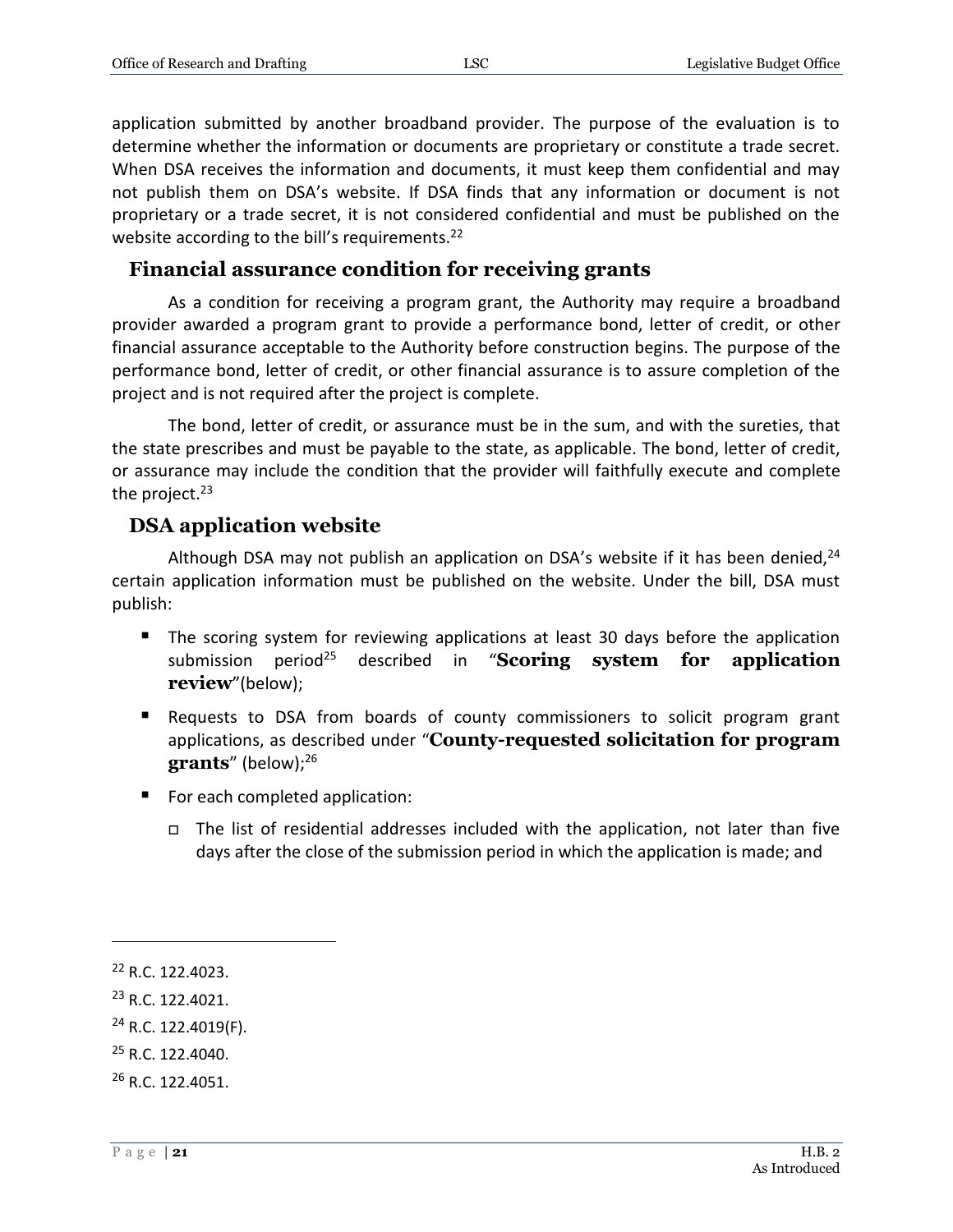- All information DSA determines is not confidential not later than 35 days after the close of the submission period in which the application is made. 27
- Any updates to the status of an application following a challenge made as described in "**Project challenge process**" (below);<sup>28</sup>
- The program grants awarded under the grant program;<sup>29</sup>
- The Authority's grant program annual report.<sup>30</sup>

#### **Notification process**

<span id="page-21-0"></span>The bill requires DSA to establish an automatic notification process through which interested parties may receive email notifications when DSA publishes grant program application and other information on its website. $31$ 

#### <span id="page-21-1"></span>**County-requested solicitation for broadband providers**

The bill permits a board of county commissioners, upon adoption of a resolution, to request DSA to solicit applications from broadband providers for program grants. The solicitations are to be for eligible projects in the municipal corporations and townships of the county. A county request must identify, to the extent possible, the residential addresses in unserved or tier one areas of the county and provide a point of contact at the county, municipal corporations, and townships in which the addresses are located. The request may include any relevant information, documents, or materials that may be helpful for an application.<sup>32</sup>

If DSA receives a request from a board of county commissioners, it must, on behalf of the county, solicit applications for program grants. Not later than seven days after it receives the county's request, DSA must make the request and accompanying information submitted with it, available on its website for a period not to exceed two years.<sup>33</sup> Under the bill, DSA is not responsible for any failure by a broadband provider to respond to the request or to submit a program grant application.<sup>34</sup>

If a provider applies for a program grant in response to a DSA solicitation, the application submitted by the provider must fully comply with all grant program requirements.

- <sup>31</sup> R.C. 122.4024.
- <sup>32</sup> R.C. 122.4050.
- <sup>33</sup> R.C. 122.4051.

 $27$  R.C. 122.4019(C).

<sup>28</sup> R.C. 122.4033(C).

<sup>29</sup> R.C. 122.4043(C).

<sup>30</sup> R.C. 122.4076(B).

<sup>34</sup> R.C. 122.4055.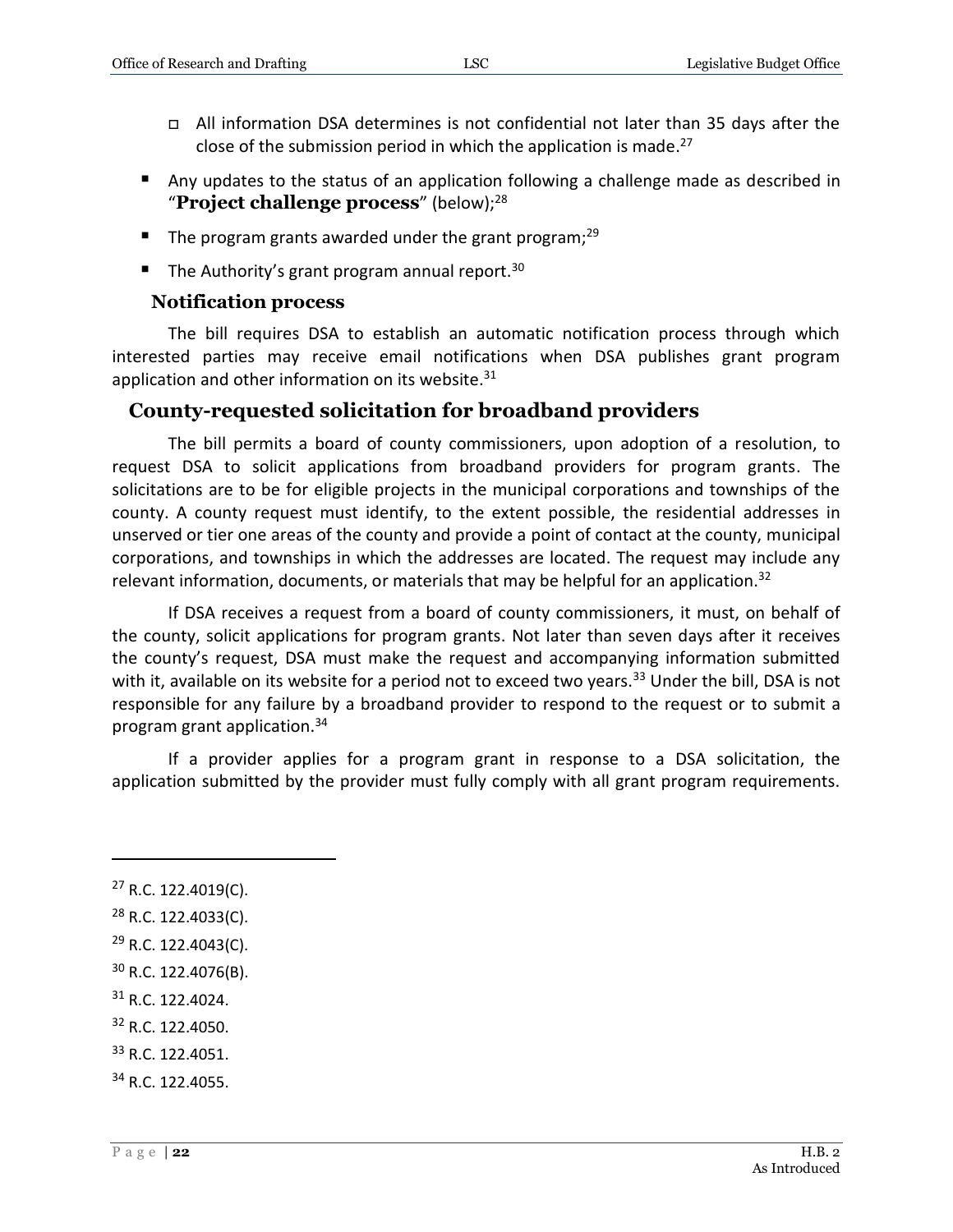And, as specified under the bill, nothing in the program grant solicitation process may be construed as providing relief from compliance with any program requirements.<sup>35</sup>

#### <span id="page-22-0"></span>**Project challenge process**

Under the bill, a program grant application may be challenged by a "challenging provider." A "challenging provider" is either of the following:

- A broadband provider that provides tier two service within or directly adjacent to an eligible project;
- A municipal electric utility that provides tier two service to an area within the eligible project that is within the geographic area served by the utility.

A challenge to all or part of a completed application for a project's program grant must be in writing and must be made not later than 65 days after the close of the application submission period or the extension period, if one is granted by DSA.

The challenge deadline may be extended by DSA for up to 14 days, for good cause shown. However, no challenge may be accepted before the completed application is published in its entirety on the Department's website. $36$ 

The bill requires a challenging provider to provide a written copy of the challenge by certified mail to DSA and the broadband provider that submitted the application (applicant provider). The copy sent to DSA may include any information that the challenging provider considers to be proprietary or a trade secret. Proprietary information or trade secrets may be redacted from the copy sent to the applicant provider.<sup>37</sup>

#### **Challenge evidence**

<span id="page-22-1"></span>The bill specifies the requirements for successfully challenging an application. To do so, a challenging provider must provide sufficient evidence to DSA demonstrating that all or part of a project under the application is ineligible for a grant. The challenge must, at minimum, include the following information:

- Sufficient evidence disputing the notarized letter of intent submitted with the application that the eligible project contains unserved or tier one areas;
- Sufficient evidence attesting to the challenging provider's existing or planned offering of tier two service to all or part of the eligible project, which evidence must include the following:

<sup>&</sup>lt;sup>35</sup> R.C. 122.4053.

 $36$  R.C. 122.4030(A), (B)(1), and (C).

 $37$  R.C. 122.4030(B)(2).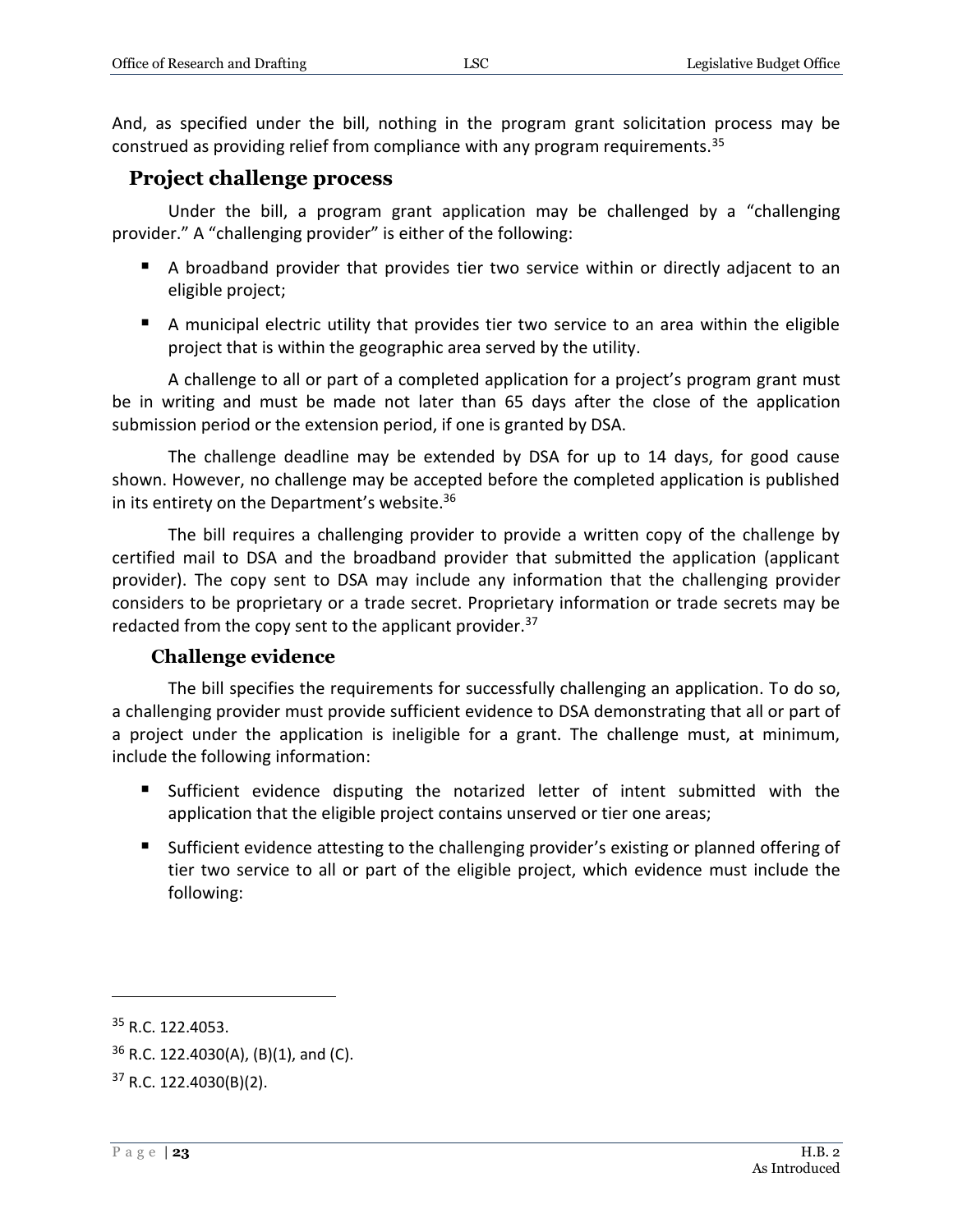- □ With regard to existing tier two service, a signed, notarized statement submitted by the challenging provider that sufficiently identifies the part of the eligible project to which the challenging provider offers broadband service;
- $\Box$  With regard to the planned provision of tier two service by a challenging provider being constructed or scheduled to be completed within two years of the challenge date (1) a signed, notarized statement submitted by the challenging provider that sufficiently identifies the part of the eligible project to which the challenging provider will offer broadband service and (2) a summary of the construction efforts that includes the dates when tier two service construction is expected to be completed and when tier two service will first be offered to the part of the eligible project being challenged.<sup>38</sup>

To demonstrate that all or part of a project under an application is ineligible for a program grant under the bill, a challenging provider may present shapefile data, residential addresses, maps, or similar geographic details. But, the bill specifies that census block or census tract level data is not acceptable as evidence of the ineligibility of all or part of the project.<sup>39</sup>

#### **Challenge response**

<span id="page-23-0"></span>The bill specifies that the Authority has a 30-day period after receipt of an application challenge in which to take action. The Authority may do either of the following:

- Suspend all or part of the application being challenged;
- Reject the challenge, approve the application, and proceed with the application process.

The Authority must notify the applicant provider and the challenging provider of any decision regarding the challenge by providing a copy of the decision by certified mail or email. The Authority also must update the status of the application on DSA's website.<sup>40</sup>

#### **Application revisions permitted**

<span id="page-23-1"></span>The bill requires the Authority to allow the applicant provider to revise its application, if the Authority upholds a challenge to, or suspends, all or part of the application. The applicant provider may revise and resubmit the application not later than 14 days after receiving the Authority's suspension notification. For good cause shown, the Authority, upon request of the applicant provider, may grant an extension period of up to 14 days in which the applicant provider may resubmit the application. The bill specifies that the applicant provider cannot expand the scope or impact of the original application or add any new residential addresses to the eligible project in the application. $41$ 

<sup>&</sup>lt;sup>38</sup> R.C. 122.4031(A).

<sup>39</sup> R.C. 122.4031(B).

 $40$  R.C. 122.4033(A) and (C).

 $41$  R.C. 122.4033(B) and 122.4034(A) and (B).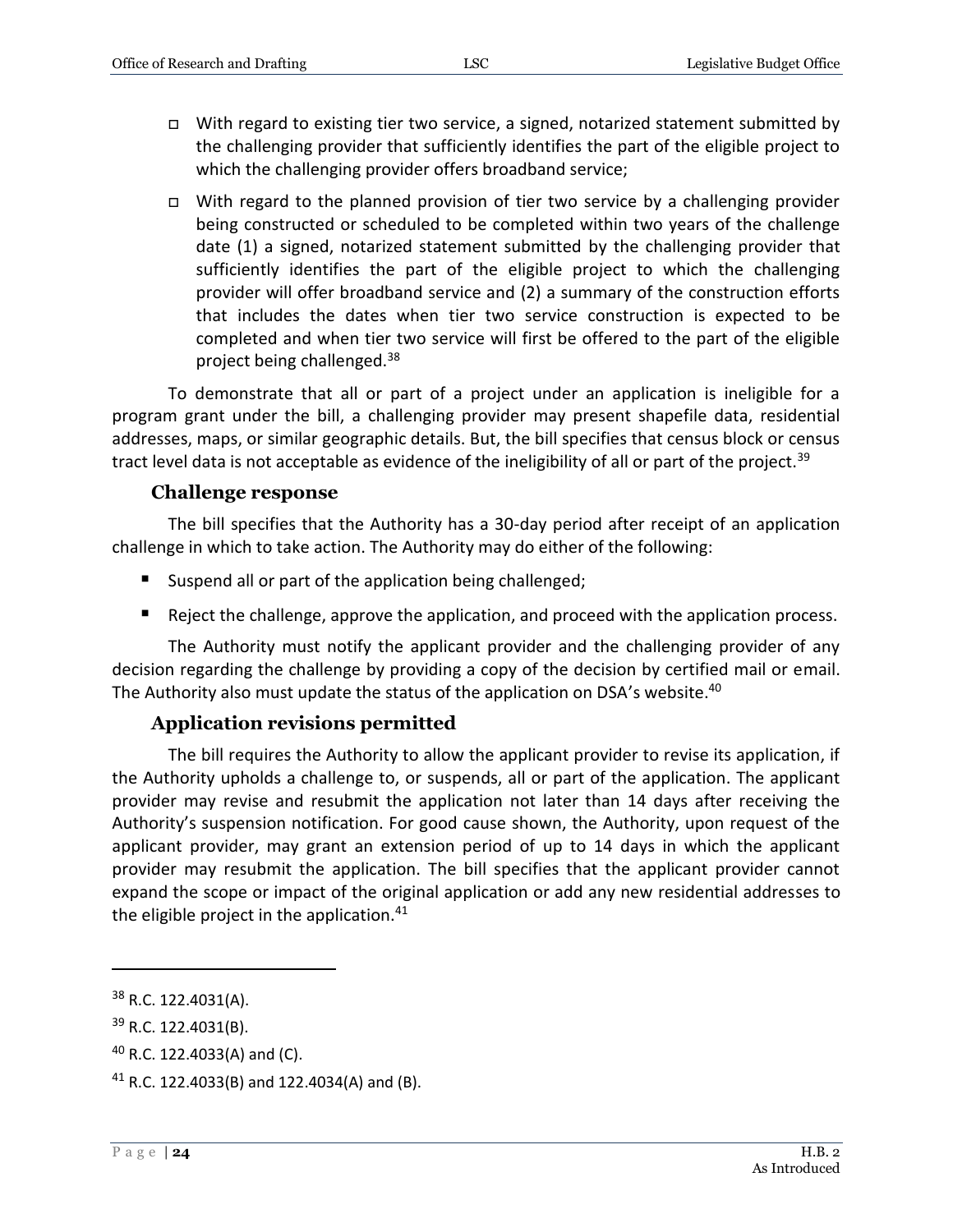An applicant provider must provide a copy of the revised application to the Authority and challenging provider by certified mail or email, or by uploading it to DSA's designated website for applications. The bill requires DSA to publish the revised application on its public website provided that any information determined to be proprietary or a trade secret is redacted.<sup>42</sup>

The bill specifies that any failure to respond to the notification or to properly revise the application to the Authority's satisfaction is considered to be a withdrawal of the application.<sup>43</sup>

Within 14 days of receipt of a revised application, the Authority must review it and decide whether to accept it or uphold the challenge. The Authority must provide a copy of its decision to both the applicant provider and the challenging provider by certified mail or email and must update the status of the application on DSA's website. Under the bill, the Authority's decision is considered final, and further challenges to the revised application are prohibited.<sup>44</sup>

#### **Failure of challenging provider after challenge is upheld**

<span id="page-24-0"></span>Under the bill, a challenging provider may be subject to payments and penalties in addition to other remedies available under the law if the challenging provider fails to provide tier two service as described in a challenge that has been upheld by the Authority. After a reasonable opportunity to be heard, the challenging provider may be required to (1) pay to DSA the amount of the original broadband funding gap for the application that was challenged, (2) comply with the requirements of any other penalties prescribed by DSA rule and imposed after consultation with the Authority, or (3) both.<sup>45</sup>

#### <span id="page-24-1"></span>**Scoring system for application review**

The bill requires DSA in consultation with the Authority, to establish a weighted scoring system to evaluate and select applications for program grants. The scoring system must be available on DSA's website at least 30 days before the beginning of the application submission period.<sup>46</sup> Under the scoring system, applications must be prioritized, from highest to lowest weight, in the following order, for those eligible projects that are:

- For unserved areas, rather than tier one areas;
- Located within distressed areas as defined under the Urban and Rural Initiative Grant Program;

 $\overline{a}$ 

<sup>44</sup> R.C. 122.4035.

 $42$  R.C. 122.4034(C).

<sup>&</sup>lt;sup>43</sup> R.C. 122.4034(D).

<sup>45</sup> R.C. 122.4036.

<sup>46</sup> R.C. 122.4040.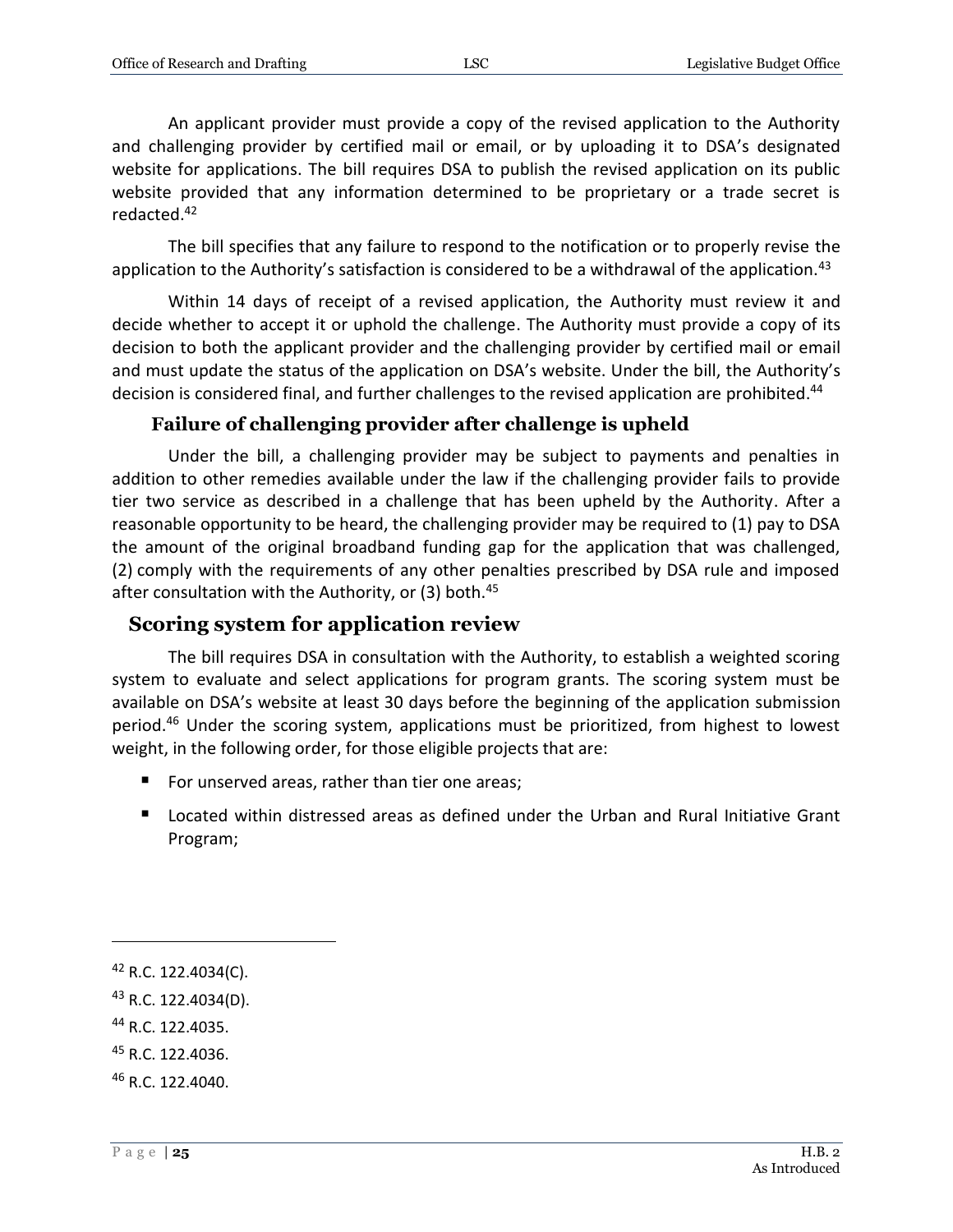- Receiving or approved to receive any financial or in-kind contributions towards the broadband funding gap identified in the application, including the amounts and proportions of the contributions;
- **Proposing construction that will utilize state rights-of-way or otherwise require** attachment to, or use of, public facilities or conduit to provide tier two service to an eligible project;
- Based on proposed upstream and downstream speeds and the scalability of the tier two service infrastructure proposed to be deployed to speeds higher than 25 megabits per second downstream and 3 megabits per second upstream;
- Based on each of the following, in equal measure, without favoring one broadband provider over another:
	- Demonstrated support, supported by evidence, for community and economic development efforts in, or adjacent to, the projects, including the provision of tier two service to commercial and nonresidential entities as a result of, but not funded directly by, the grant program;
	- The broadband provider's experience, technical ability, and financial capability in successfully deploying and providing tier two service;
	- $\Box$  The length of time the broadband provider has been providing tier two service in Ohio;
	- $\Box$  The extent to which funding is necessary to deploy tier two service infrastructure in an economically feasible manner to the eligible project;
	- □ The ability of the broadband provider to leverage nearby or adjacent tier one or tier two service infrastructure to facilitate the proposed deployment and provision of tier two service to the eligible project;
	- □ If existing tier one or tier two service infrastructure exists in the area of the eligible project, the extent to which the project utilizes or upgrades the existing tier one or tier two infrastructure, rather than duplicates it;
	- $\Box$  The eligible projects' location within Ohio opportunity zones.<sup>47</sup>

The bill allows DSA to include any other factors in the scoring system that it determines to be reasonable, appropriate, and consistent with the purpose of facilitating the economic deployment of tier two service to unserved or tier one areas. But, the additional factors must be considered after the weighted factors described above.<sup>48</sup>

<sup>47</sup> R.C. 122.4041(A); R.C. 122.19 and 122.84, not in the bill.

<sup>48</sup> R.C. 122.4041(B).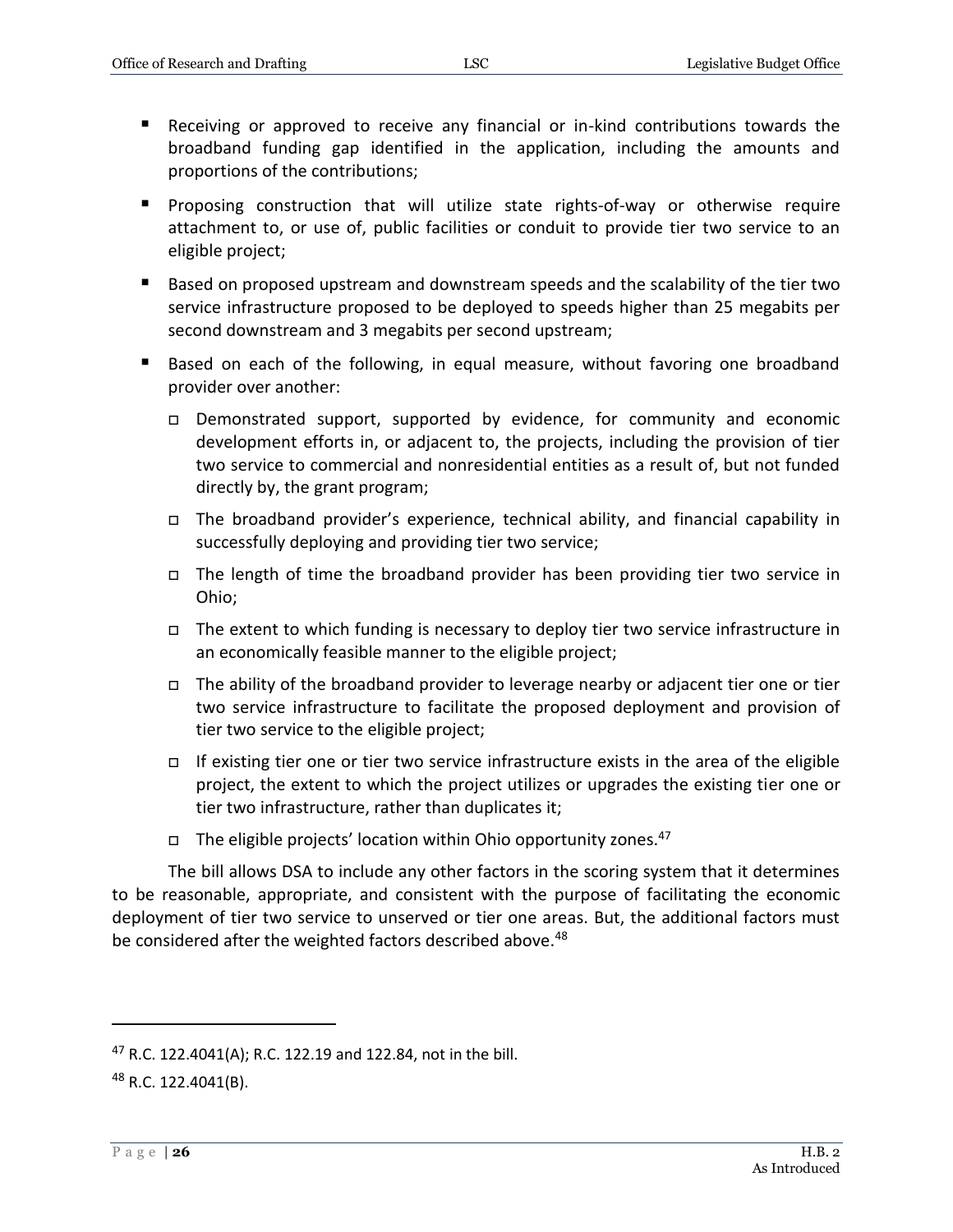#### <span id="page-26-0"></span>**Program grant awards**

The Authority must award program grants after reviewing applications sent by DSA. Awards must be granted after the Authority scores them according to the scoring system described above. The bill requires the Authority to consider all regulatory obligations under applicable law before awarding grants, but it does not state to what regulatory obligations the requirement refers.<sup>49</sup> The bill requires the Authority to notify the applicant providers of its award decisions and publish the grant awards on DSA's website.<sup>50</sup>

When making grant awards, the Authority may not consider the following:

- **Proposed project conditions that require open access networks or that establish a** specific rate, service, or other obligation not specified for the grant program;
- Factors that would constrain a broadband provider that receives a program grant from offering or providing tier two service in the same manner as the service is offered in other areas of the state by providers that do not receive funding from the grant program.<sup>51</sup>

The bill requires a broadband provider's eligible project under the grant program to be awarded a program grant by the Authority before the project may proceed. After receiving a program grant award, the provider must construct and install last mile broadband infrastructure to the eligible project. $52$ 

# <span id="page-26-1"></span>**Funding for program grants**

### **Ohio Residential Broadband Expansion Grant Program Fund**

<span id="page-26-2"></span>Program grants awarded by the Authority must be awarded using funds from the Ohio Residential Broadband Expansion Grant Program Fund created by the bill as a fund in the state treasury. Deposits to the Fund include appropriations from the General Assembly and collections for noncompliance payments and penalties under the bill. The money in the fund, including interest earned on it, is to be used exclusively by DSA for grants under the grant program.<sup>53</sup> The bill requires DSA to administer and provide staff assistance for the grant program.<sup>54</sup> but does not expressly provide funding for the administration of the grant program.

#### **Appropriation**

<span id="page-26-3"></span>The bill appropriates \$20 million to DSA in fiscal year 2021 and requires the Director of Budget and Management to transfer \$20 million from the Facilities Establishment Fund to the

<sup>49</sup> R.C. 122.4043(A) and (B).

<sup>50</sup> R.C. 122.4043(C).

<sup>51</sup> R.C. 122.4043(B).

<sup>52</sup> R.C. 122.4060.

<sup>53</sup> R.C. 122.4017 and 122.4037.

<sup>54</sup> R.C. 122.401.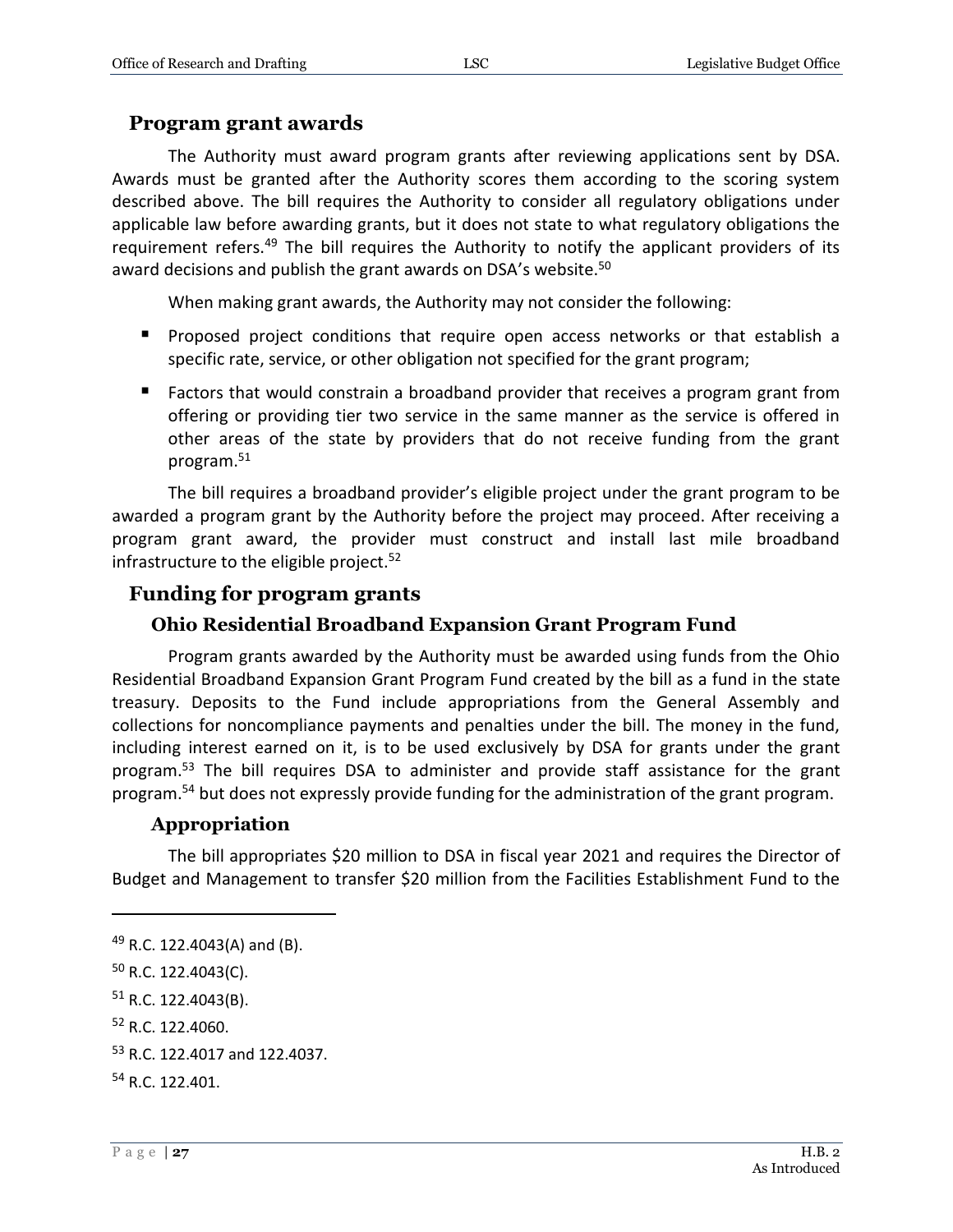Ohio Residential Broadband Expansion Grant Program Fund on the effective date of the bill, or as soon as possible thereafter. The bill also specifies that if, at the end of fiscal year 2021, any portion of the appropriation has not been spent or encumbered, it is reappropriated in fiscal year 2022. 55

#### **Funding process**

<span id="page-27-0"></span>Under the bill, DSA must fund program grants each fiscal year until funds for that fiscal year are no longer available. If any applications are left pending at the end of the fiscal year, the bill specifies that they be deemed denied. But, the bill permits applications to be refiled in a subsequent fiscal year provided that all application information is still current or has been updated.<sup>56</sup>

#### <span id="page-27-1"></span>**Funding from video service providers (VSPs)**

The bill specifies that a broadband provider may designate VSP fees remitted by the provider towards an eligible project's broadband funding gap. To do this, a provider must enter into an arrangement to designate the contribution under the following circumstances:

- The broadband provider is a VSP that collects and remits VSP fees to one or more legislative authorities in which an eligible project is located;
- The arrangement is entered into by mutual consent with one or more of the legislative authorities in which the eligible project is located.<sup>57</sup>

The Video Service Authorization law permits the quarterly collection of fees from VSPs for payment to each municipal corporation or township in which the VSP offers video service. VSPs may collect the fee from subscribers that have a service address within the municipal corporation or township. 58

Under alternative payment term arrangements, unless otherwise negotiated, the participating legislative authorities in which the eligible project is located must assume all financial responsibility for all the eligible project costs incurred by the VSP prior to completion of the project or the award of a program grant.<sup>59</sup>

#### <span id="page-27-2"></span>**Funding from special assessments**

The bill permits municipal corporations, townships, and counties to levy special assessments if a program grant is awarded for an eligible project under the grant program. Under the bill, a special assessment may be levied upon residential property within the municipal corporation, township, or county for the purpose of providing a contribution by the

<sup>55</sup> Sections 3 and 4.

<sup>56</sup> R.C. 122.4018.

 $57$  R.C. 122.4020(A)(3)(e) and 122.4025.

<sup>58</sup> R.C. 1332.32, not in the bill.

<sup>59</sup> R.C. 122.4061.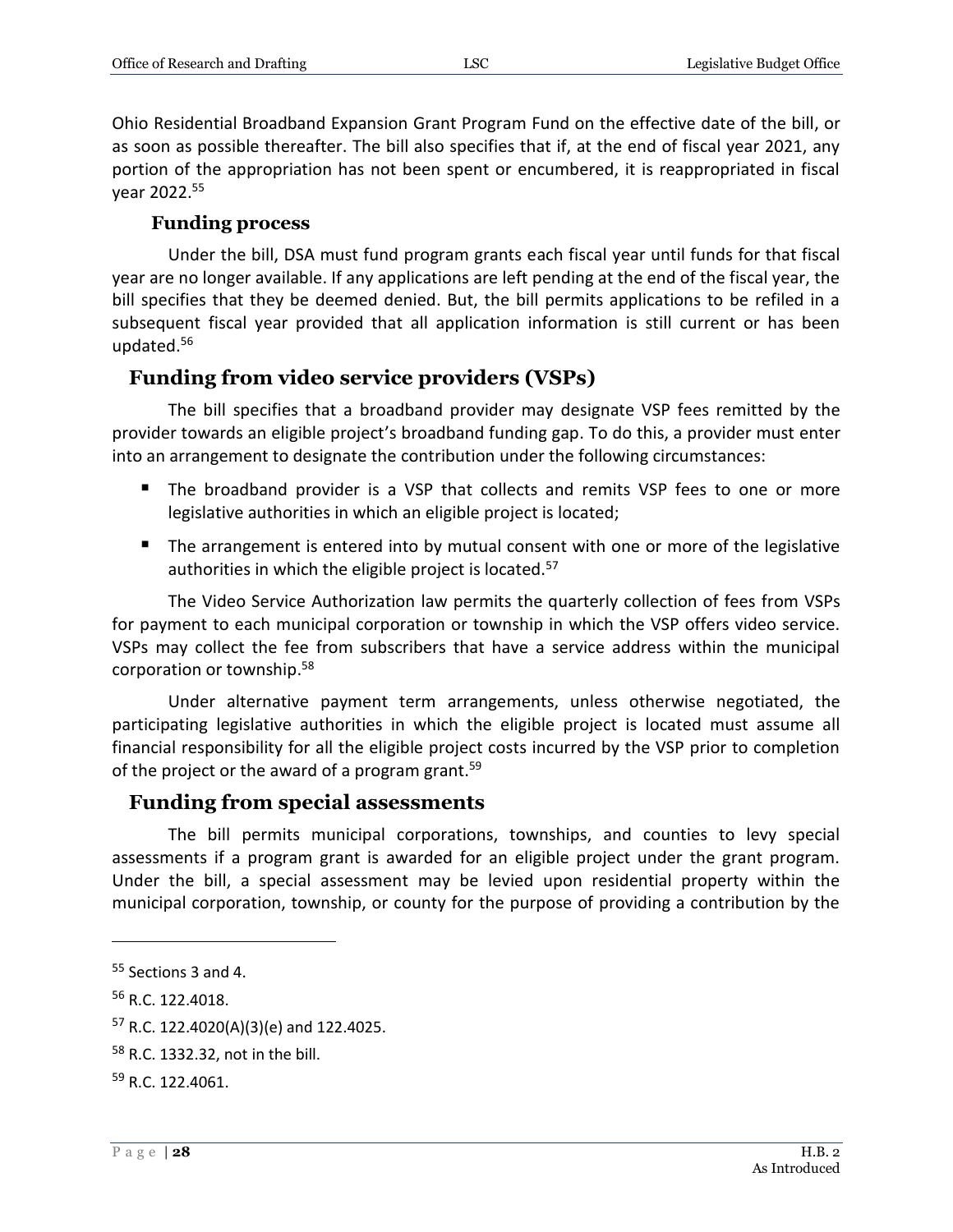county towards the funding gap for the eligible project. Assessments may only be levied on the property that is subject to the eligible project.<sup>60</sup> Municipal corporation, county, and township assessments must be at a rate that will produce a total assessment that is not more than the county's or township's contribution toward the funding gap for the eligible project.<sup>61</sup>

Before adopting the resolution for such an assessment, the township or county must send written notice of the assessment to the affected property owner stating the estimated assessment. The bill provides a procedure for a property owner to file a written objection with the board of township trustees or the board of county commissioners as appropriate within two weeks after the assessment notice was mailed. The board must review the written objection and may revise the estimated assessment before adopting the resolution authorizing it. The property owner may go to court to appeal the final assessment for the property levied in the resolution.<sup>62</sup>

The board of township trustees or the board of county commissioners as appropriate must certify the amounts to be levied upon each affected property to the county auditor, who must enter the amounts on the tax duplicate for collection by the county treasurer in the same manner as the collection of taxes on real property. The assessments, when collected from property owners, must be paid into a special fund in the county treasury or township treasury created for funding an eligible project that has received a program grant and is located in the county or township. The money from the fund may only be used for the purposes for which the assessments were levied.<sup>63</sup>

Assessments to property in a municipal corporation that are permitted under the bill are likely subject to current law provisions such as those that provide for notices of estimated assessments to be sent to affected property owners, procedures for a property owner to object to an assessment, and for hearings regarding the objection.<sup>64</sup>

The bill permits the taxing authority of the municipal corporation, township, or county to issue securities in anticipation of its levy or collection of special assessments to pay the costs of the broadband funding gap portion for an eligible project under the bill.<sup>65</sup>

# <span id="page-28-0"></span>**Distribution of program grant funds**

As established by the bill, program grants awarded by the Authority must be disbursed by DSA as follows:

■ Up to 30% of the grant must be disbursed before project construction begins;

<sup>65</sup> R.C. 133.13.

 $^{60}$  R.C. 122.4020(A)(3)(g), 303.251, 505.881, and 727.01.

 $61$  R.C. 303.251(A), 505.881(A), and 727.01.

<sup>62</sup> R.C. 303.251(A) and 505.881(A).

 $63$  R.C. 303.251(B) and (C) and 505.881(B) and (C).

<sup>64</sup> R.C. 727.13, 727.15, 727.16, 727.17, 727.30, and 727.301, not in the bill.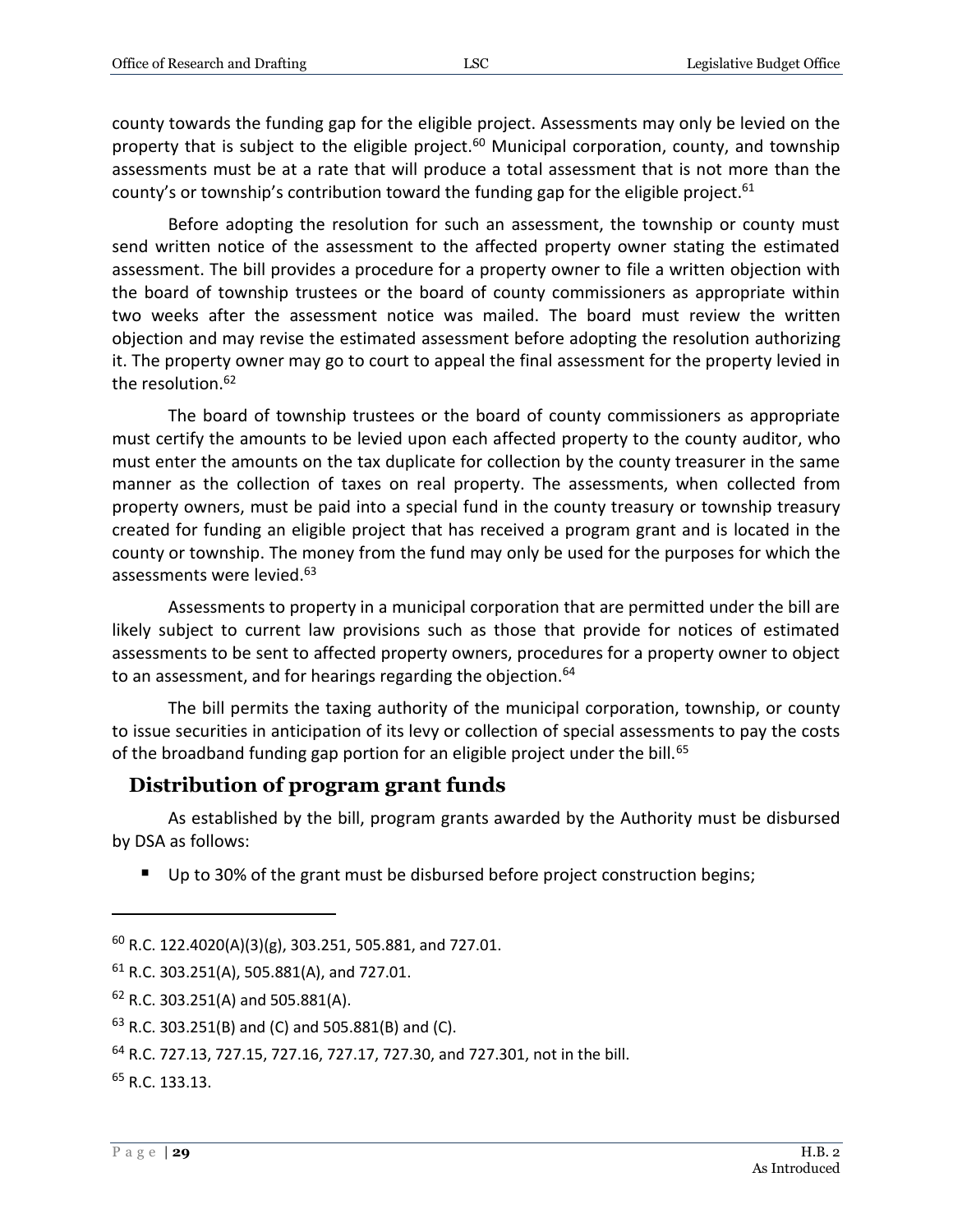- Up to 60% of the grant must be disbursed through periodic payments over the course of the eligible project's construction as determined by DSA rules;
- The remainder of the grant must be disbursed not later than 60 days after the broadband provider notifies the Authority that it has completed construction of the project.<sup>66</sup>

#### <span id="page-29-0"></span>**Speed verification**

The bill permits DSA, through an independent third party, to conduct speed verification tests of an eligible project that receives a program grant. The tests must occur (1) after the construction is complete, but prior to the final disbursement of the program grant to verify that tier two service is being offered and (2) after receiving a complaint concerning a residence that is part of the eligible project, at any time during the reporting period for operational reports described in "**Grant award reports**" (below).

To evaluate compliance with tier two service standards, speed verification tests conducted under the bill must be conducted on at least two different days and at two different times on each of those days. DSA may withhold payments for a provider's failure to meet at least the minimum speeds stated in the project's application and may hold the payments until the speeds are achieved.<sup>67</sup>

#### <span id="page-29-1"></span>**Program noncompliance**

If DSA determines that a broadband provider awarded a program grant under the grant program has not complied with the requirements, the bill requires DSA to notify the provider of the noncompliance and to give the provider an opportunity to explain or cure the noncompliance, in accordance with DSA rules. DSA, after reviewing the broadband provider's explanation or effort to cure the noncompliance, may require the provider to (1) refund an amount equal to all, or a portion of, the provider's program grant award as determined by DSA or (2) refund to the appropriate municipal corporation, township, or county the entire amount of general revenue funds or other discretionary funds that it contributed toward the broadband funding gap.

Under the bill, a provider must pay the refund not more than 30 days after DSA's decision requiring the refund or a provider's failure to explain or cure the noncompliance. Payments must be made directly to the municipal corporation, township, or county that contributed funds toward the broadband funding gap. $68$  The bill does not specify to whom refunds of program grant awards would be made, but presumably they would be paid to DSA.

<sup>66</sup> R.C. 122.4044.

<sup>67</sup> R.C. 122.4045.

<sup>68</sup> R.C. 122.4046.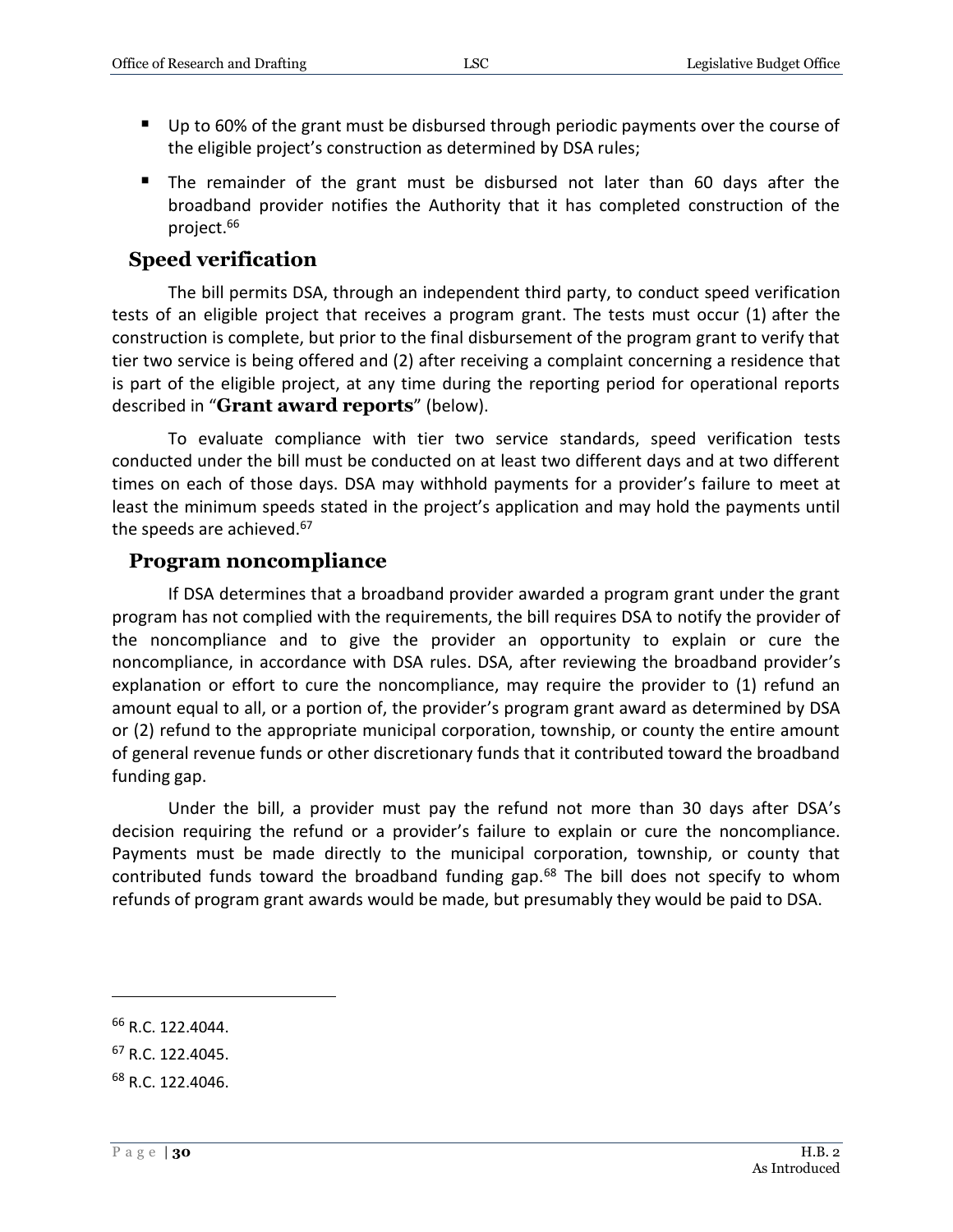#### <span id="page-30-0"></span>**Grant award reports**

Under the bill, each broadband provider that receives a program grant must submit an annual progress report to DSA. The report must provide the status of the deployment of the broadband network described in the eligible project that was awarded the program grant. The broadband provider also must submit an operational report with DSA not later than 60 days after the project's completion and annually thereafter for a period of four years. DSA may set report due dates and, for good cause shown, may grant extensions of the report due dates.<sup>69</sup>

The reports and all information and documents in them must be in a format that DSA specifies and publicly available on DSA's website. However, DSA must maintain the reports, and information and documents in them, on a confidential basis and may not publish them on the its website until it determines what information or documents are not confidential.<sup>70</sup>

#### **Report contents**

<span id="page-30-1"></span>In the reports required by the bill, a broadband provider must include an account of how program grant funds have been used and the project's progress toward fulfilling the project's objectives for which the grant was awarded. Reports must include, at a minimum, the following:

- The number of residences that have access to tier two services as a result of the eligible project;
- The number of commercial and nonresidential entities, though not funded directly by the grant program, have access to tier two service as a result of the eligible project;
- The upstream and downstream speed of the broadband service provided;
- The average price of broadband service;
- The number of broadband service subscriptions attributable to the program grant.<sup>71</sup>

#### <span id="page-30-2"></span>**Authority grant program report**

The bill requires the Authority to complete an annual report for the grant program and requires the report to evaluate the success of the program grants in making tier two service available to unserved and tier one areas. It must include the following information:

- The number of applications received and the number of them that received program grants;
- The amount of broadband infrastructure constructed for eligible projects;

<sup>69</sup> R.C. 122.4070 and 122.4073.

<sup>70</sup> R.C. 122.4071(A) and 122.4075.

 $71$  R.C. 122.4071(B).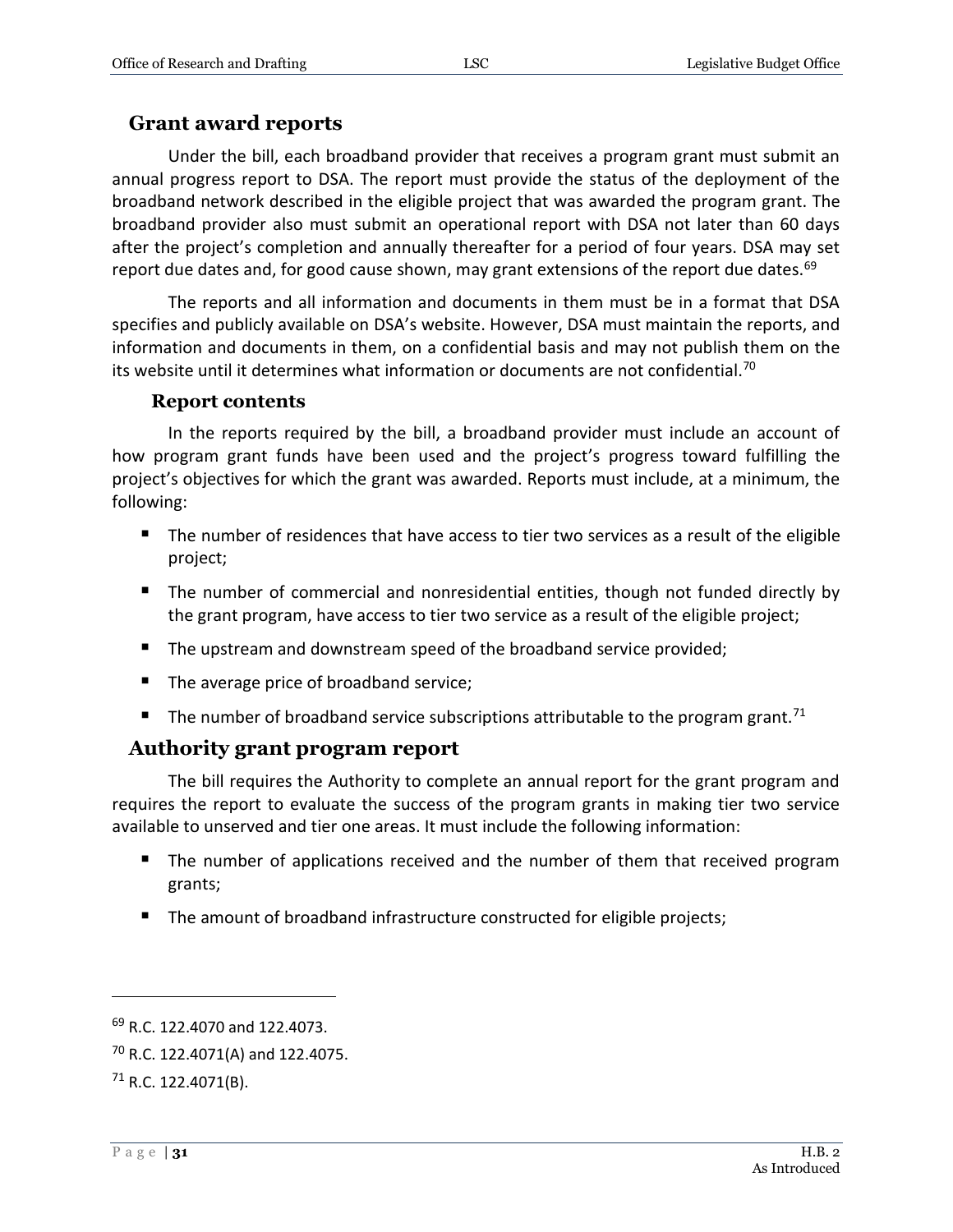- **The number of residences receiving, for that year, tier two service for the first time** under the program;
- Findings and recommendations that have been agreed to by a majority of Authority members.

The report must be published on DSA's website and included as part of DSA's annual report of transactions and proceedings required of all state departments under current law. The Authority must present the report annually to the Governor and the General Assembly not later than December 1 of each calendar year.<sup>72</sup>

# <span id="page-31-0"></span>**Broadband infrastructure ownership rights**

The bill specifies that nothing in the grant program entitles the state, DSA, the Authority, or any governmental entity to any ownership or other rights to broadband infrastructure that a broadband provider constructs with a program grant. The bill also specifies that nothing in the grant program prevents assignment, sale, change in ownership, or other similar transaction associated with broadband infrastructure constructed by a provider under the program. The bill also specifies that if such a transaction occurs, the transaction does not relieve the successor of any obligation established under the grant program.<sup>73</sup>

#### <span id="page-31-1"></span>**Rules**

The bill requires DSA to adopt rules for the grant program that establish an application form and application procedures, and procedures for periodic program grant disbursements.<sup>74</sup> The rules may include:

- **Program application requirements in addition to those specified in the bill;**
- **Procedures for partial funding of applications and circumstances under which partial** funding is permitted;
- **Perocedures for Authority meetings, extension periods for applications and application** challenges, hearings, and opportunities for public comment.
- **Procedures to implement the bill's provisions regarding county-requested solicitations** for program grants.<sup>75</sup>

The bill specifies that rules adopted under the bill are not subject to the requirements in current law governing agency review of rules to identify regulatory restrictions. In addition, DSA and the Authority are exempted from the requirements of that law governing the "remove two

<sup>72</sup> R.C. 122.4076.

<sup>73</sup> R.C. 122.4063.

<sup>74</sup> R.C. 122.4077(A).

 $75$  R.C. 122.4077(B) and (C).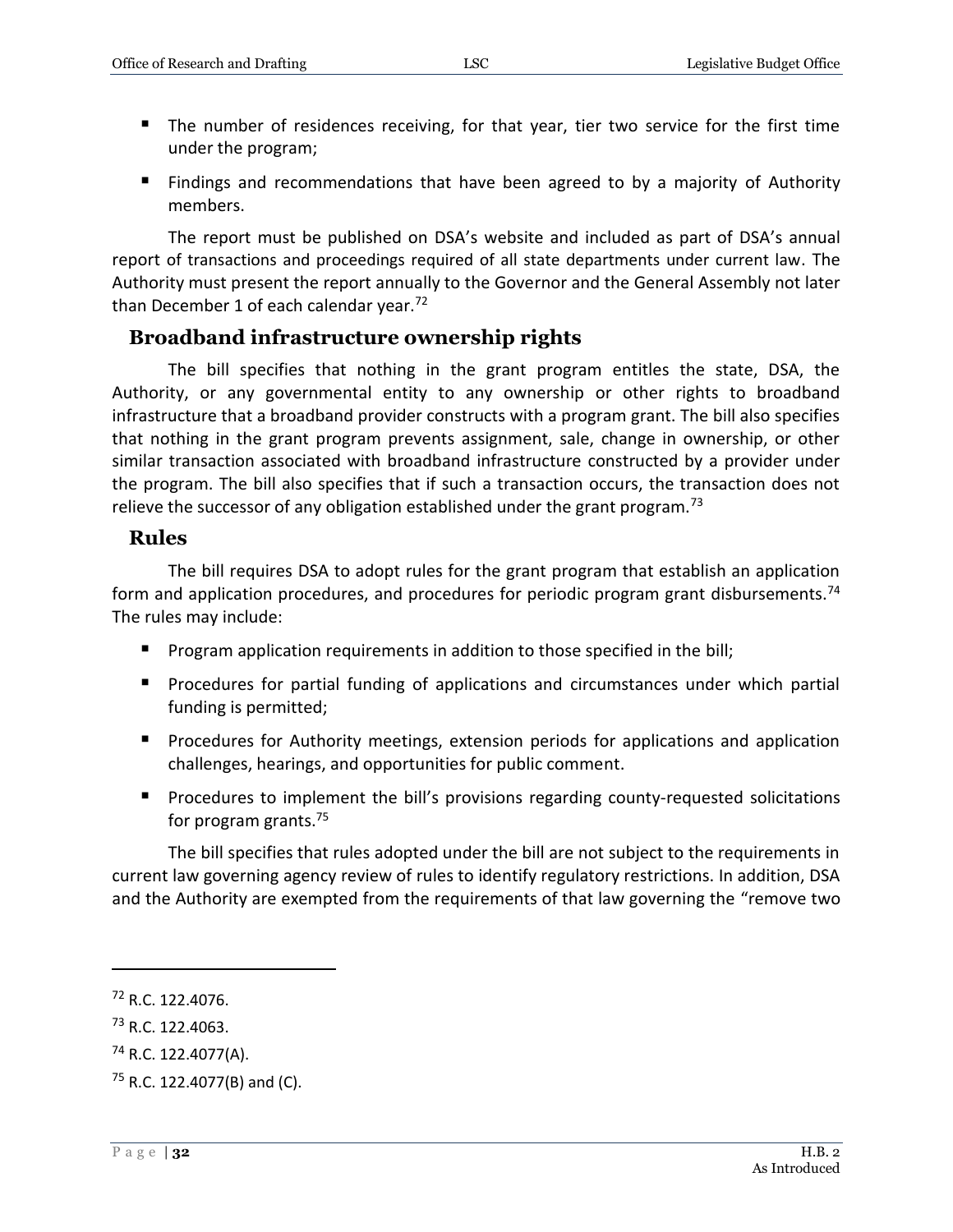regulatory restrictions to adopt one regulatory restriction," with respect to the rules adopted under the bill.<sup>76</sup>

# <span id="page-32-0"></span>**Use of electric cooperative easements for broadband**

The bill provides that an easement granted to an electric cooperative for the purpose of transmitting, delivering, or otherwise providing electric power (easement) may be used, apportioned, or subleased to provide broadband service. The bill also provides such use, apportionment, or sublease is not to be considered an additional burden on the servient estate.<sup>77</sup>

# <span id="page-32-1"></span>**Definitions**

Definitions regarding the use of an electric cooperative easement for broadband under the bill include those listed in the table below:

| <b>Term</b>                             | <b>Definition</b>                                                                                                                                                                                                                                                                                                                                                                                                                                                                                                                                                                                                                |
|-----------------------------------------|----------------------------------------------------------------------------------------------------------------------------------------------------------------------------------------------------------------------------------------------------------------------------------------------------------------------------------------------------------------------------------------------------------------------------------------------------------------------------------------------------------------------------------------------------------------------------------------------------------------------------------|
| "Broadband service"                     | Any wholesale or retail service that consists of, or includes the<br>provision of, connectivity to a high-speed, high-capacity transmission<br>medium that can carry signals from or to multiple sources and that<br>either provides access to the internet or provides computer<br>processing, information storage, information content or protocol<br>conversion, including any service applications or information service<br>provided over such high-speed access service. "Broadband service"<br>includes video service, voice-over-internet-protocol service, and<br>internet protocol-enabled services. (R.C. 188.01(A).) |
| "Electric cooperative"                  | A not-for-profit electric light company, as defined under the<br>competitive retail electric service law, that both is or has been funded<br>under the federal Rural Electrification Act of 1936 and owns or<br>operates facilities in Ohio to generate, transmit, or distribute<br>electricity, or a not-for-profit successor of that company<br>(R.C. 188.01(B); R.C. 4928.01(A)(5), not in the bill).                                                                                                                                                                                                                         |
| "Internet protocol-enabled<br>services" | As defined in ongoing telecommunications law, any services,<br>capabilities, functionalities, or applications that are provided using<br>internet protocol or a successor protocol to enable an end user to<br>send or receive communications in internet protocol format or a<br>successor format, regardless of how any particular such service is<br>classified by the Federal Communications Commission (FCC), and<br>includes voice over internet protocol service (R.C. 188.01(C);<br>R.C. 4927.01(A)(6), not in the bill).                                                                                                |

 $76$  R.C. 122.4077(D) and (E).

<sup>77</sup> R.C. 188.02.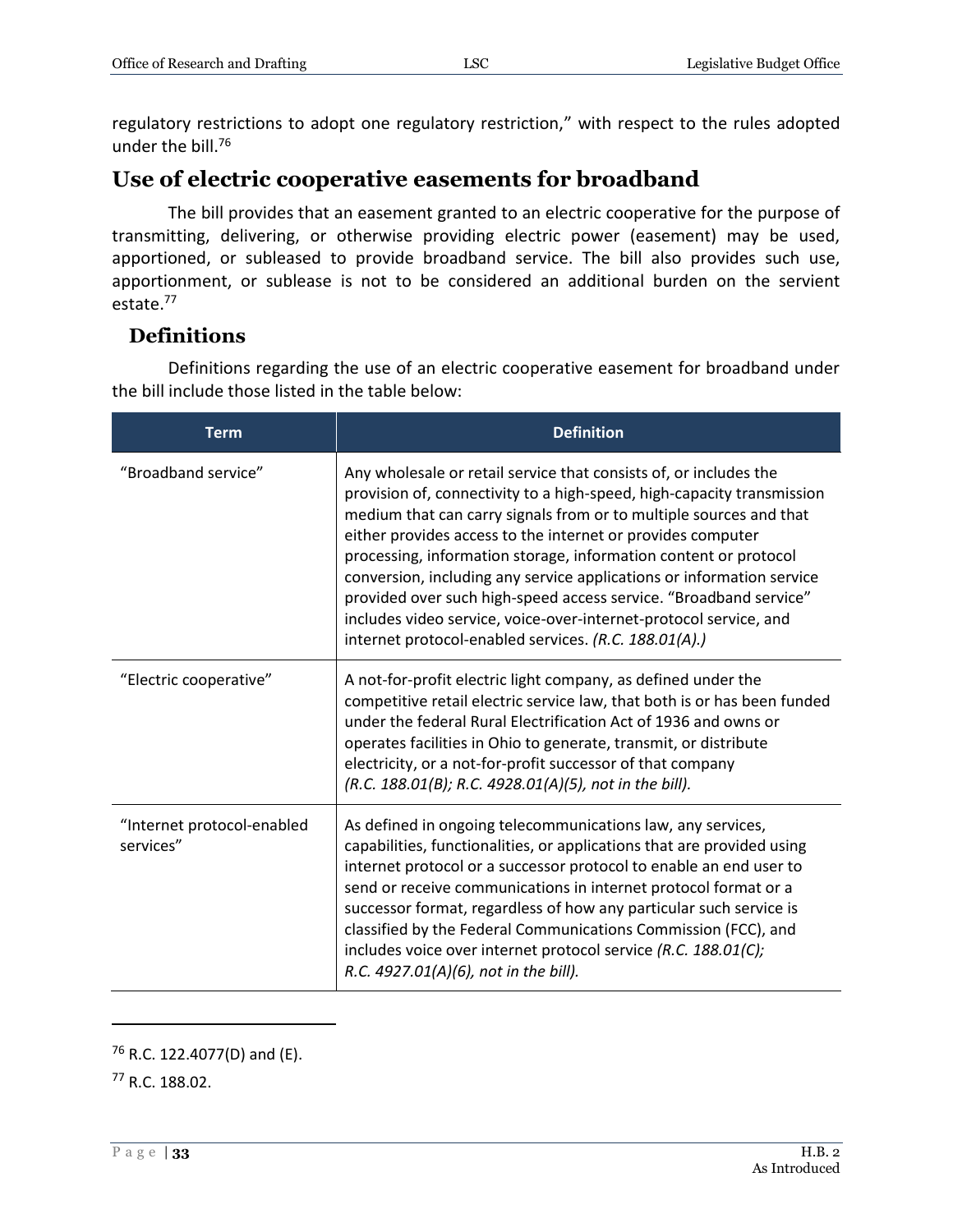| <b>Term</b>                               | <b>Definition</b>                                                                                                                                                                                                                                                                                                                                                                                                        |
|-------------------------------------------|--------------------------------------------------------------------------------------------------------------------------------------------------------------------------------------------------------------------------------------------------------------------------------------------------------------------------------------------------------------------------------------------------------------------------|
| "Servient estate"                         | The land burdened by an easement (this, simply, is the land over or<br>through which the easement runs) (R.C. 188.01(D)).                                                                                                                                                                                                                                                                                                |
| "Video programming"                       | Any programming generally considered comparable to programming<br>provided by a television broadcast station (R.C. 188.01(E)).                                                                                                                                                                                                                                                                                           |
| "Video service"                           | Video programming services without regard to delivery technology,<br>including internet protocol technology and video programming<br>provided as a part of a service that enables users to access content,<br>information, email, or other services offered over the public internet<br>(R.C. 188.01(F)).                                                                                                                |
| "Voice over internet protocol<br>service" | A service, as defined in ongoing telecommunications law, that<br>enables real-time, two-way, voice communications that originate or<br>terminate from the user's location using internet protocol or a<br>successor protocol, including any such service that permits an end<br>user to receive calls from and terminate calls to the public switched<br>network (R.C. 188.01(C); R.C. 4927.01(A)(17), not in the bill). |

#### <span id="page-33-0"></span>**Easement action**

The bill provides that if a servient estate owner brings an action regarding the use, apportionment, or sublease of the easement for broadband service (easement action), a court may award damages to the owner equal to not more than the difference between the following:

- The fair market value of the owner's interest in the property of the estate immediately before the provision of broadband service;
- The fair market value of the owner's interest in the property of the estate immediately after the provision of broadband service.<sup>78</sup>

#### **Establishment of fair market value**

<span id="page-33-1"></span>The fair market values used in the calculation of damages must be established by the testimony of a qualified real estate appraiser. The bill does not indicate how the appraiser is to be chosen.<sup>79</sup>

<sup>78</sup> R.C. 188.05(A).

<sup>79</sup> R.C. 188.05(C).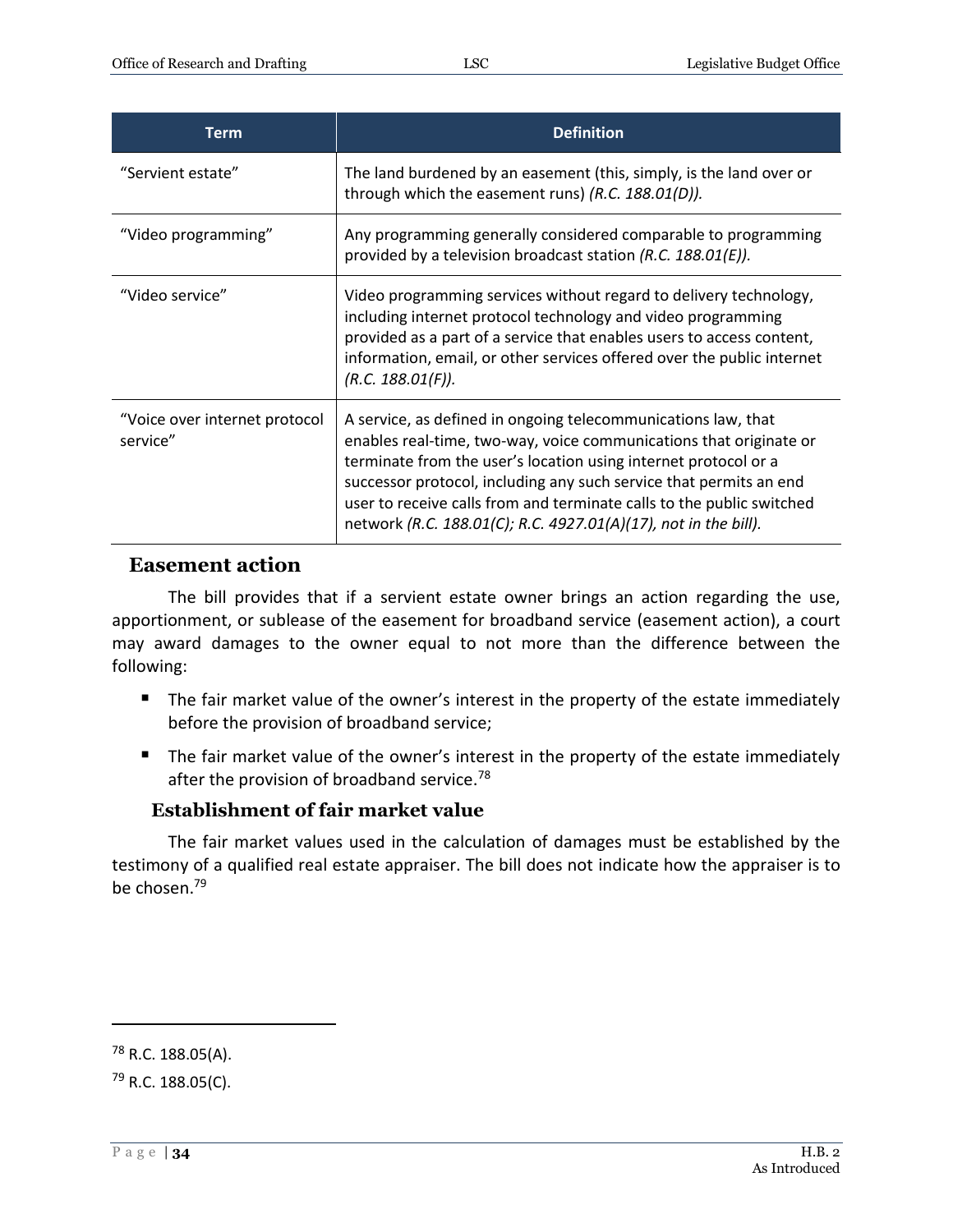#### **Fixed amount of damages**

<span id="page-34-0"></span>The bill provides that any damages awarded under the easement action must be a fixed amount that cannot continue, accumulate, or accrue.<sup>80</sup>

#### **Evidence of revenue or profits not allowed**

<span id="page-34-1"></span>The bill provides that past, current, or future revenues or profits derived or to be derived from the use, apportionment, or sublease of the easement for broadband service are not admissible for any purpose in the easement action.<sup>81</sup>

#### **Injunctive relief not allowed**

<span id="page-34-2"></span>The bill prohibits a court from granting injunctive relief or any other equitable relief in the easement action. 82

#### **Statute of limitations**

<span id="page-34-3"></span>The bill requires that an easement action must be brought within one year of any alleged damages. Any action not brought within that time will result in forfeiture of the claim.<sup>83</sup>

#### **Other bars to bringing an action for damages**

<span id="page-34-4"></span>The bill prohibits a servient estate owner from bringing an easement action in the following circumstances:

- When the owner directly, or through the owner's membership in the electric cooperative or otherwise, authorized the electric cooperative's electric delivery system for the provision of broadband services;
- The owner, or any of the previous owners of the property that makes up the servient estate, has agreed to, or granted permission for, the use of the easement to provide broadband services;
- The facilities providing broadband service are used or are capable of being used to assist in the transmission, delivery, or use of electric service. $84$

#### <span id="page-34-5"></span>**Effect of court determination**

Any court determination regarding an easement subject to an easement action is considered a finding that the broadband service is an allowable use or purpose under the

 $\overline{a}$ 

<sup>82</sup> R.C. 188.08.

<sup>80</sup> R.C. 188.05(B).

<sup>81</sup> R.C. 188.14.

<sup>83</sup> R.C. 188.11.

<sup>84</sup> R.C. 188.23.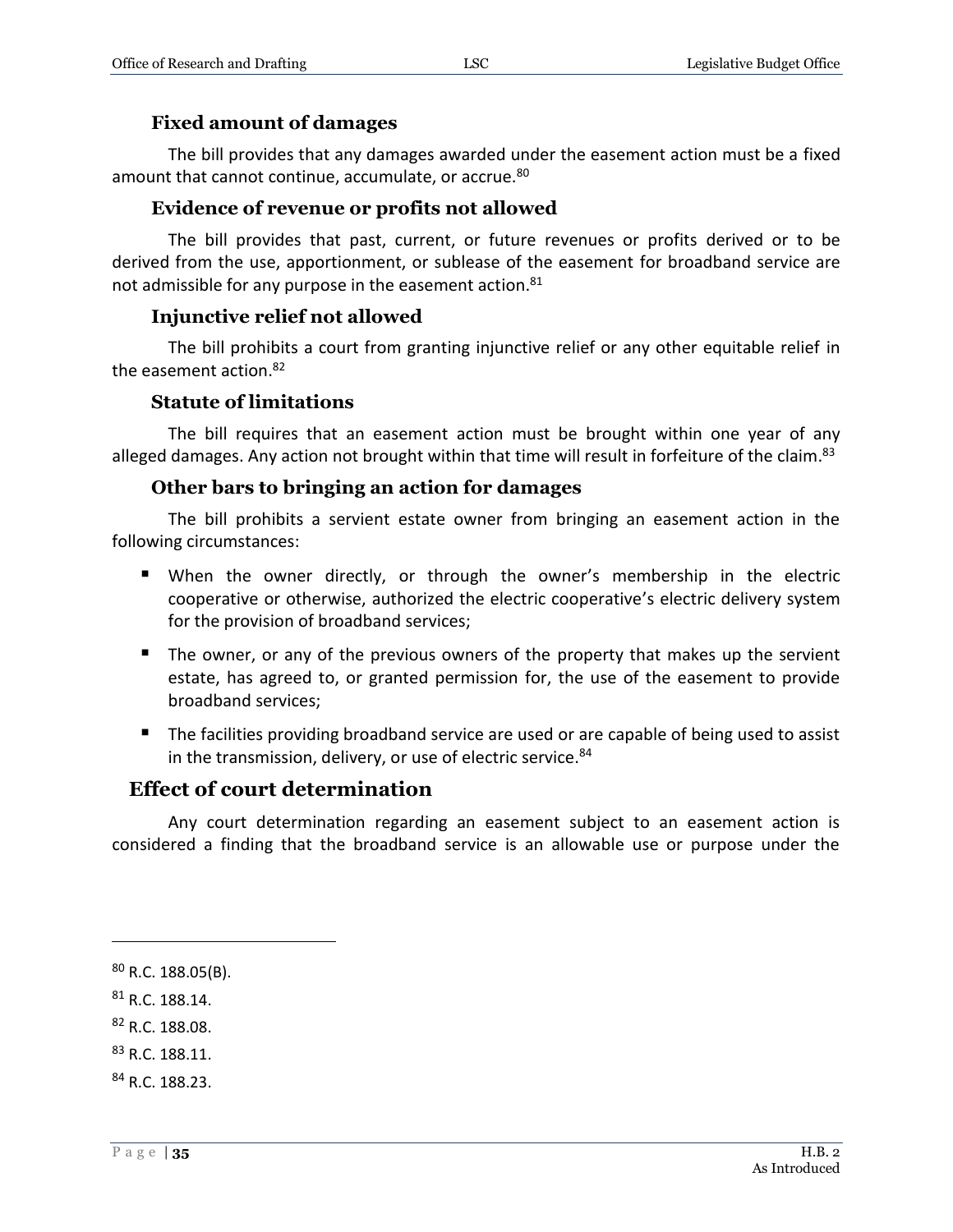easement. The easement is treated as if the use or purpose was specifically stated in the terms of the easement.<sup>85</sup>

# <span id="page-35-0"></span>**Filing court determination with county recorder**

The bill requires the defendant in an easement action to file the court determination with the county recorder of the county in which the servient estate is located. The recorder must make a notation in the official record that links the determination to the servient estate and the easement subject to the determination.<sup>86</sup>

#### <span id="page-35-1"></span>**State power not expanded**

The bill provides that it does not expand the powers of the State, its agencies, or any political subdivision beyond the authority existing under federal or state law.<sup>87</sup>

# <span id="page-35-2"></span>**Appropriation of property laws not applicable**

Ohio law regarding the appropriation of property does not apply regarding the application of the bill's provisions.<sup>88</sup>

# <span id="page-35-3"></span>**Electric cooperative pole attachments**

The bill requires that, upon request from a provider, an electric cooperative must grant the provider nondiscriminatory access to the cooperative's poles under just and reasonable rates, terms, and conditions in accordance with the bill's provisions.<sup>89</sup> Generally, the bill establishes procedures for requesting and determining access to poles, pole attachment and modification provisions, and procedures for resolving pole attachment disputes.

# <span id="page-35-4"></span>**Definitions**

Definitions that apply to electric cooperative pole attachments under the bill include the following:<sup>90</sup>

| Term         | <b>Definition</b>                                                                                                                                                                                                                                                                                                   |
|--------------|---------------------------------------------------------------------------------------------------------------------------------------------------------------------------------------------------------------------------------------------------------------------------------------------------------------------|
| "Attachment" | Any wire, wireless facility, cable, antennae facility, or apparatus for<br>the transmission of text, signs, signals, pictures, sounds, or other<br>forms of information installed by or on behalf of a provider upon any<br>pole owned or controlled, in whole or in part, by one or more electric<br>cooperatives. |

 R.C. 188.17. R.C. 188.20. R.C. 188.27. R.C. 188.30; R.C. 163.01 to 163.22, not in the bill. R.C. 4926.03. R.C. 4926.01.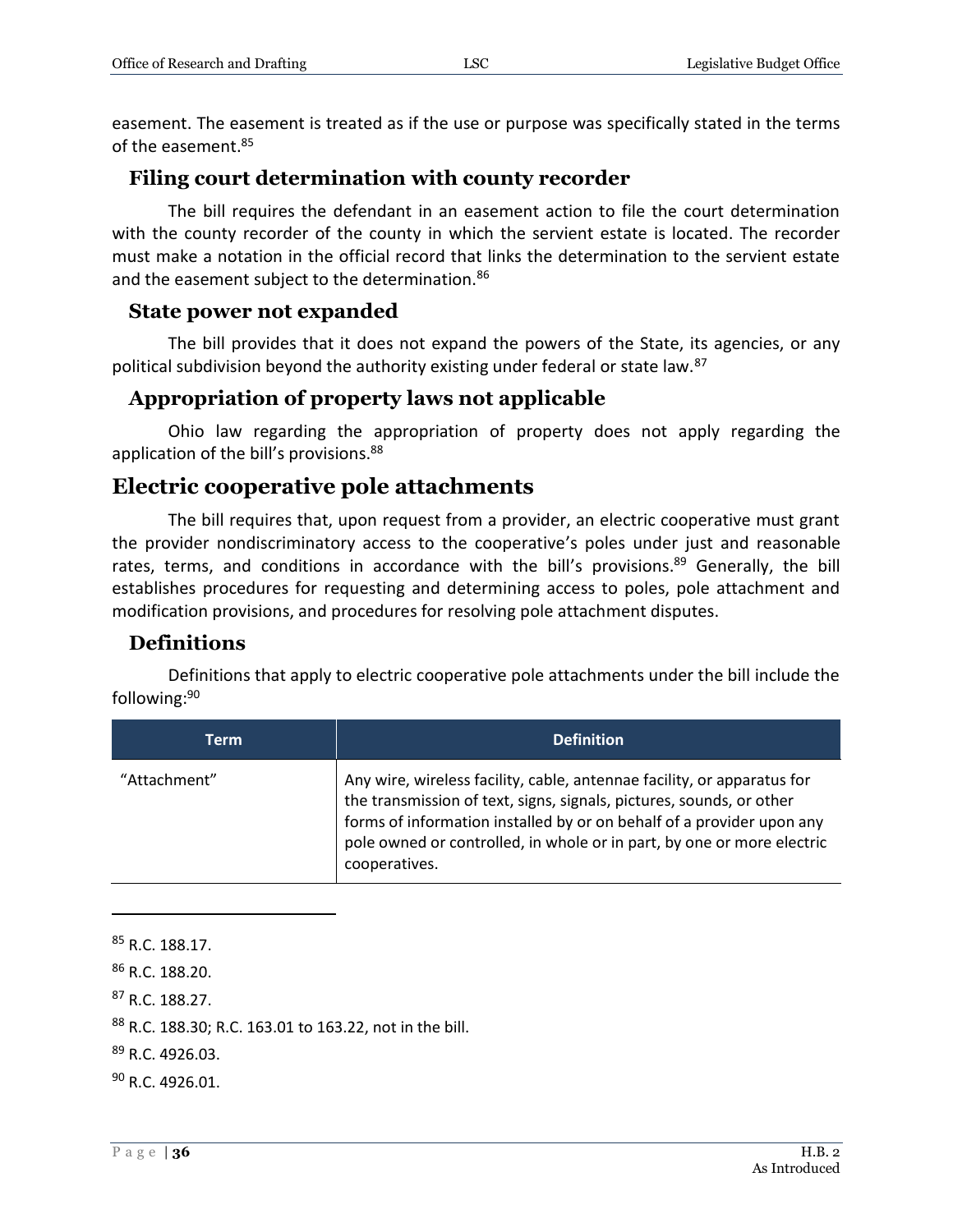| <b>Term</b>            | <b>Definition</b>                                                                                                                                                                                                                                                                                                                                                                                                                                                                                                           |
|------------------------|-----------------------------------------------------------------------------------------------------------------------------------------------------------------------------------------------------------------------------------------------------------------------------------------------------------------------------------------------------------------------------------------------------------------------------------------------------------------------------------------------------------------------------|
| "Broadband provider"   | A video service provider or a provider that is capable of providing tier<br>one or tier two broadband service and is a telecommunications<br>provider, satellite broadcasting service provider, or a wireless service<br>provider. A "broadband provider" does not include a governmental or<br>quasi-governmental entity. <sup>91</sup>                                                                                                                                                                                    |
| "Electric cooperative" | A not-for-profit electric light company, as defined under the<br>competitive retail electric service law, that both is or has been<br>financed under the federal Rural Electrification Act of 1936 and owns<br>or operates facilities in Ohio to generate, transmit, or distribute<br>electricity, or not-for-profit successor of that company. <sup>92</sup>                                                                                                                                                               |
| "Incremental cost"     | Pole attachment costs incurred by an electric cooperative for<br>providing long-run service.                                                                                                                                                                                                                                                                                                                                                                                                                                |
| "Make-ready work"      | "Make-ready," "complex make-ready," or "simple make-ready" as<br>determined by the nature of the work required and defined in federal<br>pole attachment regulations. <sup>93</sup>                                                                                                                                                                                                                                                                                                                                         |
| "Provider"             | (1) A broadband provider, (2) telecommunications service provider (a<br>provider of telecommunications service, which is the offering of<br>telecommunications for a fee to the public, or effectively directly to<br>the public, regardless of the facilities used), (3) video service provider<br>(VSP) (a person granted a video service authorization under existing<br>VSP law), or (4) wireless service provider (a facilities-based provider<br>of wireless service to one or more end users in Ohio). <sup>94</sup> |

# <span id="page-36-0"></span>**Requesting access and review**

Under the bill, a provider requesting access to an electric cooperative's poles must submit the request in writing. Upon receipt, the cooperative must review the request under a uniformly applied, efficient, and transparent process.<sup>95</sup> The electric cooperative must grant or

<sup>91</sup> R.C. 4926.01; R.C. 122.40(C).

<sup>&</sup>lt;sup>92</sup> R.C. 4926.01; R.C. 4928.01(A)(5), not in the bill.

 $93$  R.C. 4926.01; 47 Code of Federal Regulations (C.F.R.) 1.1402, not in the bill.

 $94$  R.C. 4926.01; R.C. 1332.21(M) and 4927.01(A)(13) and (20), not in the bill. The definitions of "provider" and "broadband provider" overlap such that the requirement that the telecommunications service provider and wireless service provider be capable of providing tier one or tier two broadband service likely becomes irrelevant for the electric cooperative pole attachment provisions under the bill. <sup>95</sup> R.C. 4926.06.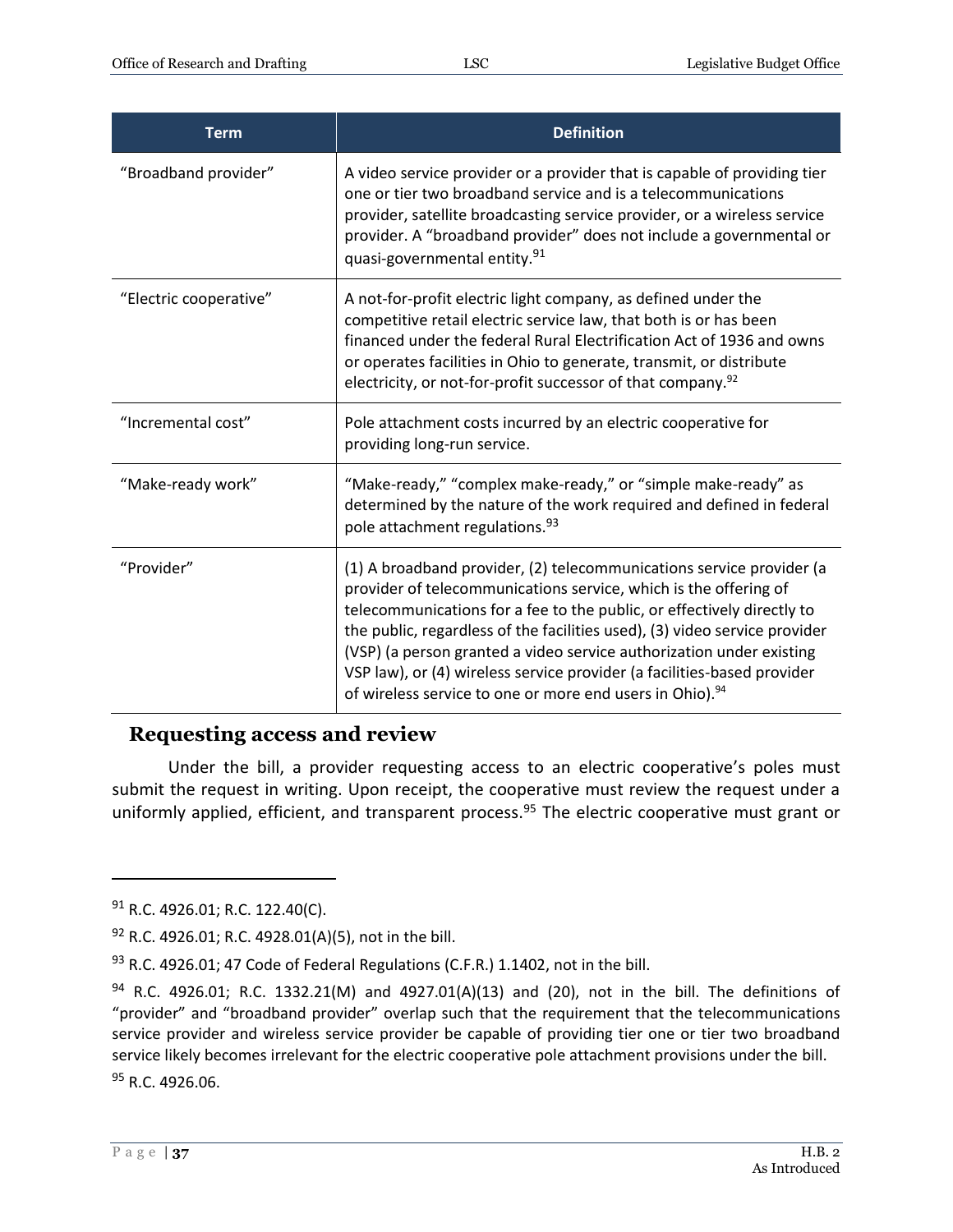deny the access within the time frame established by the FCC, unless a court of common pleas determines a different time frame for granting or denying access.<sup>96</sup>

Reasons for an electric cooperative to deny access may include: (1) insufficient capacity or (2) safety, reliability, or generally applicable engineering standards. These reasons must be applied on a nondiscriminatory basis.<sup>97</sup>

The bill requires a cooperative to confirm a denial in writing. The denial must be specific and include all relevant evidence and information supporting the denial as well as an explanation of how that evidence and information relates to one or both of the factors described above on which the denial is based.<sup>98</sup>

For an accepted request, the bill allows an electric cooperative to require a provider to execute an agreement for a pole attachment under nondiscriminatory, just, and reasonable rates, terms, and conditions under the bill's provisions if the cooperative requires all other attaching parties to also execute an agreement.<sup>99</sup>

#### <span id="page-37-0"></span>**Make-ready work**

The bill requires a provider and electric cooperative to comply with the process for make-ready work under the federal law on pole attachment requirements and FCC orders and regulations implementing that law, unless a court of common pleas establishes a different process for make-ready work.<sup>100</sup> Generally, under the Code of Federal Regulations, "make-ready" means the modification or replacement of a utility pole, or of the lines or equipment on the utility pole, to accommodate additional facilities on the pole.<sup>101</sup>

The cooperative must provide a good-faith estimate for any make-ready work, which must include pole replacement, if necessary. All make-ready costs must be based on the cooperative's actual costs not recovered through the annual recurring attachment rate. The cooperative must provide detailed information of the actual costs.<sup>102</sup>

A cooperative that charges an annual recurring attachment fee must establish the fee in accordance with the cable pole attachment rate formula in federal law and FCC orders and regulations implementing that formula, unless a court of common pleas establishes a different attachment fee.<sup>103</sup>

<sup>&</sup>lt;sup>96</sup> R.C. 4926.12.

<sup>&</sup>lt;sup>97</sup> R.C. 4926.15.

<sup>98</sup> R.C. 4926.18.

<sup>99</sup> R.C. 4926.09.

<sup>100</sup> R.C. 4926.21(A).

<sup>101 47</sup> C.F.R. 1.1402, not in the bill.

<sup>102</sup> R.C. 4926.21(B).

<sup>103</sup> R.C. 4926.21(C).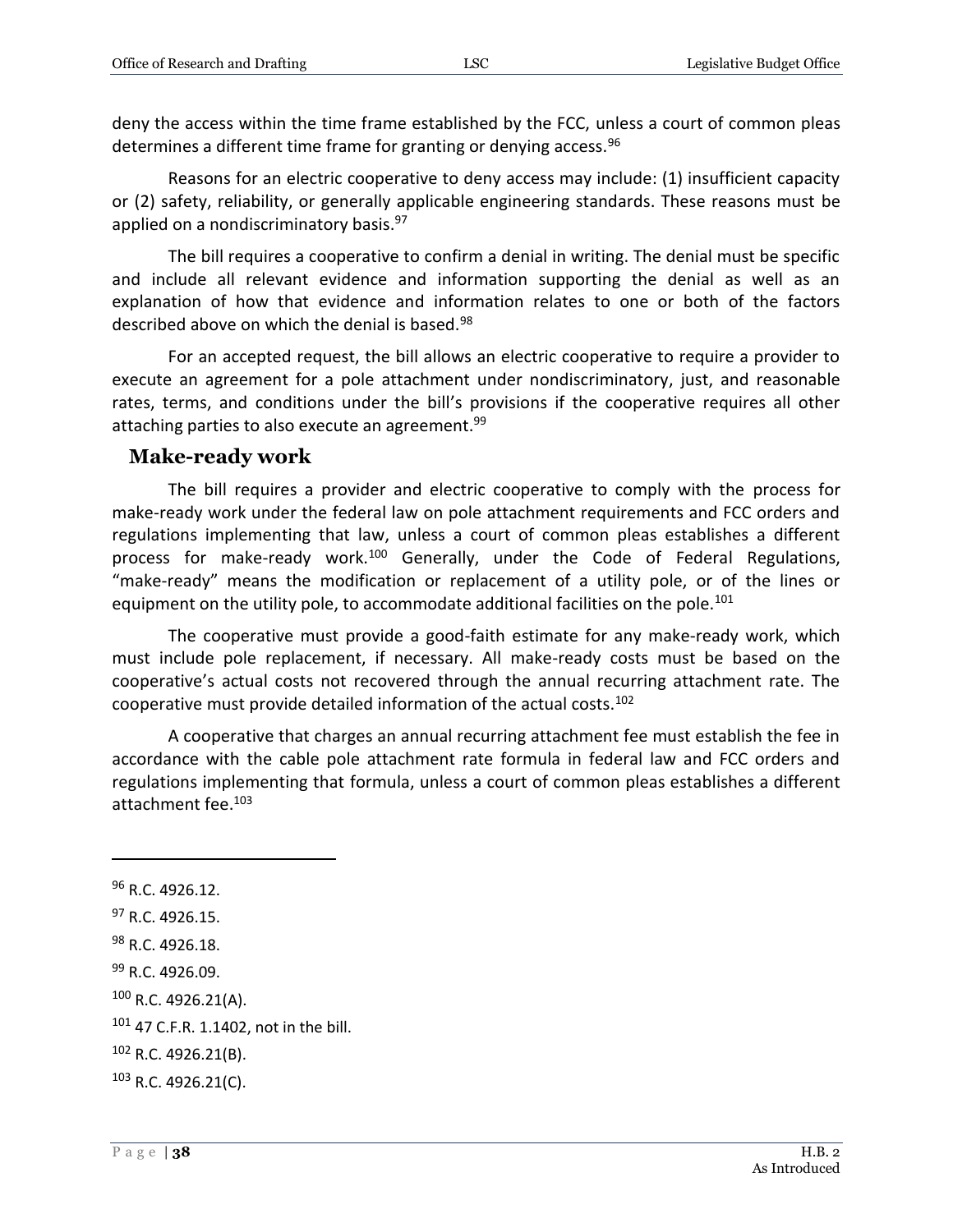#### <span id="page-38-0"></span>**Attachment requirements**

The bill requires a provider's attachments on an electric cooperative's poles to comply with both of the following: 104

- **The most recent, applicable, nondiscriminatory safety and reliability standards adopted** by the cooperative;
- The National Electric Safety Code adopted by the Institute of Electrical and Electronics Engineers in effect on the date of the attachment.

The bill also specifies that nothing in the bill affects a provider or other attaching party's obligation to obtain any necessary authorization before occupying public ways or private rightsof-way with its attachment.<sup>105</sup>

#### <span id="page-38-1"></span>**Pole modification**

The bill provides that if an electric cooperative's pole facility is modified, a party with a preexisting attachment to the modified facility is considered to directly benefit from a modification if, after receiving notification of the modification, the party adds to or modifies its attachment.<sup>106</sup>

The bill requires all parties that obtain access to the facility as a result of a modification and all parties that directly benefit from the modification to share proportionately in the modification cost.<sup>107</sup> Also, if a party makes an attachment to the facility after the completion of the modification, the party must share proportionately in the costs of the modification if that modification rendered the added attachment possible.<sup>108</sup>

In contrast, a party with a preexisting attachment to a pole is not required to pay any costs for rearranging or replacing its attachment if the rearrangement or replacement is necessary because of another party's request for an additional attachment or modification of an existing attachment. This does not apply if a modification by an electric cooperative is necessary for an electric service that uses smart grid or other technology.<sup>109</sup>

#### <span id="page-38-2"></span>**Pole attachment disputes**

#### **Complaints**

<span id="page-38-3"></span>The bill allows, subject to the bill's "**Venue requirements**" (see below), an electric cooperative or provider to file a complaint regarding pole attachment disputes with the court of

 $\overline{a}$ 

<sup>107</sup> R.C. 4926.33(A).

<sup>104</sup> R.C. 4926.24.

<sup>105</sup> R.C. 4926.27.

<sup>106</sup> R.C. 4926.30.

<sup>108</sup> R.C. 4926.33(B).

<sup>109</sup> R.C. 4926.36.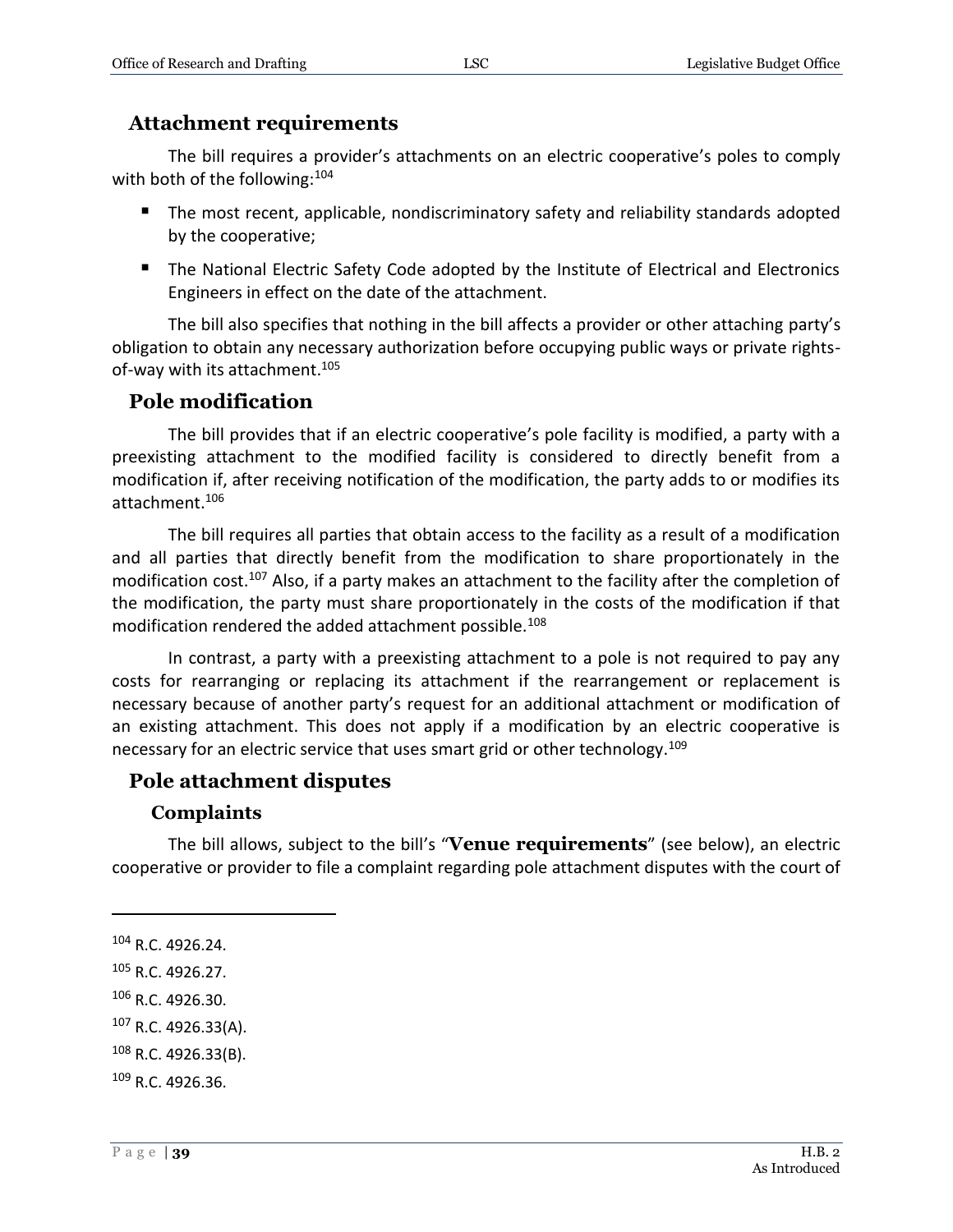common pleas of the county in which the cooperative's Ohio headquarters is located.<sup>110</sup> The bill also gives those courts jurisdiction to hear complaints and grant remedies under the bill regarding attachment disputes for which a complaint is filed.<sup>111</sup>

#### **Venue requirements**

<span id="page-39-0"></span>The bill specifies that any civil proceeding that is a pole attachment complaint is also considered a special statutory proceeding under Ohio's Rules of Civil Procedure (Civil Rules) and must be conducted in accordance with the Civil Rules for commencement of an action, but not the general venue provisions. $112$ 

The bill specifies that venue for pole attachment complaint proceedings is in the county in which the cooperative's Ohio headquarters is located, provided that at least some portion of the attachment will occur in that county. If no portion of the attachment is in the county in which the headquarters is located, or if more than one cooperative is a party to the complaint, then venue is in the county in which the largest physical portion of the attachment will occur.

Under the bill, court orders relative to venue are final orders that may be reviewed, affirmed, modified, or reversed as specified in Ohio law for procedure on appeal. And, orders not specifically related to venue are reviewable on appeal in the same manner as judgments in any civil action.<sup>113</sup>

Land acquisitions under Ohio law governing the appropriation of property are not affected by the bill. They must be heard in a venue as provided under that law for procedure on appeal or Civil Rule 3.<sup>114</sup>

#### **Burden of proof and court determinations**

<span id="page-39-1"></span>Before a common pleas court may grant any remedy under the bill regarding a pole attachment complaint, the complainant must establish, and the court must determine, by a preponderance of evidence, each of the following:<sup>115</sup>

- That any rate, term, or condition complained of is not just and reasonable or a denial of access was unlawful;
- If the complaint concerns any rate, term, or condition, that is  $(1)$  contained in one of the following or (2) demanded by either party as a condition to entering into one of the following:
	- A new pole attachment agreement;

<sup>110</sup> R.C. 4926.39.

<sup>111</sup> R.C. 4926.42.

<sup>&</sup>lt;sup>112</sup> R.C. 4926.43; Civ.R. 1(C) and (C)(8), and Civ.R. 3, not in the bill.

<sup>113</sup> R.C. 4926.43; R.C. 2905.02(B)(2), not in the bill.

<sup>114</sup> R.C. 4926.43; Civ.R.3, not in the bill.

<sup>115</sup> R.C. 4926.45.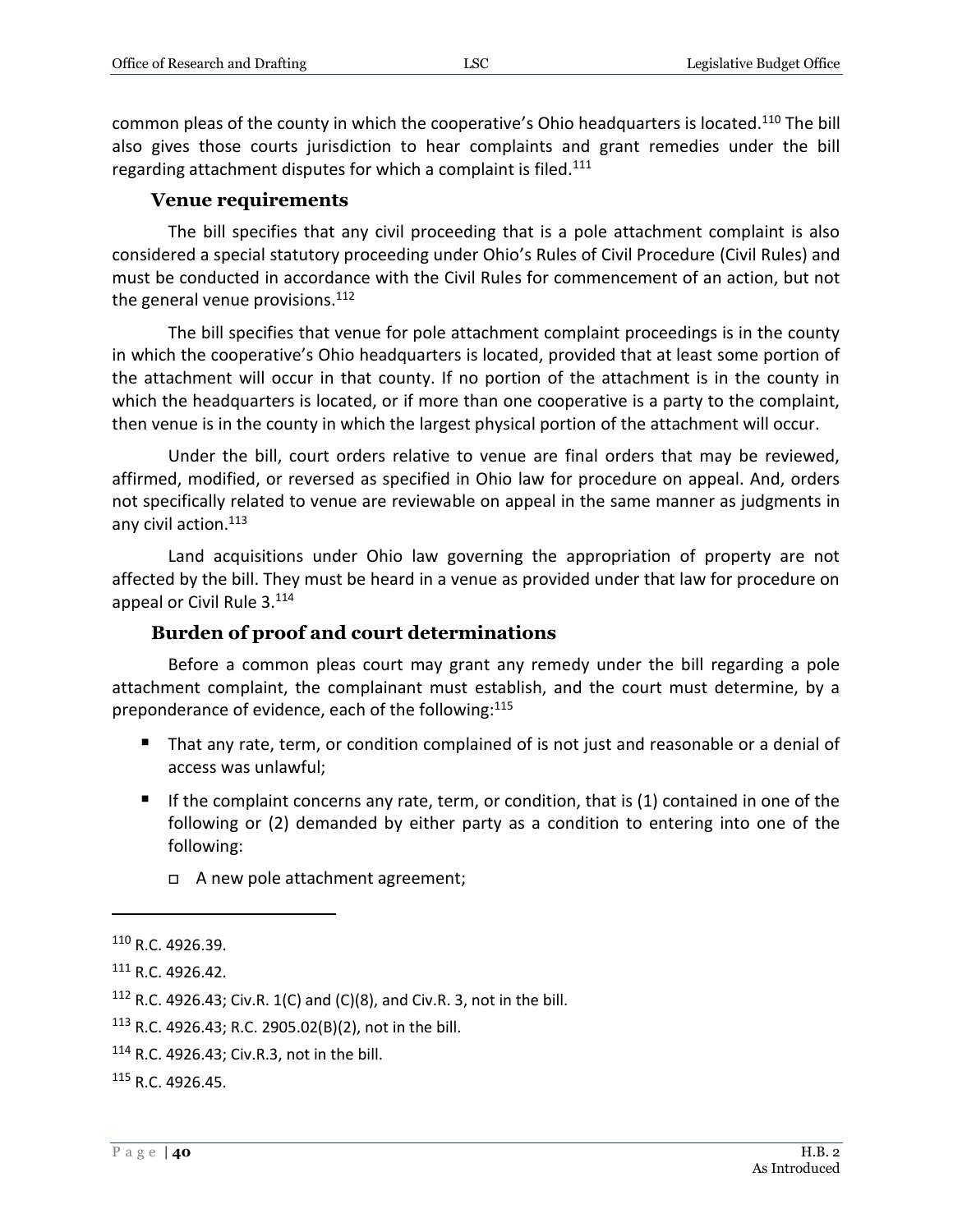- An amendment, renewal, or replacement of an existing agreement that may be terminated, amended, renewed, or replaced on or after the effective date of the bill.
- If the complaint concerns any rate, term, or condition, that the provider and the cooperative first attempted to negotiate regarding the terms of a new, amended, renewed, or replaced agreement for a period of at least 45 days prior to filing the complaint.

The complainant has the burden to establish a prima facie case that the rate, term, or condition complained of is not just and reasonable, or that the denial of access was unlawful. In a denial of access case, the electric cooperative has the burden of establishing, by a preponderance of the evidence, that the denial was lawful after the complainant establishes a prima facie case.<sup>116</sup>

In a pole attachment complaint, if an electric cooperative claims that the proposed rate is lower than its incremental costs, the cooperative has the burden of establishing, by a preponderance of evidence, its incremental costs.<sup>117</sup> There is a rebuttable presumption, in a pole attachment complaint, that each of the following are just and reasonable:

- $\blacksquare$  The time frame to grant or deny access, if it is within the time frame established by FCC;
- The process for make-ready work, if it is in accordance with the process for make-ready work under federal law and FCC orders and regulations implementing that process;
- The charged rate, if the cooperative can show that its charged rate does not exceed an annual recurring attachment rate calculated under the cable pole attachment rate formula in federal law and the FCC orders and regulations implementing that formula.<sup>118</sup>

#### **Remedies**

<span id="page-40-0"></span>Under the bill, if a court of common pleas determines that any rate, term, or condition described in the pole attachment complaint is not just and reasonable, it may do any of the following, although it is not limited to them: $119$ 

- Terminate the rate, term, or condition and prescribe a just and reasonable rate, term, or condition;
- Require entry into a pole attachment agreement on just and reasonable rates, terms, and conditions;
- Require access to poles as provided under the bill;

<sup>&</sup>lt;sup>116</sup> R.C. 4926.48.

<sup>&</sup>lt;sup>117</sup> R.C. 4926.51.

<sup>118</sup> R.C. 4926.54.

<sup>119</sup> R.C. 4926.57(A).